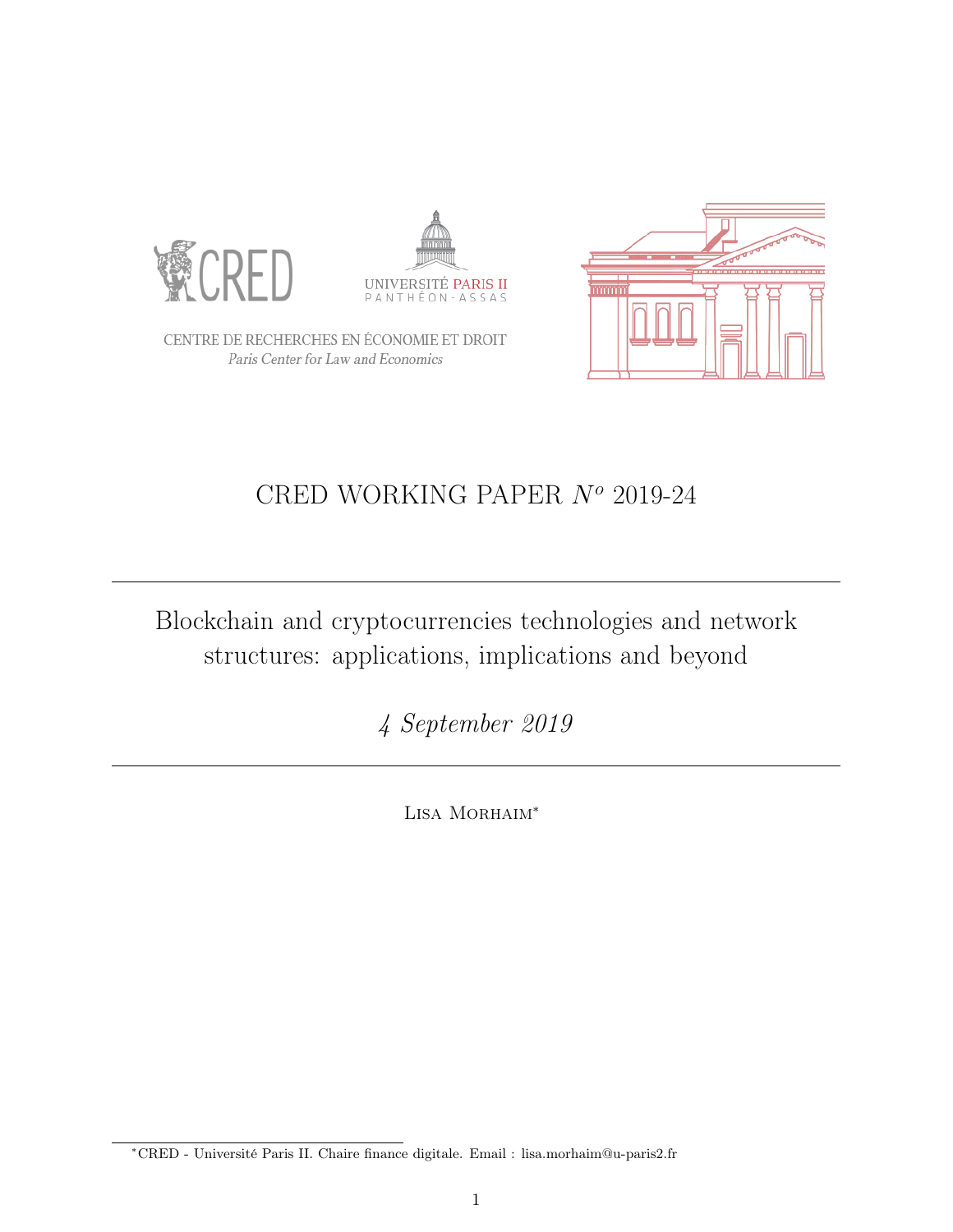# **ABSTRACT**

Blockchain technology is bringing together concepts and operations from several fields, including computing, communications networks, cryptography, and has broad implications and consequences thus encompassing a wide variety of domains and issues, including Network Science, computer science, economics, law, geography, etc. The aim of the paper is to provide a synthetic sketch of issues raised by the development of Blockchains and Cryptocurrencies, these issues are mainly presented through the link between on one hand the technological aspects, i.e. involved technologies and networks structures, and on the other hand the issues raised from applications to implications. We believe the link is a two-sided one. The goal is that it may contribute facilitating bridges between research areas.

Keywords: Blockchain, Cryptocurrency, Technologies, Network structures, Applications, Implications, Economics, Law, Geography, Humanities, Interdisciplinary research.

## 1. INTRODUCTION

Blockchain technology is bringing together concepts and operations from several fields, including computing, communications networks, cryptography, and artificial intelligence (Swan[\[454\]](#page-52-0)). Additionnally, the separation between economics' analysis, law analysis, etc can not be quite pertinent as they often mix. The Blockchain technology has broad implications and consequences thus encompassing a wide variety of domains and issues. Network Science is a deeply interdisciplinary rooted field. Keeping in that tradition, this paper proposes some paths to think about the Blockchain revolution and analyze its technologies and structures, applications and implications in a deeply interdisciplinary way.

The objective is mainly twice: to give a most possible synthetic panorama of issues raised by the Blockchain technologies and network structures both for researchers working on a specific Blockchain research area and for researchers working and thinking on the tools in one or some of the specific domain(s) that are in the scope of the paper (which includes besides Network Science, economics, but also computer science, law, geography, political science, etc) and we hope it will easy and enhance interdisciplinary researches. As the paper is intended to easy bridges between area researches, it has been conceived somehow self-contained and synthetic as possible.

The aim of the paper is to provide a synthetic sketch of issues raised by the development of Blockchains and Cryptocurrencies. These issues are mainly presented through the link between on one hand the technological aspects (involved technologies and networks structures) and on the other hand the issues raised in Economics, Law, etc, from applications to implications and beyond. We believe the link is a two-sided one. The goal is to contribute facilitating bridges between research areas and to give a first introduction to these links and issues. It refers to many existing good surveys and on-going research.

The panorama have been thought from the issues they raise and discuss. Given the fast rythm at which new articles and analysis are provided, it is becoming impossible to cover exhaustively the literature on Blockchain, cryptocurrencies and related fields. Choices have been made in order to provide a quite wide range of questions and issues that are being currently discussed while easying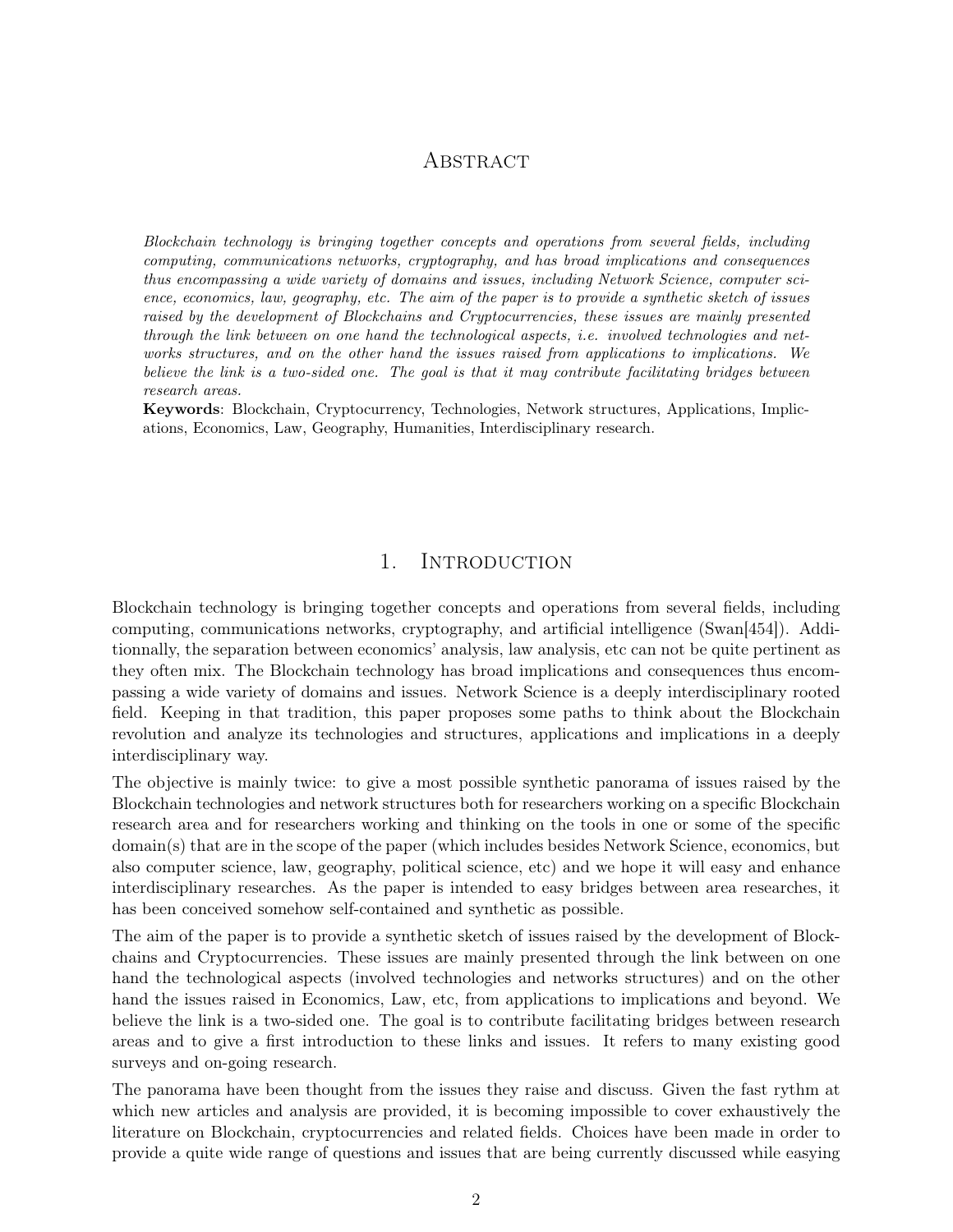interdisciplinary research. Network Science is rooted as an interdisciplinary field using and providing mathematical, physical, statistical as well as biological, engineering and computer science tools. As the Blockchain technology field is spreading, it is becoming clearer and clearer that Network Science can deeply fruitfully provide and develop tools at the interaction with some other various disciplines, as Economics, Law, Geography, History, Anthropology, Sociology, Political Science, etc....The aim of this paper is to give insights on what such an experience is already being done while providing some motivation and will for future research, mainly through a few chosen examples and studies. The main remarkable feature of blockchain technology is that it has been thought so that the users trust the system without no longer having to trust the partner or an intermediary and so that it solves the double-spending<sup>[1](#page-2-0)</sup> issue.

Cryptocurrency<sup>[2](#page-2-1)</sup>. As reported by the ECB-European Central Bank [\[44,](#page-27-0) [45\]](#page-27-1), Virtual Currency Schemes (VCS) are diverse, ECB distinguishing closed, unidirectional, and bi-directional VCS while underlying that the most common approach distinguishes centralised and decentralised VCS. Decentralised bi-directional VCS (the vast majority of all VCS) can differ from various standpoints.[4](#page-2-2) The virtual currency ecosystem involves new categories of actors not before present in the payments environment.<sup>[5](#page-2-3)</sup> Since Nakamoto's seminal paper[\[341\]](#page-45-0) on Bitcoin, the Blockchain technology is currently intensively studied in the scientific community. As Swan[\[454\]](#page-52-0) underlines: Bitcoin terminology can be confusing because the word Bitcoin is used to simultaneously denote three different things. First, Bitcoin refers to the underlying blockchain technology platform. Second, Bitcoin is used to mean the protocol that runs over the underlying blockchain technology to describe how assets are transferred on the blockchain. Third, Bitcoin denotes a digital currency, Bitcoin, the first and largest of the cryptocurrencies.

Blockchain and cryptocurrencies: definitions, technologies and specificities A blockchain is the combination of several technologies and characteristics: distributed database over a P2P network, public-key cryptography (including eventually digital signature) and eventually consensus mechanisms (see Narayanan Clark[\[344\]](#page-45-1)). Narayanan Clark[\[344\]](#page-45-1) show that, in 2008 when Nakamoto[\[341\]](#page-45-0)'s paper on Bitcoin was published, nearly all of the technical components of bitcoin originated in the academic literature of the 1980s and '90s.<sup>[6](#page-2-4)</sup>. For a discussion on public blockchain versus private (and semi-private) blockchain see Guegan[\[210\]](#page-37-0).

A cryptographic hash function h is firstly a hash function i.e. one that maps a bit string x (of

<span id="page-2-4"></span> ${}^{6}$ See also Sherman<sup>[\[436\]](#page-51-0)</sup>

<span id="page-2-1"></span><span id="page-2-0"></span><sup>&</sup>lt;sup>1</sup> i.e. spending the same unit more than once.

<sup>2</sup>Cryptocurrencies date from Chaum 1983[\[118\]](#page-31-0) and many developments have followed (see [\[412\]](#page-49-0)). Haber Stor-netta 1990[\[217\]](#page-37-1), refering to Diffie Hellman[\[153\]](#page-33-0)'s asymmetric (i.e. public-key) cryptography<sup>[3](#page-0-0)</sup> (see also RSA[\[407\]](#page-49-1), Merckle[\[323\]](#page-44-0), Bayer Haber Stornetta[\[55\]](#page-27-2)), first described the concept of a blockchain.

<span id="page-2-2"></span><sup>4</sup>ECB[\[44,](#page-27-0) [45\]](#page-27-1). They can differ from their validating systems (i.e. the methods used for validating the transactions made and securing the network), the algorithms involved (i.e. the mathematical procedure for calculating and processing data), their (total) supply of coins, a functional perspective (i.e. extra features available on the network).

<span id="page-2-3"></span> ${}^{5}$ These are (ECB[\[44,](#page-27-0) [45\]](#page-27-1)): inventors (known or unknown individuals or organisations that create a virtual currency and develop the technical part of its network, issuers (that are able to generate units of the virtual currency), miners (persons, sometimes working as a group, who voluntarily make computer processing available in order to validate a set of transactions (a "block") made with a decentralised VCS and add this to the payment ledger (a "blockchain")), processing service providers (facilitating the transfer of units from one user to another, these services being part of the activity performed by the miners in decentralised VCS), users, wallet providers (offering a digital wallet to users for storing their virtual currency cryptographic keys and transaction authentication codes, online or offline wallets, although users can also set up and maintain a wallet themselves without making use of a wallet provider), exchanges offer trading services (quoting exchange rates by which the exchange will buy/sell virtual currency against the main currencies), trading platforms (that function as marketplaces) and various other actors not specific to the VCS environment (merchants, payment facilitators, software developers, computer hardware manufacturers (building specific equipment for mining) and ATM-Automated Teller Machine manufacturers).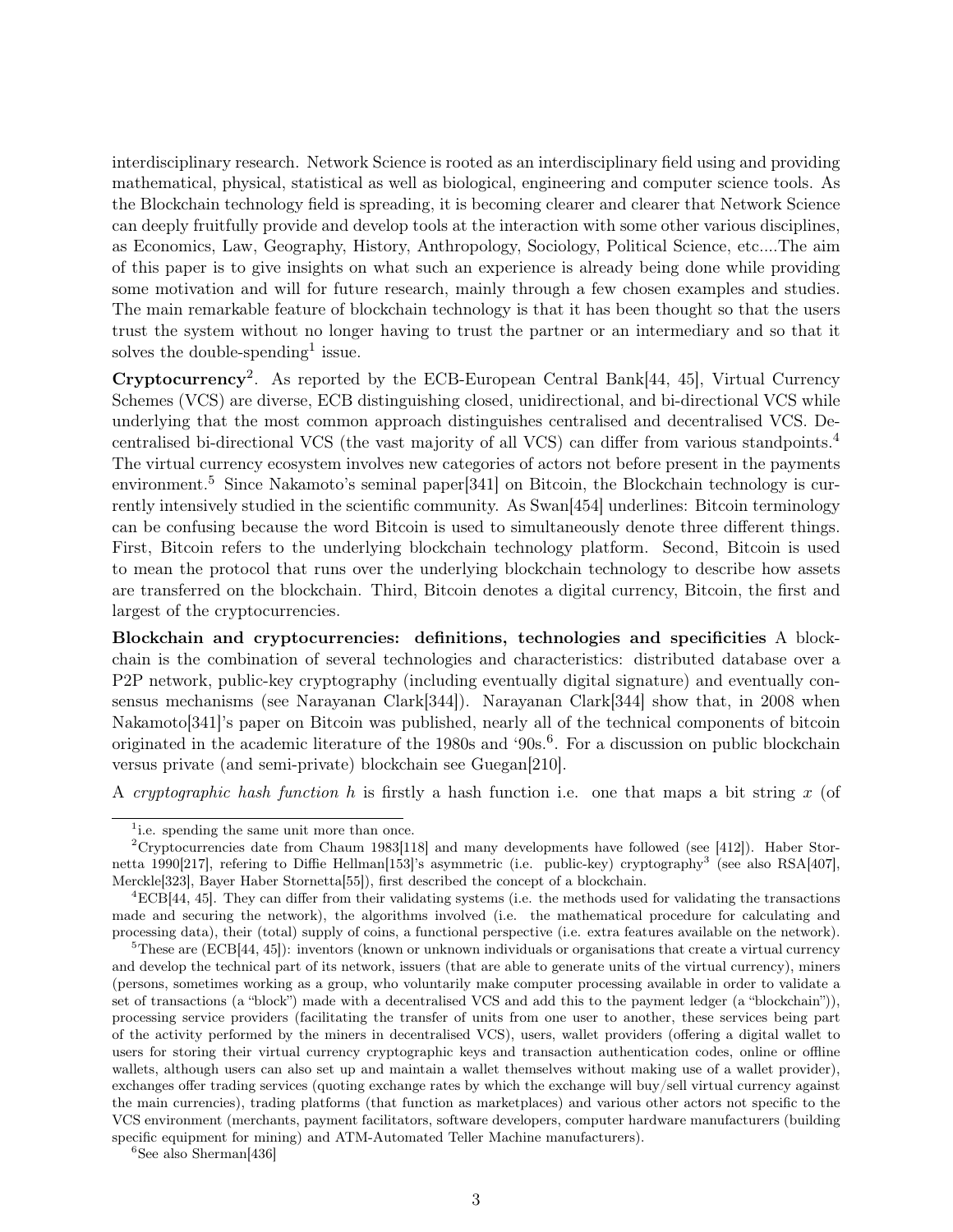arbitrary length) to a short unique value  $h(x)$  (a short bit string of fixed length) such that computing  $h(x)$  knowing x is easy. Given a hash function h, a collision is a couple  $(x, x')$  such that  $x \neq x'$  and  $h(x) = h(x')$ . A cryptographic hash function h is collision resistant, i.e. it is infeasible<sup>[7](#page-3-0)</sup> to find a collision. It is a *one-way function*: finding x from its hash value  $h(x)$  is infeasible. It is expected to satisfy the *avalanche effect*: a small change in x must lead to a large change in  $h(x)$ .<sup>[8](#page-3-1)</sup>

Public-key (or asymmetric) cryptography is a cryptographic system that involves the use of two keys, a public-key that may be disseminated widely<sup>[9](#page-3-2)</sup> by the owner and a private key known only to the owner (and that must remain private to achieve efffective security). The key used to encrypt the message cannot be used to decrypt it, and the message encrypted using one key can only be decrypted with the other key. It can ensure confidentiality, the message (data) being encrypted by the sender with the recipient's public key and decrypted by the recipient with the recipient's private key. It can ensure authentication and data integrity through *digital signatures*, the message being encrypted by the sender with her/his own private key and decrypted by anyone with the sender's public key.

Combining public-key cryptography and hash functions allows to ensure both authentication and confidentiality efficiently.

A blockchain is a distributed ledger (i.e. a distributed database allowing to record and share data across multiple data stores, the ledgers) with a linked list of blocks using hash pointers (i.e. pointers to where some information is stored, together with a cryptographic hash of the information), such that additions to the database are done through the procedure

- transactions are grouped with other transactions to form a block
- the network nodes determine collectively if the block is valide through a validation algorithm called a consensus mechanism
- as an example, in the PoW consensus mechanism, a puzzle that needs time and computing power has to be solved. The miner who first solves the puzzle sends the solution to the other nodes of the network (who can easily check it and validate the transactions in the block), and is rewarded for his contribution to the network by finding the puzzle solution.
- once a block (each block containing the transactions, a hash of its own, a hash of the previous block, timestamp) is validated, it is added to the database and the blockchain is updated accross the network.

Do you need a blockchain? Blockchain is not advantageous for every situation. On the way to construct indicators for comparing Blockchains. A decision-model. A vademecum on Blockchain for identifying when, which and how. Framework propositions for practitioners and decision-tree. On DLT characteristics. On misconceptions. Insights to select a protocol..

As noted in Swan[\[454\]](#page-52-0): the Blockchain is not for every situation despite the many interesting potential uses of blockchain technology, one of the most important skills in the developing industry is to see where it is and is not appropriate to use cryptocurrency and blockchain models (Swan[\[454\]](#page-52-0)). So, firstly, do you need a Blockchain ? (see Wust[\[493\]](#page-54-0)) or what blockchain alternative do you need

<span id="page-3-0"></span><sup>7</sup>meaning here that no process, not even one subject to arbitrary faults, can find a collision (Cachin Guerraoui Rodrigues<sup>[\[99\]](#page-30-0)</sup>). In particular, it does not mean that no collision exists. This can also be expressed in terms of "easy/not easy" and is clearly related to algorithmic complexity issues (see Katz et al.[\[264,](#page-40-0) [263\]](#page-40-1), Stallings[\[448\]](#page-51-1)).

<span id="page-3-1"></span> ${}^8h$  being clearly not continuous nor invertible.

<span id="page-3-2"></span><sup>9</sup>Each user will thus have a collection of public keys of the other users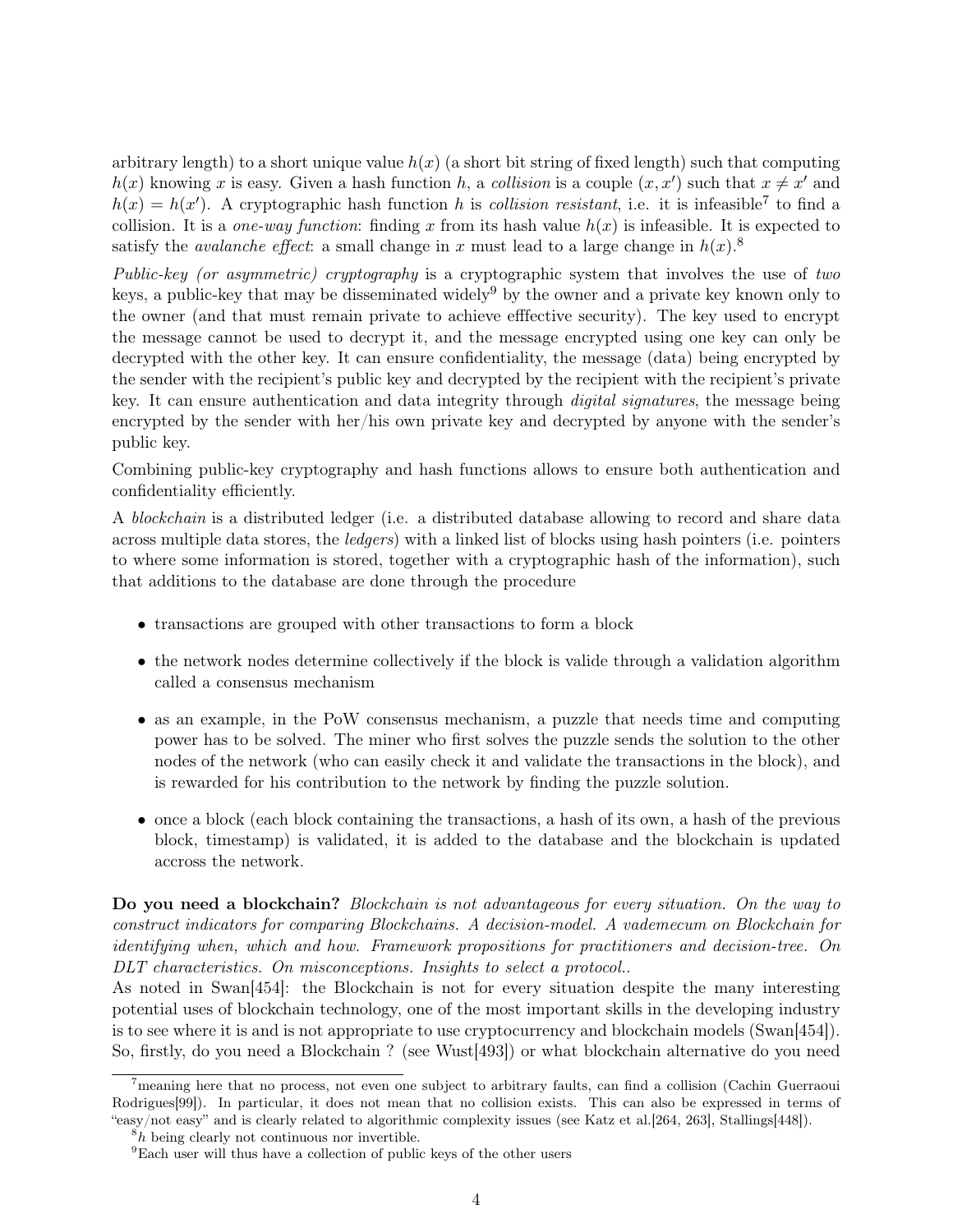? (see Koens[\[273\]](#page-41-0)). Criteria are being developed. Guegan Henot[\[213\]](#page-37-2) analyse from different aspects why a company (in banking or insurance system, and industry) interested to develop its business with a public blockchain decides that a blockchain protocol is more legitimate than another one for the business it wants to develop looking at the legal (in case of dispute) points of view and introduce the notion of probative or evidential value associated to a blockchain in order to provide to the entrepreneurs an intrinsic value characterizing the blockchain he/she wants to use to develop his/her business. By quantifying the revenues a 51% attack can create for the miners, a corresponding cost is provided for each blockchain. Betzwieser 2019[\[70\]](#page-28-0) propose a decision model for the implementation of Blockchain solutions. Belotti et al.[\[59\]](#page-27-3) provide a vademecum on Blockchain technologies, drawing a picture to answer to when (when there are actual advantages in using blockchain instead of any other traditional solution, such as centralized databases), which (which kind of blockchain better meets use-case requirements) and how (how to use it). De 2019[\[148\]](#page-33-1) propose a framework of blockchain models to help practitioners understanding and potentially implement Blockchainbased solutions based. Mulligan[\[337\]](#page-44-1) propose a framework for practitioners (including a decisiontree). Kannengiesser et al.[\[260\]](#page-40-2) present a comprehensive set of 49 DLT characteristics synthesized from the literature on DLT, which have been found relevant to consider when developing viable applications on DLT. Conte[\[134\]](#page-32-0)'s purpose is to clarify current and widespread misconceptions about the properties of blockchain technologies. Shahaab[\[430\]](#page-50-0) have listed consensus protocols against basic features and sector preference in a tabular format to facilitate selection. They argue that no protocol is a silver bullet, therefore should be selected carefully, considering the sector requirements and environment.

## Applicability. An applicability framework. A taxonomy of Blockchain applications.

Risius and Sohrer[\[406\]](#page-49-2) provide a framework to understand where and how blockchain technology is effectively applicable and where it has mentionable practical effects. Labazova[\[284\]](#page-41-1) gives a taxonomy of blockchain applications.

#### Layers Some analysis of Blockchain through layers.

A blockchain can be analyzed through its layers (see Singhal et al.[\[439\]](#page-51-2)): application layer (i.e. the layer where the desired functionalities are coded and made an application out of it for the end users), execution layer (i.e. the layer where the executions of instructions ordered by the application layer take place on all the nodes in a blockchain network, the instructions being simple instructions or a set of multiple instructions in the form of a smart contract), semantic layer (the rules of the system can be defined in this layer, such as data models and structures and how the blocks are linked with each other), propagation layer (i.e. the peer-to-peer communication layer that allows the nodes to discover each other), consensus layer (i.e. the layer getting all the nodes to agree on one consistent state of the ledger). See also Casino[\[108\]](#page-30-1). Glaser Hawlitschek Notheisen in [\[162\]](#page-34-0) (volume 1 chapter 4) investigate the blockchain as a platform and present technical layers of the system as well as institutional characteristics and governance implications, followed by a discussion of the role of trust in blockchain systems.

Digital disruption Thinking the Blockchain revolution within innovations (and digital) disruption Theories of disruptive innovations and managerial implications have been explored and developed since the 1990's. Moller[\[333\]](#page-44-2) on characterizing digital disruption in the theory of disruptive innovation. See also Lessig[\[290,](#page-42-0) [291\]](#page-42-1), Wu[\[492\]](#page-54-1), De Filippi Hassan[\[144\]](#page-33-2), De Filippi Wright[\[147\]](#page-33-3), Olleros [\[359\]](#page-46-0).

#### On previous and existing surveys

Books Many books on Blockchain have been published. See Narayanan et al. 2016[\[343\]](#page-45-2), Tapscott[\[460\]](#page-52-1), Casey[\[107\]](#page-30-2), Burniske[\[96\]](#page-30-3), Swan[\[454\]](#page-52-0), Ammous 2018[\[20\]](#page-25-0),Campbell-Verduyn [\[104\]](#page-30-4), Treiblmaier Beck[\[162\]](#page-34-0),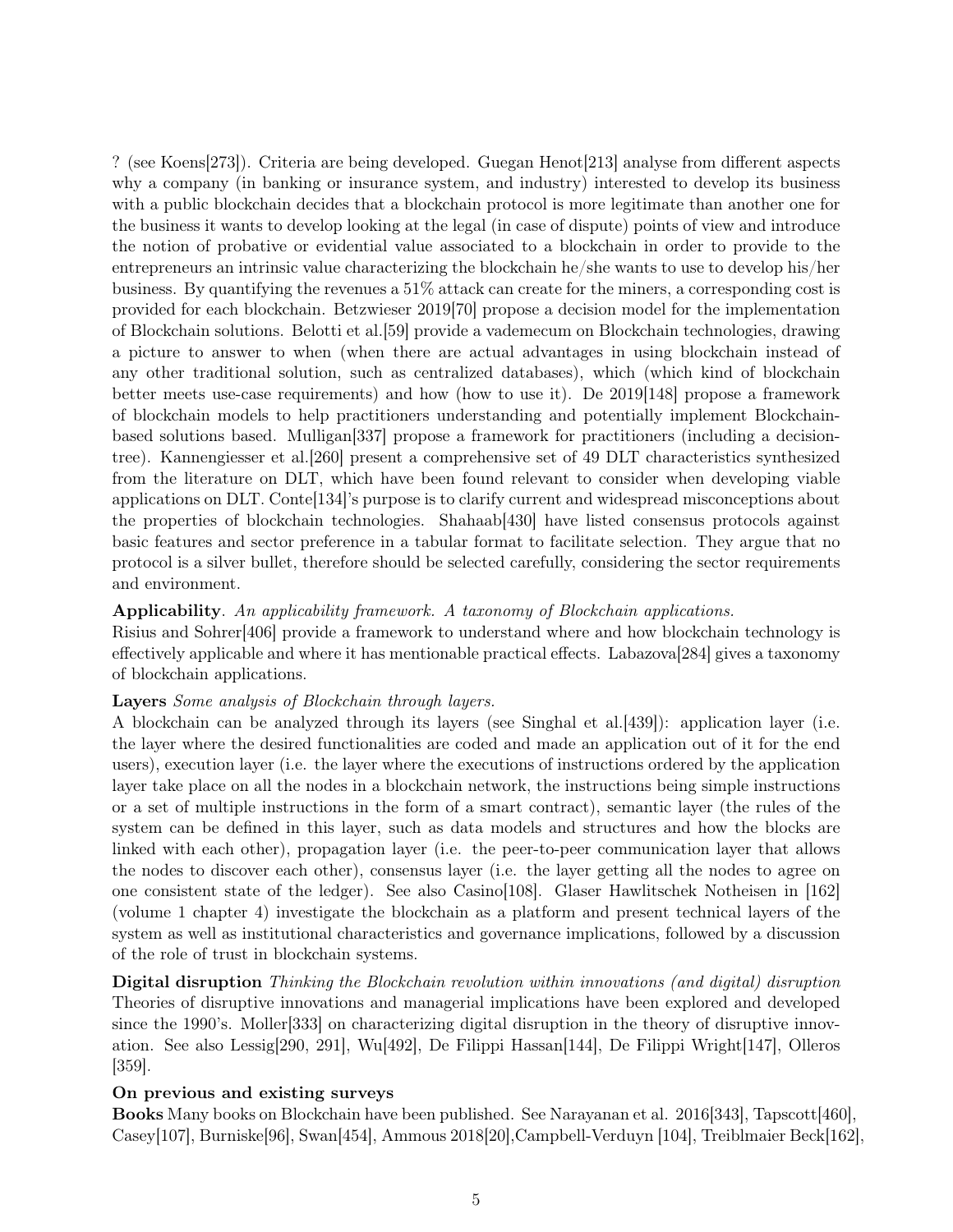etc. On Blockchain economics: see Tasca 2016[\[462\]](#page-52-2), Swan[\[456\]](#page-52-3) and the references herein, and Blockchain and the law: see De Filippi Wright[\[147\]](#page-33-3).

Surveys General and technical on Blockchain. Cryptocurrencies. Bitcoin. Bitcoin research across disciplines. Consensus and mining strategy. Architecture. Merkle tree. Security. Privacy. Applications. Platforms. Financial sector. ICO. FinTech. RegTech. Governance. Intellectual property. Economics. Game theory. Law.

For a technical survey, see Tschorsch<sup>[\[474\]](#page-53-0)</sup>. Refer to see Tasca et al. [\[463\]](#page-52-4) and Casino Dasaklis Patsakis[\[109\]](#page-31-1) for general surveys. See also [\[303,](#page-42-2) [498,](#page-54-2) [495,](#page-54-3) [11\]](#page-24-0). Sejfuli 2018[\[428\]](#page-50-1) provide a synthetic and general overview of the Architecture, Security and Reliability of blockchain. Belotti et al.[\[58\]](#page-27-4) provide a vademecum on Blockchain technologies. Bonneau et al.[\[128\]](#page-32-1) provide a systematic exposition of the second generation of cryptocurrencies, including Bitcoin and "altcoins." Hardle[\[222\]](#page-37-3) provide some insights into the mechanics of cryptocurrencies, describing summary statistics and focusing on potential future research avenues in financial economics. See also Kumar Smith[\[442\]](#page-51-3). Singh[\[438\]](#page-51-4) perform a literature review on Bitcoin and its upsides, downside and divergent views from previous studies. Holub 2018[\[235\]](#page-38-0) surveys on Bitcoin research across discplines. Wang et al.2019[\[483\]](#page-54-4) survey on consensus mechanisms and mining strategy management. Yang 2019[\[500\]](#page-55-0) provides a survey on Blockchain-based internet service architecture (requirements, challenges, trends and future). Bosamia[\[88\]](#page-29-0) discusses the Merkle tree concept with its advantages and disadvantages and its implementations. Dasgupta et al.[\[141\]](#page-33-4) and Kolokotronis[\[275\]](#page-41-2) survey on blockchain from security perspective. See also Taylor [\[464\]](#page-52-5). Conti [\[135\]](#page-32-2) on privacy. On Blockchain applications, see Schedlbauer Wagner[\[422\]](#page-50-2) for a literature review, Joude[\[252\]](#page-39-0) for a recent survey on applications usage in different domains survey. For an overview Platforms based on Distributed Ledger Technology see Schoenhals et al.[\[424\]](#page-50-3). Collomb[\[131\]](#page-32-3) survey on implications on the financial sector. See also Zhao Meng[\[508\]](#page-55-1). Li[\[293\]](#page-42-3) for a recent discussion on ICO current research and future directions. On Fintech see Kavuri 2019[\[265\]](#page-40-3). On RegTech see Johansson et al.[\[257\]](#page-40-4). For a literature review on use of Blockchain in governance: Razzaq et al.[\[400\]](#page-48-0). Wang[\[481\]](#page-53-1) for a recent summary of research on Blockchain in the field of Intellectual property. On Blockchain economics, see among many Catalini Gans[\[112\]](#page-31-2) Davidson et al. [\[143\]](#page-33-5), Abadi Brunnermeier[\[1\]](#page-24-1), Davidson et al. [143], Halaburda[\[218\]](#page-37-4) and Qin[\[390\]](#page-48-1) on economic issues in bitcoin mining and blockchain research. Liu[\[301\]](#page-42-4) provides a survey on applications of game theory in Blockchain. Benson[\[61\]](#page-28-1) on implications of adopting Blockchain technology on international sales transactions. For a survey on Blockchain issues and the law, we refer to Filippi Wright[\[147\]](#page-33-3) and Marmoz[\[312\]](#page-43-0), Berg et al.[\[63\]](#page-28-2), see also Ostbye[\[364\]](#page-46-1) on liability issue if a public cryptocurrency protocol fails. De Filippi Wright[\[491\]](#page-54-5) on the widespread deployment of Blockchains will lead to expansion of a new subset of law, which they term Lex Cryptographia.

Organization of the paper. Section 1 introduces the aims, definitions, literature and frameworks. Section 2 provides a brief sketch of some of the many Blockchain applications. Section 3 describes the technologies, specificities, network structures, implications and related issues of Blockchains and Cryptocurrencies. Section 4 provides some insights on a broader scope. Section 5 concludes.

## 2. Applications a brief sketch

For a systematic literature review of Blockchain-based applications refer to Casino [\[109\]](#page-31-1).

.

In the economic areas, one can insist on Fintech (see Kavuri 2019[\[265\]](#page-40-3), Anand 2019[\[25\]](#page-25-1)), Business (see Viriyasitavat et al.[\[476\]](#page-53-2) investigate the characteristics of Blockchain and business processe), Tourism (see Horst et al. (volume 2 chapter 1 in Treiblmaier Beck 2019[\[162\]](#page-34-0)), Intellectual property,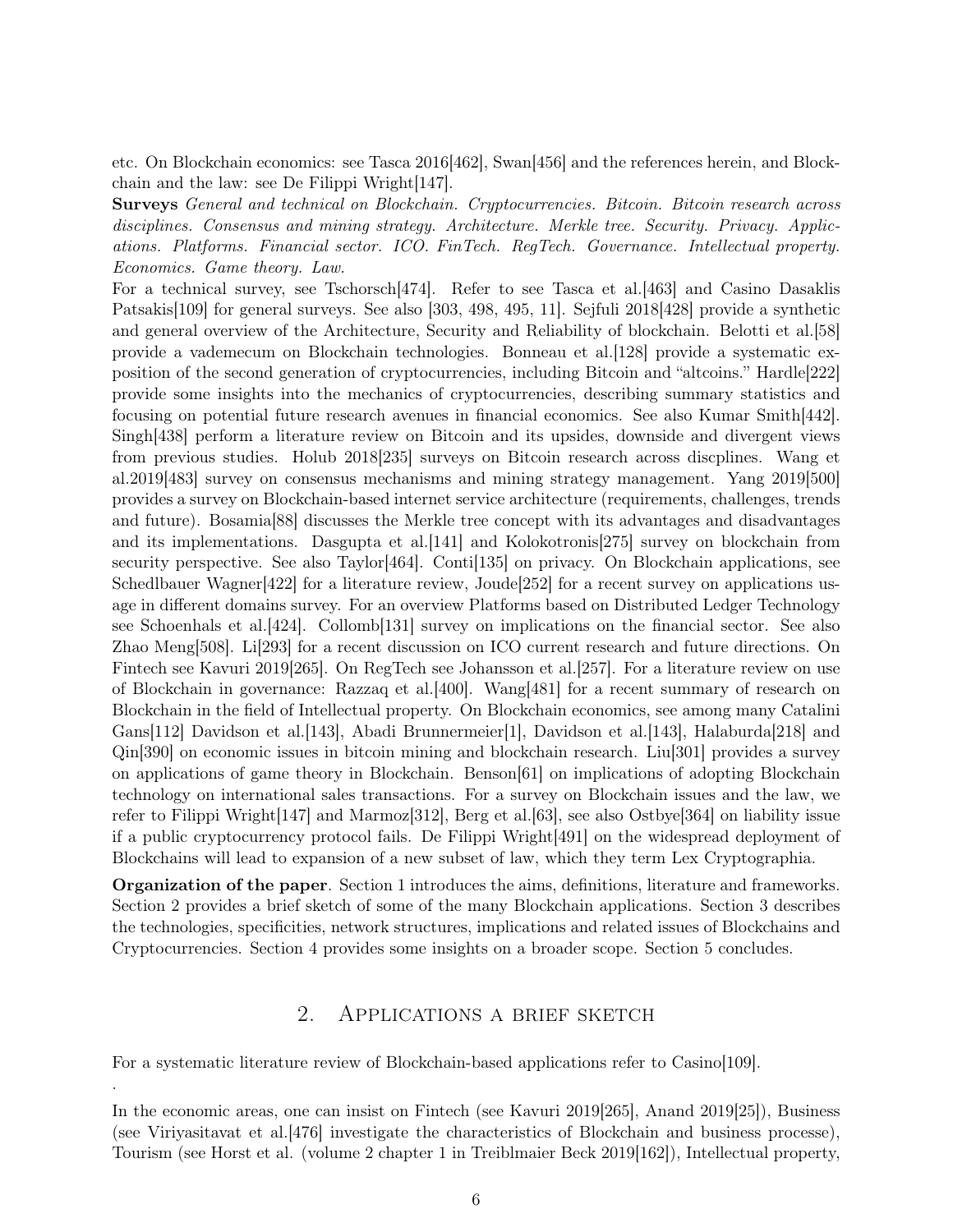Industries (see Al-Jaroodi[\[9\]](#page-24-2)), Payments industry (see Holotiuk et al. (volume 1 chapter 7 in [\[162\]](#page-34-0)), including a discussion agenda based on pain points and opportunities), Music industry, ICO Crowdfunding and Microfinance (see Boreiko[\[85\]](#page-29-1) describes all important aspects of Blockchain financing and provide a comparative study of token sales versus crowdfunding and conventional financing methods, provide a review of literature on token sale financing and challenges and provide empirical related studies, Li 2019[\[293\]](#page-42-3) for a recent discussion on ICO current research and future directions, Fridgen[\[187\]](#page-35-0) for a taxonomy blockchain and crowdfunding, Arnold et al.(volume 1 chapter 8 in Treiblmaier Beck 2019[\[162\]](#page-34-0)) on identifying industries and use cases that may benefit from adopting blockchain when it comes to crowdfunding and showing how crowdfunding and initial coin offerings differ and how the latter is reshaping the former, Cervhiello[\[114\]](#page-31-3) for statistical approach to detect characteristics of ICO significantly related to fraudulent behaviors, Holoweiko 2018[\[234\]](#page-38-1) on ico security, Garratt garratt2019entrepreneurial examines how financing a start-up through an ICO changes the incentives of an entrepreneur relative to debt and venture capital financing: depending on market characteristics, an ICO can result in a better or worse alignment of the interests of the entrepreneur and the investors compared with conventional modes of financing), Humanitarian aid, Shared Economy (see Huckle[\[245\]](#page-39-1) (volume 1 chapter 3 in[\[162\]](#page-34-0)) providing a technology adoption perspective on the Blockchain-Based decentralized business models in the sharing economy and apply agent-based modeling to explore the circumstances under which a decentralized sharing economy business model might achieve widespread adoption), Management and governance (DAO, dApps, Howell 2019[\[241\]](#page-39-2), Young 2018[\[502\]](#page-55-2)), Supply Chain (see [\[478\]](#page-53-3)), Supply Chain Finance (see [\[233\]](#page-38-2)), Marketing and Adertising uses.

In Law areas (see references in Bolotaeva[\[82\]](#page-29-2), Filippi Hassan[\[147\]](#page-33-3), De Filippi[\[147\]](#page-33-3), one can insist on Smart Contracts (SCs) (see Bakos Halaburda 2019[\[43\]](#page-27-5), Howell 2019[\[241\]](#page-39-2), see Alharby Moorsel[\[10\]](#page-24-3), see also[\[78,](#page-29-3) [225,](#page-38-3) [152\]](#page-33-6), Meneghetti[\[322\]](#page-44-3), senopra[\[285\]](#page-41-3), [\[353\]](#page-45-3), see Dargaye[\[140\]](#page-33-7)[10](#page-6-0), Tonelli[\[469\]](#page-53-4), Casino[\[108\]](#page-30-1), Marchesi Tonnelli<sup>[\[381\]](#page-47-0)</sup>, Krishnan [\[277\]](#page-41-4) on smart contract and interoperability, O'Shields[\[361\]](#page-46-2) and Westerkamp[\[485\]](#page-54-6)), Multisignature: Smart Complex Contracts, LegalTech (see Corrales Fenwick Haapio[\[136\]](#page-32-4)), Regulation (see Smith[\[441\]](#page-51-5) for a framework, Melo[\[319\]](#page-43-1), Baidoo[\[42\]](#page-27-6)), Dispute resolution (Raymond 2014[\[398\]](#page-48-2)), Crowdsourcing and Court system (Ast[\[34\]](#page-26-0), Li 2018[\[295\]](#page-42-5)).

Beside Economics and Law, many other applications are being developed: Archives (on decentralized scientific publications, see Tenorio 2019[\[466\]](#page-52-6) and on medical see Coghill[\[130\]](#page-32-5)), Health (see Burniske 2016[\[490\]](#page-54-7), Sachin et al. (volume 2 chapter 5 in [\[162\]](#page-34-0)) presenting a mobile healthcare system for personal health data collection, sharing, and collaboration between individuals and healthcare providers, as well as insurance companies, Genestier[\[193\]](#page-36-0), review[\[281,](#page-41-5) [202,](#page-36-1) [159,](#page-34-1) [510,](#page-55-3) [266,](#page-40-5) [247,](#page-39-3) [276\]](#page-41-6)), Agriculture, Food traceability, Energy (see Strucker et al.(volume 2 chapter 2 in Treiblmaier Beck 2019[\[162\]](#page-34-0)) having a close look at the energy sector and present some ideas on how blockchain might potentially impact this sector in the not-so-far-off future, Peter[\[376\]](#page-47-1)), Politics (see De Filippi Loveluck[\[146\]](#page-33-8), Berg[\[69\]](#page-28-3), Martinez[\[314\]](#page-43-2) argues on Blockchain solution in eDemocracy platforms, Grontas[\[203\]](#page-36-2) on electronic voting, Dhillon Grammateia Riley[\[151\]](#page-33-9) on voting questions for econom-ists, Elsden[\[168\]](#page-34-2)), Education (see Chen [\[120\]](#page-31-4), Sommer[\[444\]](#page-51-6), Palavinel[\[370\]](#page-46-3)), Post-Disaster Recovery (see Nawari Ravindran[\[345\]](#page-45-4), Demir[\[150\]](#page-33-10)), Smart cities (see Kitchin[\[270\]](#page-40-6), Speed[\[446\]](#page-51-7), Ramos 2019[\[394\]](#page-48-3)), Prediction markets, Blockchain gaming (see Min[\[330\]](#page-44-4), and Min[\[329\]](#page-44-5) on security of block-

<span id="page-6-0"></span><sup>&</sup>lt;sup>10</sup>Dargaye[\[140\]](#page-33-7) presents a formal logical framework able to extend the execution of blockchain transactions to events coming from external oracles: in many industrial applications smart contracts react to information coming from external sources (sensors, human interfaces, other applications), often called oracles in the blockchain jargon, which amplifies their vulnerability, these events being by essence non-reliable, since transaction execution can be triggered by information whose veracity cannot be established by the blockchain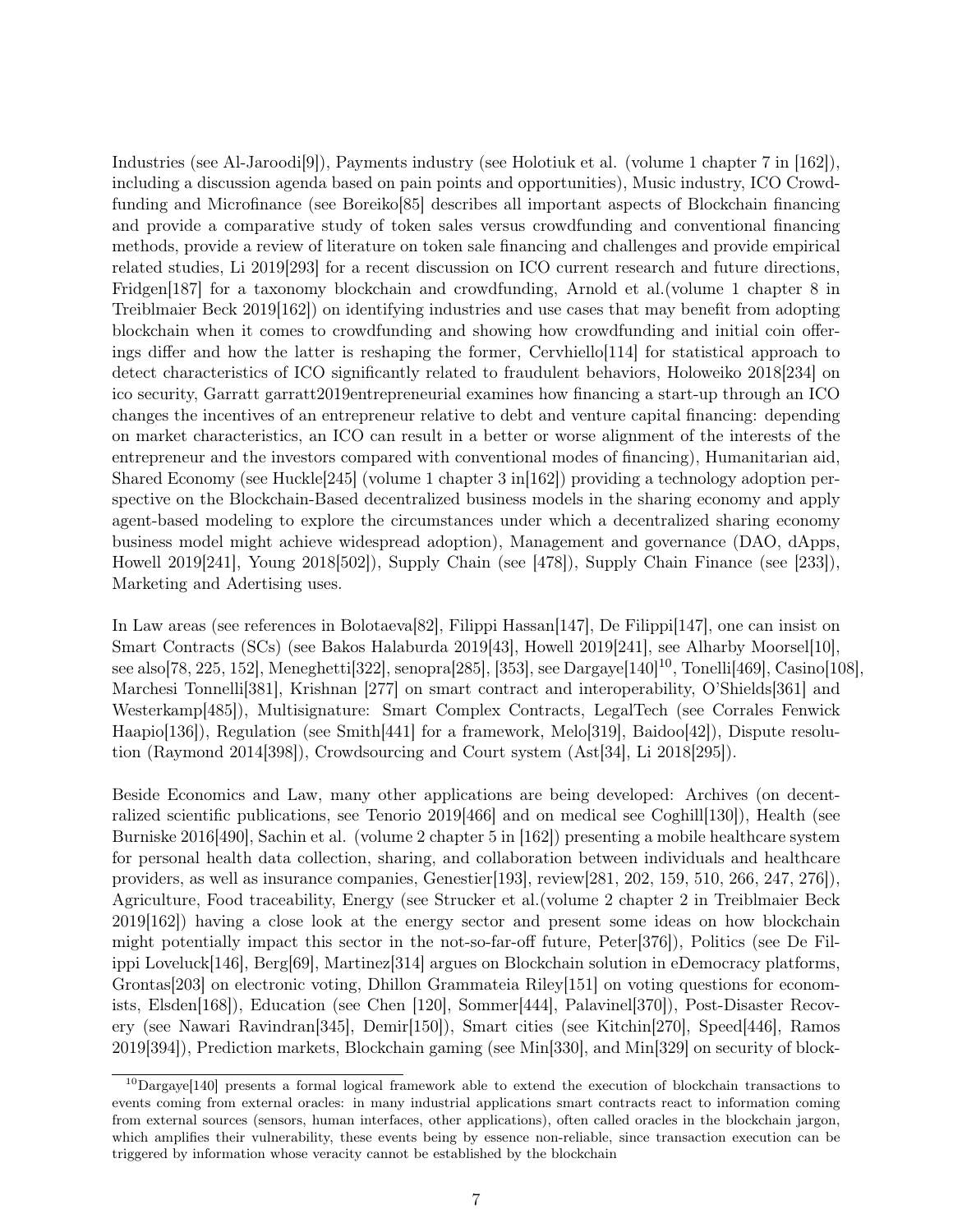chain games).

# 3. Technologies, network structures and specificities

Technical aspects and specificities and related issues involved in applications and implications reveal that advantages of Blockchain can sometimes also be their main limitations.

# 3.1 Distributed system, peer-to-peer (P2P) network, decentralization and **IMMUTABILITY**

#### 3.1.1 Distributed system, peer-to-peer (P2P) network and Blockchain

# Distributed system. Processes cooperate? Distributed computing community. Theoretical aspects of Blockchains.

Blockchain protocols are solving a classical distributed computing problem. When a program encompasses multiple processes (a process representing a computer, a processor in a computer, etc), the fundamental problem is having all the processes cooperate on a common task. Important issues then arise as the tolerance to uncertainty and adversarial influence in a distributed system, which may arise from network delays, faults, or even malicious attacks (Cachin Guerraoui Rodrigues[\[99\]](#page-30-0)). There is growing work on the line of recent distributed computing<sup>[11](#page-7-0)</sup> community efforts dedicated to the theoretical aspects of blockchains (see [\[28,](#page-26-1) [387,](#page-48-4) [214\]](#page-37-5)). Anceaume et al.[\[26\]](#page-25-2) is the first paper specifying blockchains as a composition of abstract data types all together with a hierarchy of consistency criteria that formally characterizes the histories admissible for distributed programs that use them. Anceaume et al.[\[27\]](#page-25-3) introduce the Distributed Register, a register that mimics the behaviour of the Bitcoin ledger, the aim being to provide formal guarantees on the coherent evolution of Bitcoin.[12](#page-7-1) Rauchs et al.[\[396\]](#page-48-5) establish a conceptual framework and terminology that can be applied across DLT systems and to distinguish these newer technologies from 'traditional' databases and other systems, providing a multidimensional tool for examining and comparing existing DLT systems and their traits and features, it also can serve when examining new DLT systems proposals. Siris et al.[\[440\]](#page-51-8) discusses on the interledger approach: blockchains and more generally distributed ledger technologies(DLTs)' shortcomings becoming more apparent, a relatively recent approach to address their performance, scalability, privacy, and other problems are to use multiple different DLTs instead of relying on just one. Daniel Burkhardt et al. (volume 2 chapter 4 in [\[162\]](#page-34-0)) argue that distributed ledgers will enable new opportunities to replace existing components on all layers of industrial IT architecture.

The main examples of distributed systems without blockchains are distributed systems based on Directed Acyclic Graph (DAG). Instead of a chain, such distributed systems use a Directed Acyc-lic Graph (DAG)<sup>[13](#page-7-2)</sup> as decentralized structure. Examples of such cryptocurrencies are Iota (based on the DAG called Tangle), Hashgraph, and Nano. There are other distributed systems without blockchains, for example Corda[\[227,](#page-38-4) [93,](#page-30-5) [92\]](#page-30-6) used to treat financial legal agreements could look like

<span id="page-7-1"></span><span id="page-7-0"></span><sup>&</sup>lt;sup>11</sup>see Cachin et al.<sup>[\[99\]](#page-30-0)</sup>, Fokkink<sup>[\[184,](#page-35-1) [183\]](#page-35-2)</sup>

 $12$ Anceaume et al.<sup>[\[27\]](#page-25-3)</sup> underlines that even though the behaviour of distributed ledgers is similar to abstractions that have been deeply studied for decades in distributed systems no abstraction is sufficiently powerful to capture the distributed ledger behaviour.

<span id="page-7-2"></span><sup>13</sup>i.e. une chaine avec des ramifications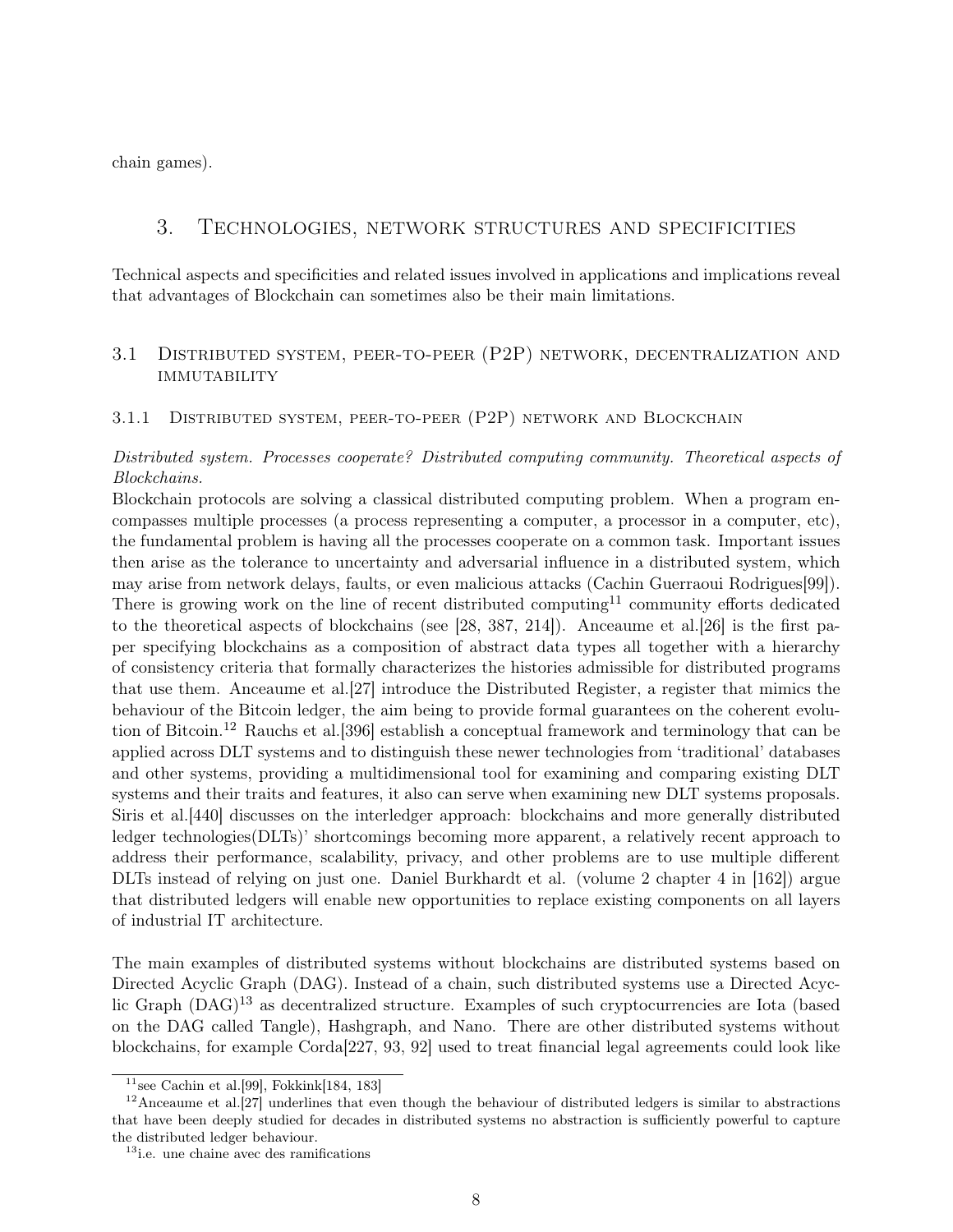a firms' consortium blockchain but uses of a concept of change of states and transactions in place of chain of blocks.

#### 3.1.2 Decentralization

## Distributed system and organization. New forms of organization. Institutional cryptoeconomics. Dynamics. Organizational economics

Resnick[\[405\]](#page-49-3) discusses how computer-modeling activities can help people move beyond the centralized mindset, helping them gain new insights into (and appreciation for) the workings of decentralized systems. Blockchain can be thought of as an institutional innovation. Berg[\[68\]](#page-28-4) introduces the V-form organisation, a new form of firm organisation where vertical integration is outsourced to a decentralised distributed ledger (a blockchain), and rely on the coordination of a (trusted) third party. Allen[\[12\]](#page-25-4) apply institutional cryptoeconomics to the information problems in global trade, model incentives under which blockchain-based supply chain infrastructure will be built, and make predictions about the future of supply chains, arguing blockchain will change the patterns and dy-namics of how, where and what we trade through four main reasons. Berg[\[66\]](#page-28-5) study the institutional economic dynamics of a wide-spread blockchain technology adoption, examining the structural economic effects of this institutional innovation as disintermediation in markets, dehierarchicalisation of organisations, and growing private provision of economic infrastructure for exchange, contracting and coordination. Schneider[\[423\]](#page-50-4) discusses the very concept of decentralization, arguing that to be a reliable concept, it should come with high standards of specificity. Takagi[\[459\]](#page-52-7) study the economic mechanisms behind blockchain-enabled decentralisation from the viewpoint of organizational economics.

Decentralization analysis and networks. Consensus Network Topology. How to quantify decentralization. Decentralization metrics. Decentralization function. Mining pools and endogenous fees. See Tasca et al.[\[463\]](#page-52-4): Consensus Network Topology describes the type of interconnection between the nodes and the type of information flow between them for transaction and/or for the purpose of validation. Consensus Network Topology is linked to the level of (de)centralisation in the validation process, lthough it is not the only determinant as other factors influence it (like the reward mechanism) (see Bonneau et al.[\[84\]](#page-29-4)). Gencer et al.[\[192\]](#page-36-3) study decentralization metrics in Bitcoin and Ethereum networks, adapting Internet measurement techniques. Kwon et al.[\[282\]](#page-41-7) define  $(m, \varepsilon, \delta)$ -decentralization, a state satisfying that there are at least m participants running a node, and the ratio between the total resource power of nodes run by the richest and the  $\delta$ -th percentile participants is less than or equal to  $1 + \varepsilon$ . So that when  $\delta = \varepsilon = 0$  and m is large enough,  $(m, \varepsilon, \delta)$ -decentralization is full decentralization. Kwon et al. [\[282\]](#page-41-7) study decentralization in PoWbased, proof-of-stake (PoS)-based and delegated proof-of-stake (DPoS)-based coins by the means of studying  $(m, \varepsilon, \delta)$ -decentralization. Stifter [\[450\]](#page-51-9) shows an example of data mining applied to the analysis of the blockchain network. Bodo[\[81\]](#page-29-5) analyzes decentralization related to distributed ledger technologies (DLTs), its extent, its mode, the systems which it can refer to as the products of particular economic, political, social dynamics around and within these techno-social systems. Chu Wang[\[127\]](#page-32-6) explore the trade-off decentralization-scalability, decentralization being quantified by the decentralization level they define within the paper. Cong et al. [\[132\]](#page-32-7) study the centralization and decentralization forces in the creation and competition of mining pools.

Dapps (decentralized applications), DAOs (decentralized autonomous organizations), DACs (decentralized autonomous corporations) and DASs (decentralized autonomous societies)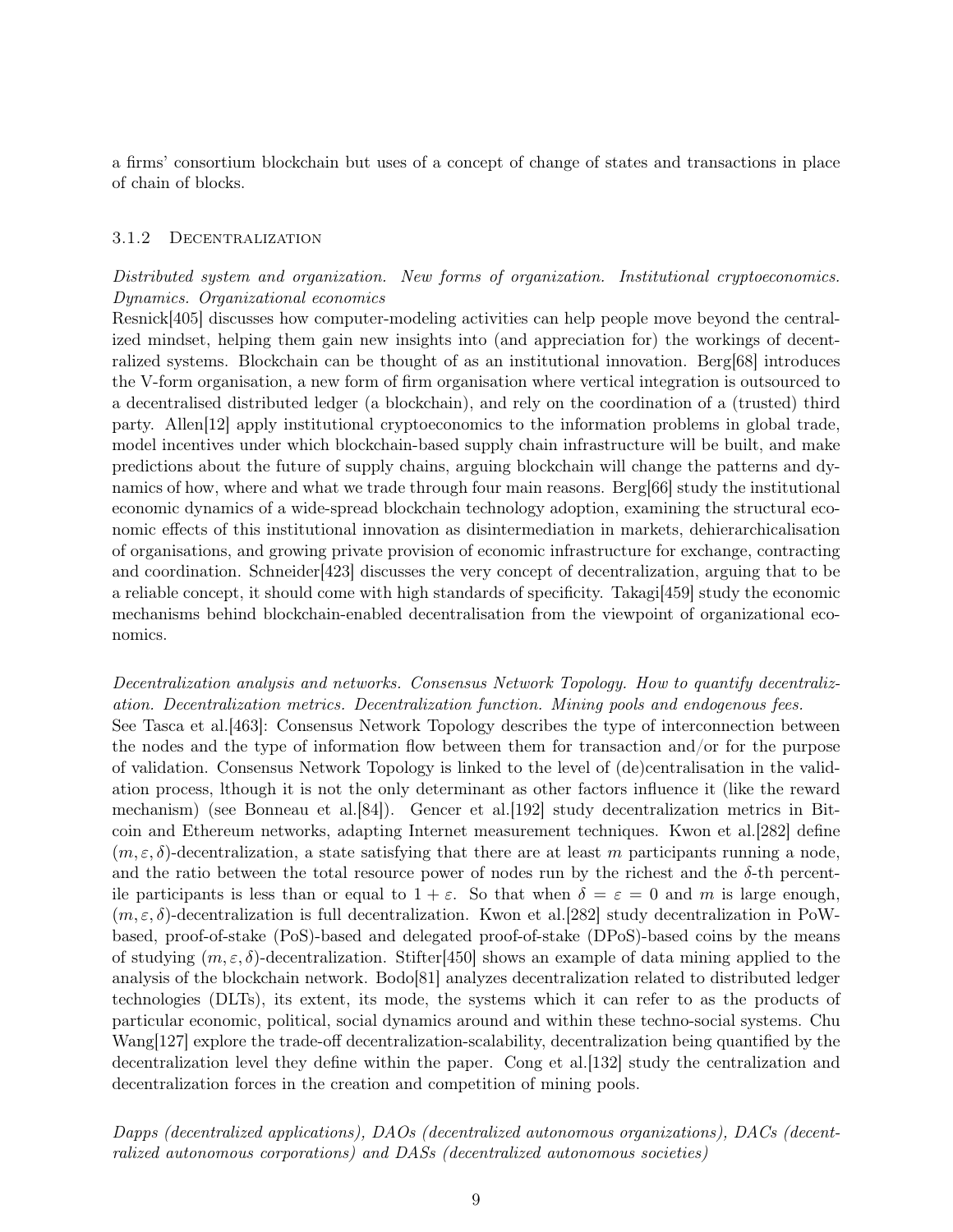See Raval[\[397\]](#page-48-6) for more details on Decentralized Applications. Hsieh[\[242\]](#page-39-4) analyse Bitcoin as an example to shed light on how a DAO works in the cryptocurrency industry.

# Some limitations about decentralization. Centralization-decentralization tension. Is decentralization always positive. On the role of the Law.

Swan[\[454\]](#page-52-0) already notes that "There is a mix of forces both toward centralization and decentralization operating in the blockchain industry". Hsieh et al.[\[243\]](#page-39-5) provide a statistical analysis whose results may seem paradoxical: they find that decentralization at the blockchain level affects returns positively – as one would expect, since the promise of blockchain is decentralization as a way to create value – but also find that decentralization at both the protocol and organizational levels affects returns negatively. Neitz[\[347\]](#page-45-5) provide a discussion on Blockchain, decentralization issues and the role of the Law.

# 3.1.3 Record-keeping and immutability

Immutability. Irrevocability. Mutability challenges and solutions. Legal or non-legal reasons for local erasure. Propositions. Rgpd.

As immutability (if realized) is also irrevocability: there is ongoing research on solving this conflict, among which Politou et al.[\[385\]](#page-47-2)'s survey on mutability challenges, Ateniese et al.[\[35\]](#page-26-2) who give a framework that makes it possible to re-write and/or compress the content of any number of blocks in decentralized services exploiting the blockchaintechnology, Kuhn[\[279\]](#page-41-8) proposing a data structure for integrity protection with erasure capability, Florian[\[182\]](#page-35-3) providing a discussion of legal and non-legal reasons for local erasure and proposing an approach enabling nodes to erase data while continuing to store and validate most of the blockchain, and on Blockchains and Rgpd see Pagallo et al.[\[368\]](#page-46-4), Jussila[\[258\]](#page-40-7).

# 3.2 Asynchrony, consensus and mining

# 3.2.1 ASYNCHRONY

# Coordination. Asynchrony. Double-spending. Is consensus necessary?

Coordinating the actions of processes is crucial for virtually all distributed applications, especially in asynchronous systems (Aspnes[\[33\]](#page-26-3)). As discussed in Guerraoui[\[391\]](#page-48-7): there seems to be a common belief that consensus is necessary for solving the double-spending problem, whether it is for a permissionless or a permissioned environment, the typical solution uses consensus to build a totally ordered ledger of submitted transfers. Guerraoui[\[391\]](#page-48-7) show, by introducing AT2 (Asynchronous Trustworthy Transfers) a class of consensusless algorithms, that this common belief is false: consensus is not needed to implement a decentralized asset transfer system.

# 3.2.2 Consensus mechanisms

A consensus mechanism can be thought as a mechanism to confirm a person's innocence or to discourage him/her to act wrong. The incentives to act not wrong are quite different concepts through computer science, economic or law lenses.

Unifying scheme. Lack of a general framework. Building bridges. Consensus mechanisms. Guerraoui et al.[\[215\]](#page-37-6) provide a unifying scheme that captures at a high level the behavior of any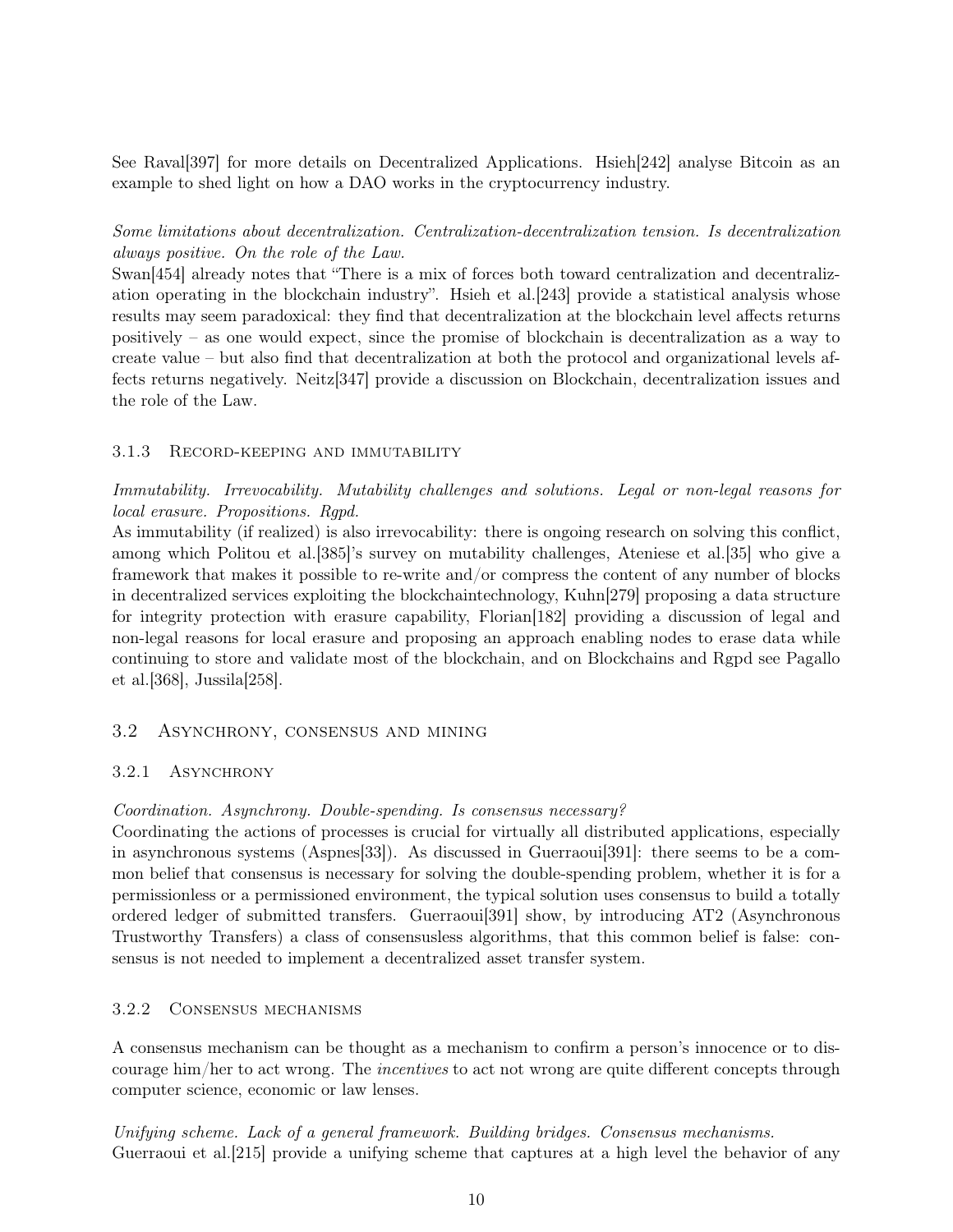blockchain protocol, discussing which variation opens which vulnerability breach. Garay Kiayias[\[190\]](#page-35-4) in a consensus taxonomy give a roadmap for studying the consensus problem under its many guises, classifying the way it operates in the various settings and highlighting the exciting new applications that have emerged in the blockchain era. Rigorous formalization of specific blockchain protocols and their properties can be found in Badertscher et al.[\[41\]](#page-26-4), Pass et al. [\[375\]](#page-47-3), Garay et al.[\[189\]](#page-35-5).

The blockchain community does not have well-established theoretical foundations for consensus algorithms although Sorensen[\[445\]](#page-51-10) establishes a framework intended for academic and industrial blockchain researchers as a foundation for the theory of consensus. See Cachin Vukolić[\[101\]](#page-30-7), Cachin[\[100\]](#page-30-8). Xiao et al. 494] for a recent survey of distributed consensus protocols for Blockchain networks. Ehmke Blum Gruhn[\[163\]](#page-34-3) study properties of decentralized donsensus technology ("why not every Blockchain is a Blockchain"). See Amoussou[\[24\]](#page-25-5) on blockchains based on repeated consensus. Shahaab[\[430\]](#page-50-0) review 66 known consensus protocols and classify them into philosophical and architectural categories, they argue that advancement of consensus protocols in recent years has enabled distributed ledger technologies (DLTs) to find its application and value in sectors beyond cryptocurrencies. see Wang[\[483\]](#page-54-4) for a survey on consensus mechanisms and mining strategy management in blockchains. See Azouvi Hicks Murdoch[\[38\]](#page-26-5) for a discussion on the role of incentives in consensus mechanisms and Hicks Murdoch[\[230\]](#page-38-5). See also Azouvi Hicks[\[37\]](#page-26-6) for a discussion on game-theoretic tools.

Consensus algorithms are numerous, and some are being created, among which: Proof of Authority  $(PoA)$ , Proof of Work (PoW) (see Saleh[\[416\]](#page-49-4) for economic impact analysis, see also Szalachowski[\[458\]](#page-52-8)), Proof of Stake (PoS) (see Nguyen[\[352\]](#page-45-6),Barinov[\[46\]](#page-27-7)), Hybrid PoW/PoS, Delegated Proof of Stake (DPoS) Proof of Brain, Proof of Retrievability (PoR), Proof of Importance (PoI), Byzantine Generals Problem and Practical Byzantine Fault Tolerance (PBFT) (see for instance Amoussou et al[\[22\]](#page-25-6) modelling the Byzantine-consensus based blockchains as a committee coordination game), Proof of Burn (also examined in Saleh[\[416\]](#page-49-4) for economic impact), Proof of Activity, Proof of Capacity, proof of storage, Proof of Elapsed Time (PoET), Simplified Byzantine Fault Tolerance (SBFT), Proof of concept, DAG, Committe selection, RAFT consensus (see Huang[\[244\]](#page-39-6)), Chan et al. 2019[\[116\]](#page-31-5) propose a State Machine Replication (SMR) protocol (i.e. consensus protocol) inspired by a social phenomenon called herding, where people tend to make choices considered as the social norm. Partially synchronous protocols are being developed see Ranchal-Pedrosa Gramoli[\[395\]](#page-48-8) that develops latypus, a partially synchronous offchain protocol for blockchains, etc

## 3.2.3 Mining and mining pools, fees, costs, incentives and strategies

#### Pooled mining reward systems. Mining strategy. Incentives. Fees.

Bitcoin pooled mining reward systems have been analyzed by Rosenfeld[\[413\]](#page-49-5), describing various scoring systems used to calculate rewards of participants in Bitcoin pooled mining, explaining problems each were designed to solve and analyzing their respective advantages and disadvantages. Wang et al.[\[483\]](#page-54-4) survey on consensus mechanisms and mining strategy management. One can refer to Zhu et al.[\[509\]](#page-55-4) for a (quite modelized) survey on reward distribution mechanisms and withholding attacks in Bitcoin pool mining. Romiti[\[411\]](#page-49-6) provide an empirical analysis of Bitcoin mining shares, analyzing mining reward distribution within three of the four largest Bitcoin mining pools and examine their cross-pool economic relationships, their results (in line with previous research) suggesting centralization tendencies in large mining pools and cryptocurrencies in general. Chatzigiannis[\[117\]](#page-31-6) present a mining portfolio model, miners optimally distributing their computational power over multiple pools and PoW cryptocurrencies taking into account their risk aversion levels, while Wang Tang[\[484\]](#page-54-9) model the pool mining process as a two-stage game, and Kitti 2018[\[271\]](#page-40-8) on allocating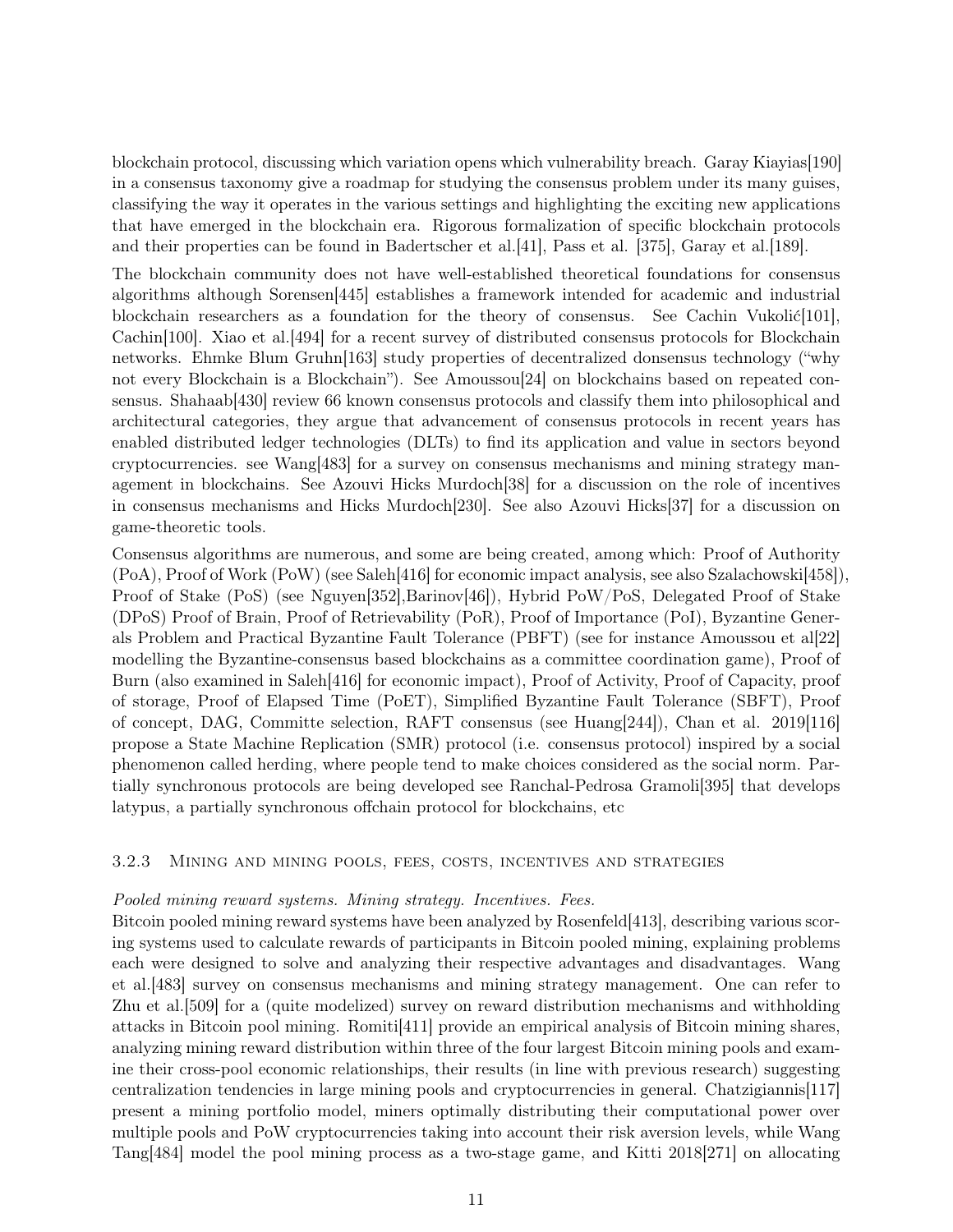rights for mining as a contest. Eyal Sirer[\[172\]](#page-34-4) showed that the Bitcoin network is vulnerable even if only a small portion of the hashing power is used to cheat ("selfish mining strategy") and that unless certain assumptions are made, selfish mining may be feasible for any group size of colluding miners. The Bitcoin mining protocol is not incentive-compatible, as they present an attack with which colluding miners obtain a revenue larger than their fair share. They propose a practical modification to the Bitcoin protocol that protects Bitcoin in the general case that prohibits selfish mining by pools that command less than  $1/4$  of the resources. Selfish mining have been generalized (algorithm to find  $\varepsilon$ -optimal strategies in [\[418\]](#page-49-7), stubborn mining in [\[346\]](#page-45-7), multiple selfish miners in [\[287\]](#page-41-9), etc) and Grunspan Pérez-Marco[\[205,](#page-36-4) [207,](#page-36-5) [206\]](#page-36-6) have recently proposed a profitability model for repetition games, finding that in the bitcoin network, no strategy is more profitable than the honest strategy before a difficulty adjustment, so selfish mining can only become profitable after-wards, and thus being an attack on the difficulty adjustment algorithm. Falk et al. [\[175\]](#page-35-6) study blockchain-based platforms that have implemented token weighted aggregation to incentivize efficient and effective information crowdsourcing from their users in a decentralized way (these systems aggregate information through user votes, where the final action of the system is determined based on the weighted average of the users' votes, and each user's vote is weighted according to his token holdings within the system) and provide economic analysis including on wether token weighting encourages or discourages truthful voting and how "accurate" is the resulting crowdsourced information. Brown-Cohen et al.[\[94\]](#page-30-9) focus on incentive-driven deviations (any participant will deviate if doing so yields higher revenue) instead of adversarial corruption (an adversary may take over a signifcant fraction of the network, but the remaining players follow the protocol), obtaining several formal barriers to designing incentive-compatible proof-of-stake cryptocurrencies (that don't apply to proof-of-work). Liu[\[298\]](#page-42-6) provides a viewpoint on research on token incentive mechanism of open source project taking Blockchain project as an example. Prat Walter[\[388\]](#page-48-9) propose an equilibrium model of the market for Bitcoin mining, refer also to their paper for the main related literature. Zamyatin et al. [\[504\]](#page-55-5) formulate a model of the dynamics of a queuebased reward distribution scheme in a popular Ethereum mining pool and develop a corresponding simulation. Bissias et al.[\[77\]](#page-29-6) find that there exists a resource allocation equilibrium between any two blockchains, which is essentially driven by the fiat value of reward that each chain offers in return for providing security and that this equilibrium is singular and always achieved provided that block producers behave in a greedy, but cautious fashion while the opposite is true when they are overly greedy: resource allocation oscillates in extremes between the two chains. Bissias et al.[\[76\]](#page-28-6) present an economic model that leverages Modern Portfolio Theory to predict a miner's allocation over time using price data and inferred risk tolerance. Shanaev et al.[\[434\]](#page-51-11) test theories of cryptocurrency pricing (causal inferences from the instrumental variable approach on the marginal cost of mining, Metcalfe's law and cryptocurrency value formation). Hinzen[\[231\]](#page-38-6) provides discussion on Proof-of-Work's latency dilemma and a permissioned alternative.

# 3.3 Cryptography, identity, anonymity and pseudonymity, privacy and se-CURITY

#### 3.3.1 Blockchain cryptography

Bonneau Miller[\[83\]](#page-29-7) discusses on cryptocurrency without public-key cryptography and provide a comparison with Bitcoin, having economic implications (in particular it could involve thinking and distributing fees differently). Wang et al.[\[482\]](#page-53-5) survey cryptographic primitives of 30 principal cryprocurrencies. Raikwar[\[392\]](#page-48-10) beside reviewing and systematizing the cryptographic concepts already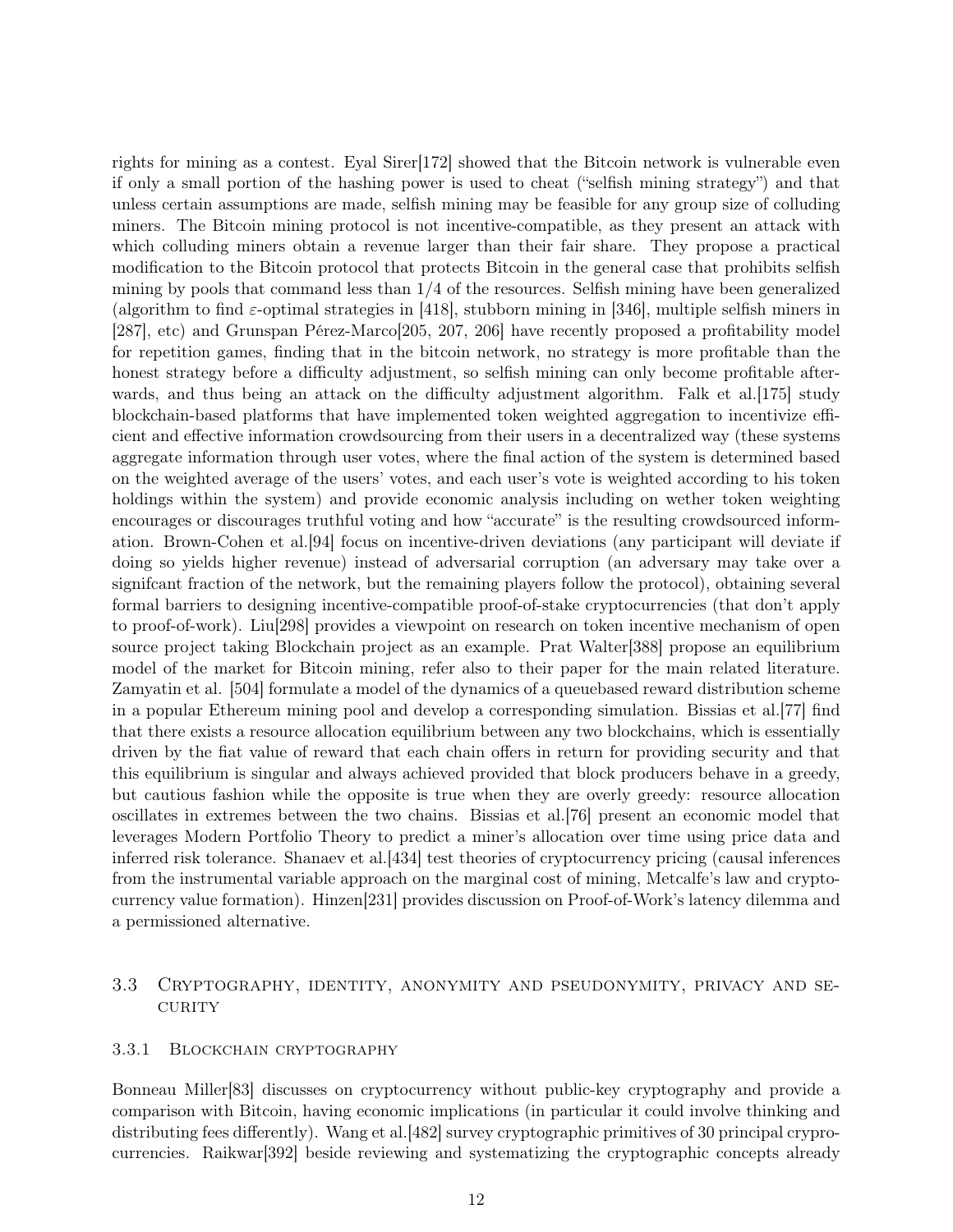used in blockchain, give a list of cryptographic concepts which have not yet been applied but have big potentials to improve the current blockchain solutions and include possible references of these cryptographic concepts in the blockchain domain.They postulate 18 challenging problems that cryptographers interested in blockchain can work on.

## 3.3.2 Identity, anonymity and pseudonimity, and privacy

For a fundamental paper, refer to (previous to blockchain) Sweeney[\[457\]](#page-52-9) and for a discussion on an algorithmic introduction to anonymity in asynchronous systems , see Raynal[\[399\]](#page-48-11), distinguishing process-anonymity and memory-anonymity. See also Herrera-Joancomart Jordi [\[229\]](#page-38-7), Fabian[\[173\]](#page-34-5), ShenTu [\[435\]](#page-51-12), fanti [\[177\]](#page-35-7). While studying Bitcoin, Moser Bohme[\[336\]](#page-44-6) surveys and compares transaction anonymization techniques. Moser[\[335\]](#page-44-7) argues that as all transactions in the network are stored publicly in the blockchain, allowing anyone to inspect and analyze them, the system does not provide real anonymity but *pseudonymity*. Community detection tools have been used in Cazabet et al. [\[404\]](#page-49-8) to argue that studying the Bitcoin transaction network, such tools can be used to re-identify multiple addresses belonging to a same user. Dunphy et al.[\[161\]](#page-34-6) review open questions and challenges for distributed ledgers on decentralizing digital identity. Lesavre 2019[\[289\]](#page-42-7) propose a taxonomic approach to understanding emerging Blockchain identity management systems. Borgonovo[\[86,](#page-29-8) [87\]](#page-29-9) on Privacy. Bushager[\[97\]](#page-30-10) provide a study of users experiences of bitcoin security and privacy.

# 3.3.3 SECURITY

For a survey see Conti[\[135\]](#page-32-2). See also Saad et al.[\[415\]](#page-49-9) developing defense strategies in theor overview on attacks in Blockchains, Chen[\[121\]](#page-31-7) on ethereum. For a recent survey on blockchain from security perspective see Dasgupta 2019[\[141\]](#page-33-4). Bushager[\[97\]](#page-30-10) provide a study of users experiences of bitcoin security and privacy. Manuskin et al.[\[311\]](#page-43-3) introduce Ostraka, a blockchain node architecture that scales linearly with the available resources, i.e. to secure Blockchain scaling by node Sharding. see also network analysis. On ico security, see Holoweiko 2018[\[234\]](#page-38-1). In order to lay down the foundation of a common body of knowledge, Zhang Preneel[\[507\]](#page-55-6) introduce a multimetric evaluation framework to quantitatively analyze PoW protocols' chain quality and attack resistance. See also Azouvi<sup>[\[37\]](#page-26-6)</sup> for SoK tools for game theoretic models of security for cryptocurrencies.

# 3.3.4 DATA SECURITY AND PRIVACY

Two-sided issue: issues one side on Data Security and Privacy when using Blockchains and another side on using Blockchain technology for Data Security and Privacy. Truong 2019[\[473\]](#page-53-6) propose a Blockchain-based Solution for GDPR-Compliant Personal Data Management. On Blockchain for data provenance Tosh 2017[\[470\]](#page-53-7). See Clementi 2019[\[129\]](#page-32-8) for an example on securing the sharing of Flight Data. On privacy issues when using Blockchains in Smart Cities, see Ramos et al.[\[394\]](#page-48-3). Wang[\[480\]](#page-53-8) describe a blockchain based privacy-preserving incentive mechanism in crowdsensing applications. See also Daneshgar[\[138\]](#page-32-9), Alsayed[\[18\]](#page-25-7) and in Casino[\[108\]](#page-30-1) the section on Data management and privacy and security solutions.

# 3.4 Platforms, architecture and design

Blockchain-based platforms. Blockchain as a platform. Architecture. Design. Scalability. Velocity. On platforms based on distributed ledger technology see Schoenhals[\[424\]](#page-50-3) for an overview, on Block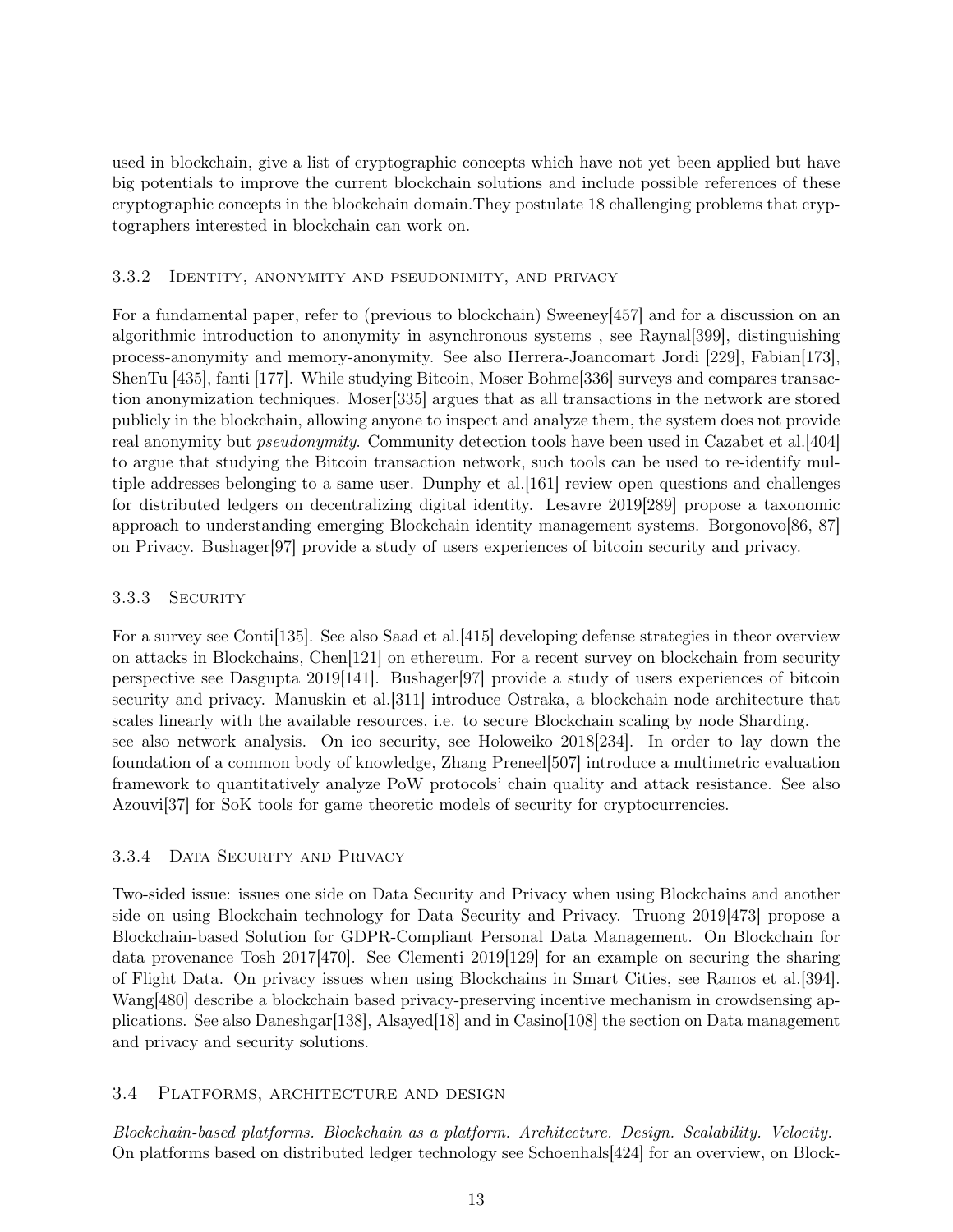chain as a platform Glaser[\[200\]](#page-36-7), Sarkintudu 2018[\[419\]](#page-50-5) for a taxonomy of blockchain platforms. See also De Filippi[\[145\]](#page-33-11). Constantinides[\[133\]](#page-32-10) have edited research to discuss platforms and infrastructures concomitantly. Glaser et al. (volume 1 chapter 4 in [\[162\]](#page-34-0)) investigate the blockchain as a platform and present technical layers of the system as well as institutional characteristics and governance implications, followed by a discussion of the role of trust in blockchain systems. On scalability see Szabociteszabo2017money, Jiao [\[255\]](#page-39-7). Dang et al. [\[139\]](#page-33-12) study the use and effectiveness of trusted hardware on scaling distributed consensus protocols. Duffie[\[160\]](#page-34-7) examine monetary policy implications and business strategy concerns related to the introduction of digital currencies and faster payment systems. Lei[\[288\]](#page-41-10) prove that the blockchain concept helps to shorten the key transfer time.

## 3.5 TRUST

The implications of the Blockchain technology could be at very various levels, because it modifies trust and trust is central to many interactions. Trust have been studied across many different disciplines. Thielmann Hilbig[\[467\]](#page-53-9) provide a review on interpersonal trust among strangers accross many disciplines (including psychology, economics, political science, sociology, law). Tazdait[\[465\]](#page-52-10) provides insights for a study of the economic analysis of trust. Note that this must include also issues about trust in technical systems (see Kaindl Svetinovic[\[259\]](#page-40-9) arguing that both undertrust and overtrust need to be avoided). Glaser et al. (volume 1 chapter 4 in [\[162\]](#page-34-0)) investigate the blockchain as a platform and present technical layers of the system as well as institutional characteristics and governance implications, followed by a discussion of the role of trust in blockchain systems. See also Kim[\[269\]](#page-40-10) and references herein.Trust, IoT and network analysis see Li[\[294\]](#page-42-8). Mistrust see Tariq 2019[\[461\]](#page-52-11). Kaindl Svetinovic[\[259\]](#page-40-9) analyse whether new systems can be trusted by human users through the notions of Undertrust and Overtrust.

# 3.6 Networks

## 3.6.1 Networks, Community structures, Hierarchies and digital geographies

# Community structures. Digital Geographies. Historically oriented network analysis. Organizational novelty.

On one hand, community structures<sup>[14](#page-13-0)</sup> ([\[351\]](#page-45-8)), including topological properties of the communities (see Orman et al.[\[360\]](#page-46-5)), are one of the most relevant key features in the study of real-world complex networked systems, let them be considered as static or temporal (see [\[113\]](#page-31-8)) and has many application areas (see Karatacs[\[262\]](#page-40-11)): for a review and discussion on community structure see Cherifi et al.[\[124\]](#page-32-11). Moreover, as underlined by Ghalmane et al.[\[194\]](#page-36-8) identifying influential spreaders in networks is an essential issue: they introduce a framework allowing to redefine all the classical centrality measures (designed for networks without community structure) to non-overlapping modular networks and extend some centrality measures to to networks with overlapping communities, as in real-world networks, nodes usually belong to several communities. This can be completed with many other tools, including core decompositions (see Malliaros 2019[\[310\]](#page-43-4)), etc

On another hand, maps can be defined as graphical tools that "classify, represent and communicate spatial relations; a concentrated database of information on the location, shape and size of key features of the landscape and the connections between them" (Hodgkiss cited in [\[437\]](#page-51-13)). In their

<span id="page-13-0"></span><sup>14</sup>See also Estrada[\[169,](#page-34-8) [170,](#page-34-9) [171\]](#page-34-10), Konig Battiston[\[325\]](#page-44-8), Tasca Tessone[\[463\]](#page-52-4), Newman Watts Barabasi[\[350\]](#page-45-9).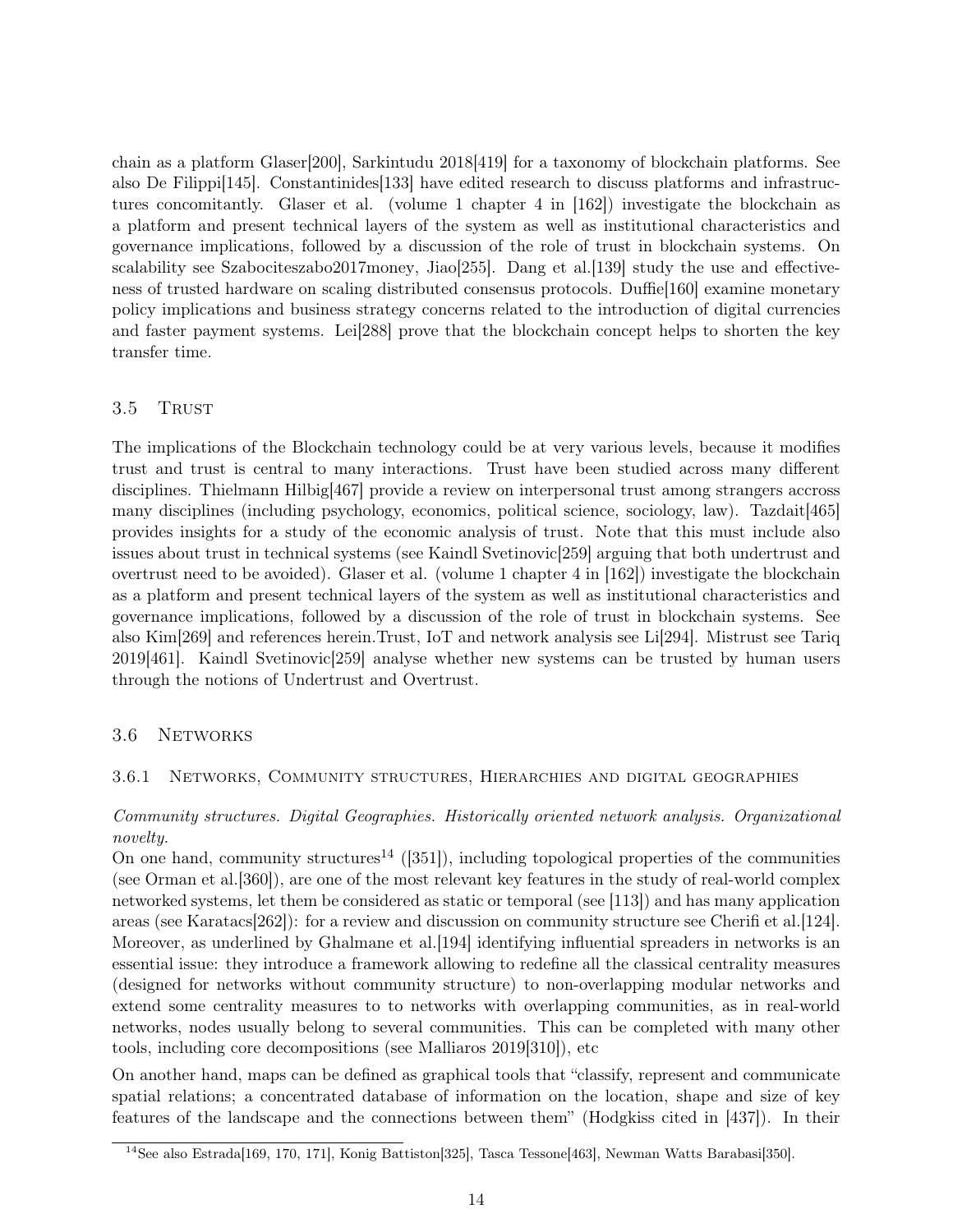(beautiful) Atlas of Cyberspace, Dodge Kitchin[\[157\]](#page-34-11) give insights on the way cyberspace has evolved and provide cyberspace representations (maps, diagrams, etc) while explaining the informations considered, cartography goals and the mapping techniques. They also examine critically such maps in [\[156\]](#page-34-12). In Abrams Hall[\[4\]](#page-24-4) an analysis of mapping as new cartographies of networks and territories is provided while in Dodge Kitchin Perkins $[158]$  are developed many aspects<sup>[15](#page-14-0)</sup> of new mappings. Landscape research (see Hunziker et al.[\[246\]](#page-39-8)) is developing tools dealing with the multi-faceted interrelationship between landscape and society, and digital geographies examine the spread of digital devices, platforms, and code as they infiltrate, define, and shape the spaces and experiences of all human and animal life (Gieseking[\[195\]](#page-36-9)). See also Hirschkorn[\[232\]](#page-38-8) on Blockchain and traditional Nation-State relationships.

Historically oriented social network analyses as developed by Padgett Powell[\[367, 367\]](#page-46-6) or Ferguson[\[179,](#page-35-8) [180\]](#page-35-9) show that the emergence of organizational novelty comes from spillovers accross intertwined multiple networks and hierarchies. This is also the kind of issues that are raised through topological thinking in social sciences and geography (Allen[\[14,](#page-25-8) [17,](#page-25-9) [15,](#page-25-10) [16\]](#page-25-11), Paasi[\[366\]](#page-46-7). Via a reading of Steven Soderbergh's 2011 film, Contagion, Dixon et al.[\[154\]](#page-33-13) provide a rich discussion on such issues, including on topography "versus" topology thinking in geography. By heeding the recent research on topologies published by geographers and social theorists, Bille[\[75\]](#page-28-7) intends to contribute to the emerging mathematical turn. For historical, institutional economics and game-theoretic insights on Blockchain, see Berg[\[65\]](#page-28-8) who studies similarities between two protocols – diplomacy in the Ancient Near East and blockchain.

Meanwhile, Blockchain Networks community structure analysis is being studied (see for example Chen[\[123\]](#page-31-9) propose a "distributed community detection method") and dynamic bitcoin transaction visualization patterns are provided (McGinn[\[318\]](#page-43-5)).

While the Blockchain technology is spreading, combining such geographic, landscape research, historically oriented and network science analysis and tools would be deeply fruitful, especially with the emergence of smart cities.

## 3.6.2 Complex network analysis, transaction graph analysis, neutrosophic graphs

Structure and topology properties. Centrality. Clustering. Global structure. Local structures. User graph. Transaction graph. Neutrosophic graph.

Miller et al.[\[327\]](#page-44-9) analyze the measured topology to discover both high-degree nodes and a well connected giant component. Efficient propagation over the Bitcoin backbone does not necessarily result in a transaction being accepted into the block chain. They introduce a "decloaking" method to find influential nodes in the topology that are well connected to a mining pool. Their results find that in contrast to Bitcoin's idealized vision of spreading mining responsibility to each node, mining pools are prevalent and hidden: roughly 2% of the (influential) nodes represented three quarters of the mining power. Javarone Wright[\[253\]](#page-39-9) study the Bitcoin network and the Bitcoin Cash network, analyze their global structure and we try to evaluate if they are provided with a small-world behavior: their esults suggest that the principle known as 'fittest-gets-richer', combined with a continuous increasing of connections, might constitute the mechanism leading these networks to reach their current structure. They provide further observations openning the way to new investigations into this direction. Yang Kim[\[499\]](#page-54-10) examine a few complexity measures of the Bitcoin transaction flow

<span id="page-14-0"></span><sup>&</sup>lt;sup>15</sup>Noting that "The power of a map lies in how it communicates spatial relations, how the information has been selected, abstracted, generalized and portrayed by the cartographer. Because of this process of creation, no map is an objective, neutral artefact as many subjective decisions are made about what to include, how the map will look, what the map is seeking to communicate" ([\[158\]](#page-34-13))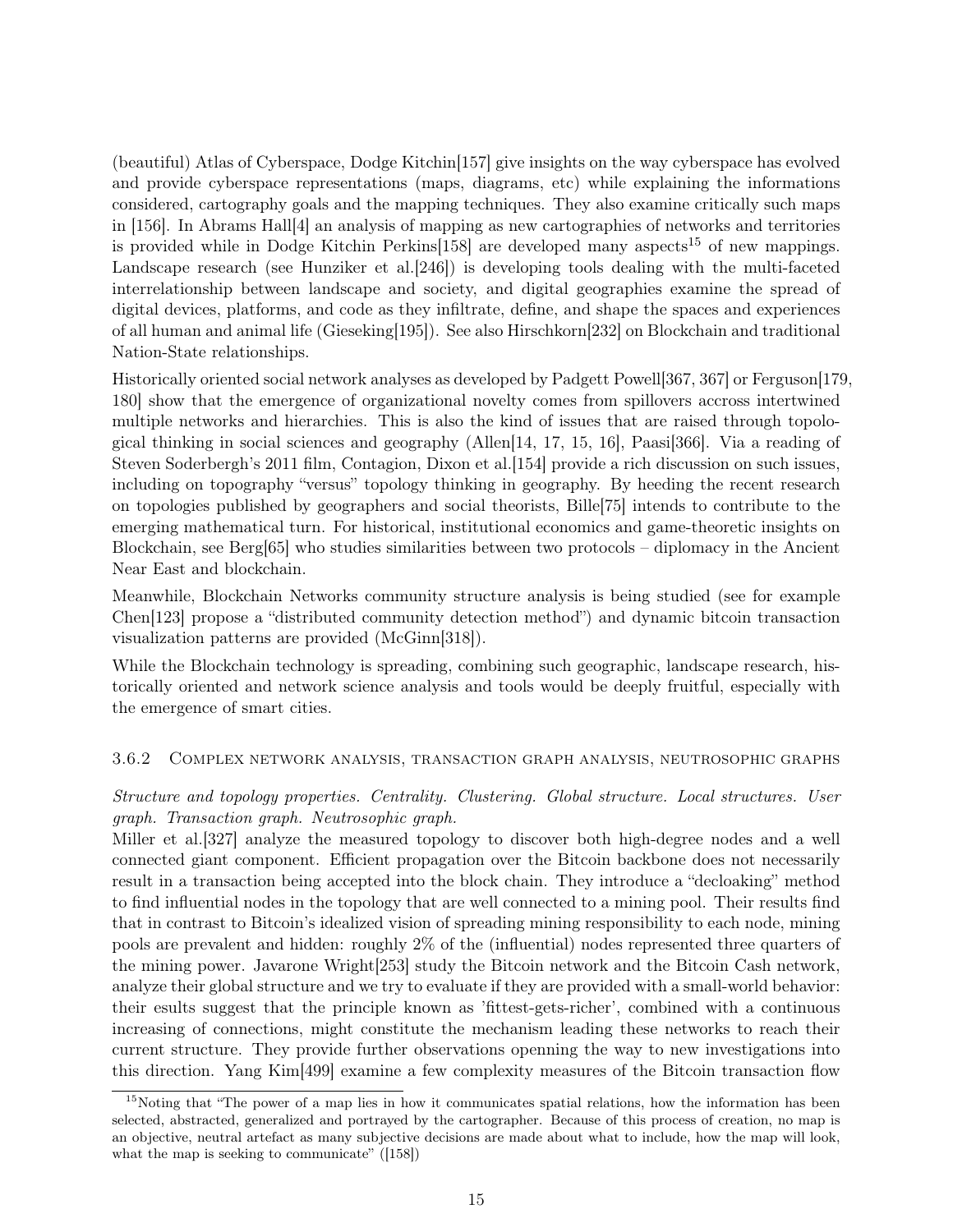networks and model the joint dynamic relationship between these complexity measures and Bitcoin market variables such as return and volatility. They find that a particular complexity measure of the Bitcoin transaction network flow is significantly correlated with the Bitcoin marketreturn and volatility. More specifically we document that the residual diversity or freedom of Bitcoin network flow scaled by the total system throughput can significantly improve the predictability of Bitcoin market return and volatility.

Bovet et al.[\[89\]](#page-29-10) by using the complete transaction history from December 5th 2011 to December 23rd 2013, this period including three bubbles experienced by the Bitcoin price and focus on the global and local structural properties of the user network (and their variation in relation to the different period of price surge and decline). Maesa et al.[\[306\]](#page-43-6) analyse the topological properties of the Bitcoin transaction graph to obtain insights in the behaviour of the users, in particular outliers in the in-degree distribution of the bitcoin users graph, and argue that some users behaviors are not strictly related to normal economic interaction. Other analyses have been conducted for Bitcoin or for other networks (see [\[328,](#page-44-10) [334,](#page-44-11) [307,](#page-43-7) [122\]](#page-31-10)). Maesa et al.[\[308\]](#page-43-8) analyze the Bitcoin users graph and show by clustering the transaction graph, that the bow tie structure already observed for the graph of the web is augmented, in the Bitcoin users graph with the economical information about the entities involved, and perform a temporal analysis of the evolution of the resulting bow tie structure. Oggier et al.[\[356\]](#page-46-8) generalize Tutzauer' entropic centrality notion (that characterizes vertices which are important in the sense that there is a high uncertainty about the destination of an atomic flow starting at them, assuming that at each hop, the flow is equally likely to continue to any unvisited vertex, or to be terminated there notion) to non-atomic flows and show using network graphs derived from Bitcoin transactions that depending on the graph characteristics, the presented entropy based centrality metric can provide a unique perspective not captured by other existing centrality measure, particularly in identifying vertices with relatively low out-degrees which may nevertheless be connected to hub vertices, and thus can have high spread in the network. For a survey on clustering, see Schaeffer[\[421\]](#page-50-6). Oggier et al.[\[357\]](#page-46-9) propose one possible adaptation of the entropy measure Renyi quadratic entropy based measure in the context of graph clustering, exploring how the algorithm performs with subgraphs from the Bitcoin transactions network. Nagarajan[\[340\]](#page-45-10) discuss on Blockchain single and interval valued neutrosophic graphs proposed and applied in transaction of Bitcoins, as well as degree, total degree, minimum and maximum degree for the proposed graphs, and give comparative analysis with advantages and limitations of different types of Blockchain graphs. Fadhil<sup>[\[174\]](#page-35-10)</sup> provide some measurements briefly describing the Bitcoin networking aspects. Whang Chu Yang[\[479\]](#page-53-10) about the details of mining pool behaviors (e.g., empty blocks, mining revenue and transaction collection strategies) and their effects on the Bitcoin end users (e.g., transaction fees, transaction delay and transaction acceptance rate). Chen[\[122\]](#page-31-10) conduct a systematic study on Ethereum by leveraging graph analysis to characterize three major activities on Ethereum(money transfer, smart contract creation, and smart contract creation invocation). Fadhil et al. [\[365\]](#page-46-10) introduce a proximity-aware extension to the current Bitcoin protocol, named Bitcoin Clustering Based Ping Time protocol (BCBPT). This protocol, that is based on how the clusters are formulated and the nodes define their membership, is to improve the transaction propagation delay in the Bitcoin network. Kieffer et al.[\[267\]](#page-40-12) analyze Ethereum's smart contract topology, finding high levels of contract activity (largely independent of price) but low levels of contract diversity: most contracts are direct- or near-copies of other contracts. Park et al.[\[374\]](#page-47-4) present a comparative measurement study of nodes in the Bitcoin network. Forestier et al.[\[185\]](#page-35-11) addresses the scalability issue by defining an architecture, called the blockclique,that addresses this limitation by sharding transactions in ablock graph with multiple threads. See also [\[410,](#page-49-10) [429\]](#page-50-7). Rohrer et al.[\[410\]](#page-49-10) provides a discussion on a topological based attack.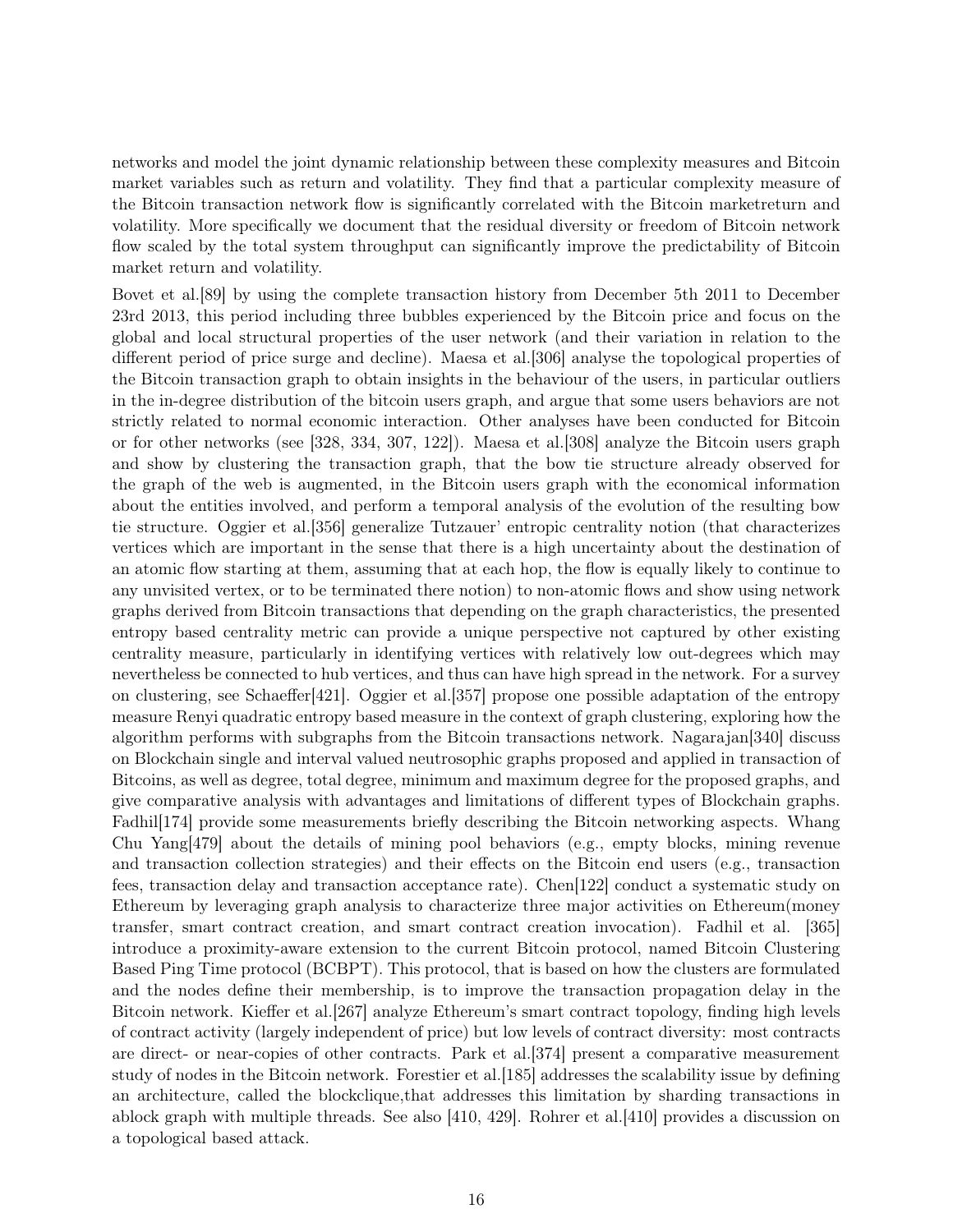#### 3.6.3 Fraudulous behaviors

#### Attacks. Detection.

Tran[\[471\]](#page-53-11) Stealthier Partitioning Attack against Bitcoin. Neudecker Hartenstein[\[349\]](#page-45-11) provides a systematic approach that brings together known attacks, the requirements, and the design space of the network layer. Note that they include a summary of known network-based attacks on permissionless blockchains at the example of Bitcoin visualized as attack trees. Neudecker[\[348\]](#page-45-12) provide also an empirical analysis of Blockchain forks in Bitcoin. Misic et al. 2019[\[331\]](#page-44-12) for a recent paper on forks and fork characteristics in a Bitcoin-like distribution network. Note that Shalini[\[432\]](#page-50-8) provide a survey on various attacks in Bitcoin and Cryptocurrency, see also Saad et al.[\[415\]](#page-49-9) who explore the attack surface of the Blockchain technology and provide a systematic review. Javarone Wright[\[254\]](#page-39-10) propose a model for double-spending detection for the Bitcoin network, the idea is detecting the presence of conflicting transactions by means of an 'oracle' that polls a subset of nodes of the Bitcoin network, assuming it to be a complex network. Phetsouvanh et al.[\[377\]](#page-47-5) propose graph mining techniques to explore the relationships among wallet addresses (pseudonyms for Bitcoin users) suspected to be involved in a given extortion racket, exploiting the anonymity of the Bitcoin network to collect and launder money.

#### 3.6.4 Evolving networks, dynamics

## Information propagation. Transaction dynamics. Block dynamics. Contagion. Systemic risks. Bubbles

As studied in MarianneVerdier [\[475\]](#page-53-12), the Blockchain obviously questions the power of intermediaries on financial information. Decker Wattenhofer[\[149\]](#page-33-14) early studied information propagation in the bitcoin network. For a reference point on information propagation in the Blockchain see Decker Wattenhofer[\[149\]](#page-33-14). Castells[\[110\]](#page-31-11) on how information/network economy has transformed relationships, particularly social and economic relationships as well as reshaping the labor markets. Akcora 2018[\[8\]](#page-24-5) model the Bitcoin network with a high fidelity graph (as Blockchain based crypto-currencies expose the entire transaction history to the public) so that it is possible to characterize how the flow of information in the network evolves over time and show this data representation permits a new form of microstructure modeling — with the emphasis on the local topological network structure to study the role of users, entities and their interactions in formation and dynamics of cryptocurrency investment risk, identifying certain sub-graphs (chainlets) that exhibit predictive influence on Bitcoin price and volatility and characterize the types of chainlets that signify extreme losses. Shahsavari et al.[\[431\]](#page-50-9) present an analytical model using a random graph network and capture the Bitcoin network behavior and dynamics. Pappalardo et al.[\[372\]](#page-47-6) investigate both the transaction dynamics and the block dynamics on the Bitcoin network, and find that the Bitcoin system fails in taking accurate record of the transactions with some of them taking months before being recorded in the Blockchain, although this inefficiency is much larger in terms of transaction recording than in terms of volumes exchanged. Fadhil[\[174\]](#page-35-10) analyse how transaction validation is achieved by the transaction propagation round trip and how transaction dissemination throughout the network can lead to inconsistencies in the view of the current transactions ledger by different nodes. We then measure the transaction propagation delay in the real Bitcoin network and how it is affected by the number of nodes and network topology. This measurement enables a precise validation of any simulation model of the Bitcoin network. Large-scale measurements of the real Bitcoin network are performed. Bovet et al.[\[89\]](#page-29-10) by using the complete transaction history from December 5th 2011 to December 23rd 2013, this period including three bubbles experienced by the Bitcoin price and beside focussing on the global and local structural properties of the user network and their variation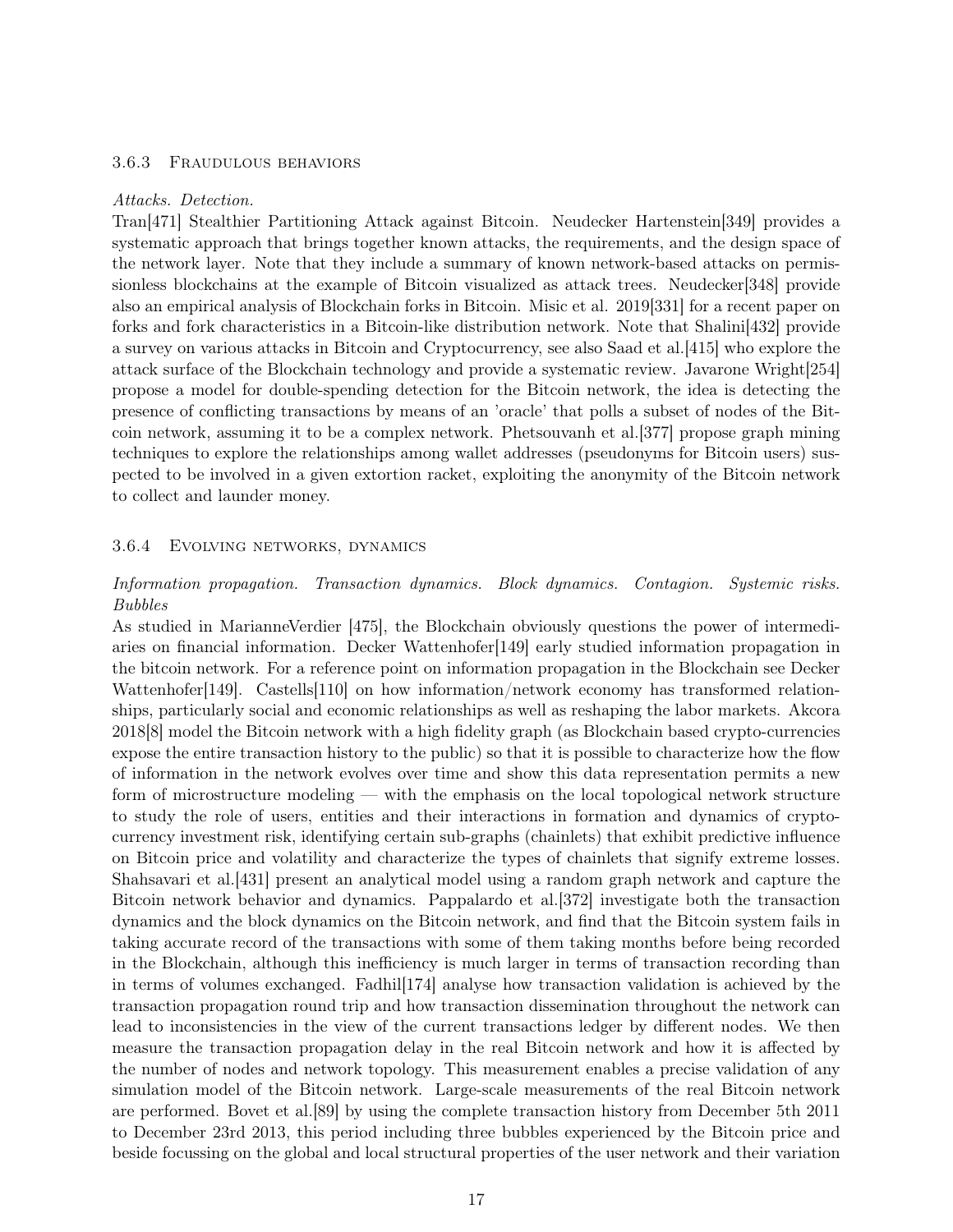in relation to the different period of price surge and decline. By analysing the temporal variation of the heterogeneity of the connectivity patterns they gain insights on the different mechanisms that take place during bubbles, and find that hubs (i.e., the most connected nodes) had a fundamental role in triggering the burst of the second bubble. Finally, we examine the local topological structures of interactions between users, we discover that the relative frequency of triadic interactions experiences a strong change before, during and after a bubble, and suggest that the importance of the hubs grows during the bubble. These results provide further evidence that the behaviour of the hubs during bubbles significantly increases the systemic risk of the Bitcoin network, and discuss the implications on public policy interventions. See Dixon et al.[\[155\]](#page-33-15) transaction graph analysis and financial risk. Structure properties and anonymity of the bitcoin transaction graph have been studied (see Ober et al. [\[354\]](#page-46-11)) See also Lischke Fabian[\[297\]](#page-42-9), Baumann Fabian Lischke[\[54\]](#page-27-8). See Guo et al.[\[216\]](#page-37-7) for a dynamic network perspective on the latent group structure of cryptocurrencies. Bação et al. [\[39\]](#page-26-7) investigates information transmission between cryptocurrencies. Chawla et al. [\[119\]](#page-31-12) underline that improving how information is stored and more importantly, how it propagates across the (Blockchain) network, are open research questions and propose a block propagation approach while studying economic incentives and showing the benefits the proposed approach have to rational actors. Papadis et al.[\[371\]](#page-47-7) develop stochastic network models to capture the Blockchain evolution and dynamics and analyze the impact of the block dissemination delay and hashing power of the member nodes on Blockchain performance in terms of the overall block generation rate and required computational power for launching a successful attack. Misic et al. 2019[\[331\]](#page-44-12) investigate the performance of block propagation in a Bitcoin-like peer-to-peer distribution network and highlight the impact of the Nakamoto consensus protocol on the dynamics of blockchain growth. Li[\[296\]](#page-42-10) markov processes in the queueing study of blockchain systems. Ben Van Lier (volume 1 chapter 5 in [\[162\]](#page-34-0)) takes a wider perspective investigating the autonomy and self-organization of cyber-physical systems.

# 3.7 Multiplex networks, connecting blockchains and interoperability

# 3.7.1 Connecting blockchains, interledger, sidechains and cross-blockchain Technologies

Towards interoperability, see Buterin[\[98\]](#page-30-11). Mattila[\[315\]](#page-43-9) on the need of thinking on the scale of a network of systems. On the blockchain system and the cloud platform being interdependent see [\[303\]](#page-42-2). See also Robinson[\[408\]](#page-49-11), Chitra[\[126\]](#page-32-12). interledger encompasses several different approaches that attempt to establish interoperability among different distributed ledgers or blockchains. On Interledger see Thomas Schwartz[\[468\]](#page-53-13) and Hope-Bailie Thomas[\[237\]](#page-38-9) and refer to [\[440\]](#page-51-8) for a recent survey. On sidechain see Back[\[40\]](#page-26-8). On the code diversity issue, see Reibel[\[402,](#page-48-12) [403\]](#page-49-12). These issues are linked with interoperability issues.

## 3.7.2 Interoperability

Hardjono et al. [\[221\]](#page-37-8) for a recent discussion. Casino [\[108\]](#page-30-1): the growth of the number of cryptocurrency could raise interoperability problems due to the heterogeneity of cryptocurrency applications see Tschorsch and Scheuermann, 2016; Haferkorn and Quintana Diaz, 2015) see Casino[\[108\]](#page-30-1) section on Blockchain adoption and interoperability

Interoperability between Blockchains as well as between Blockchains and other technologies are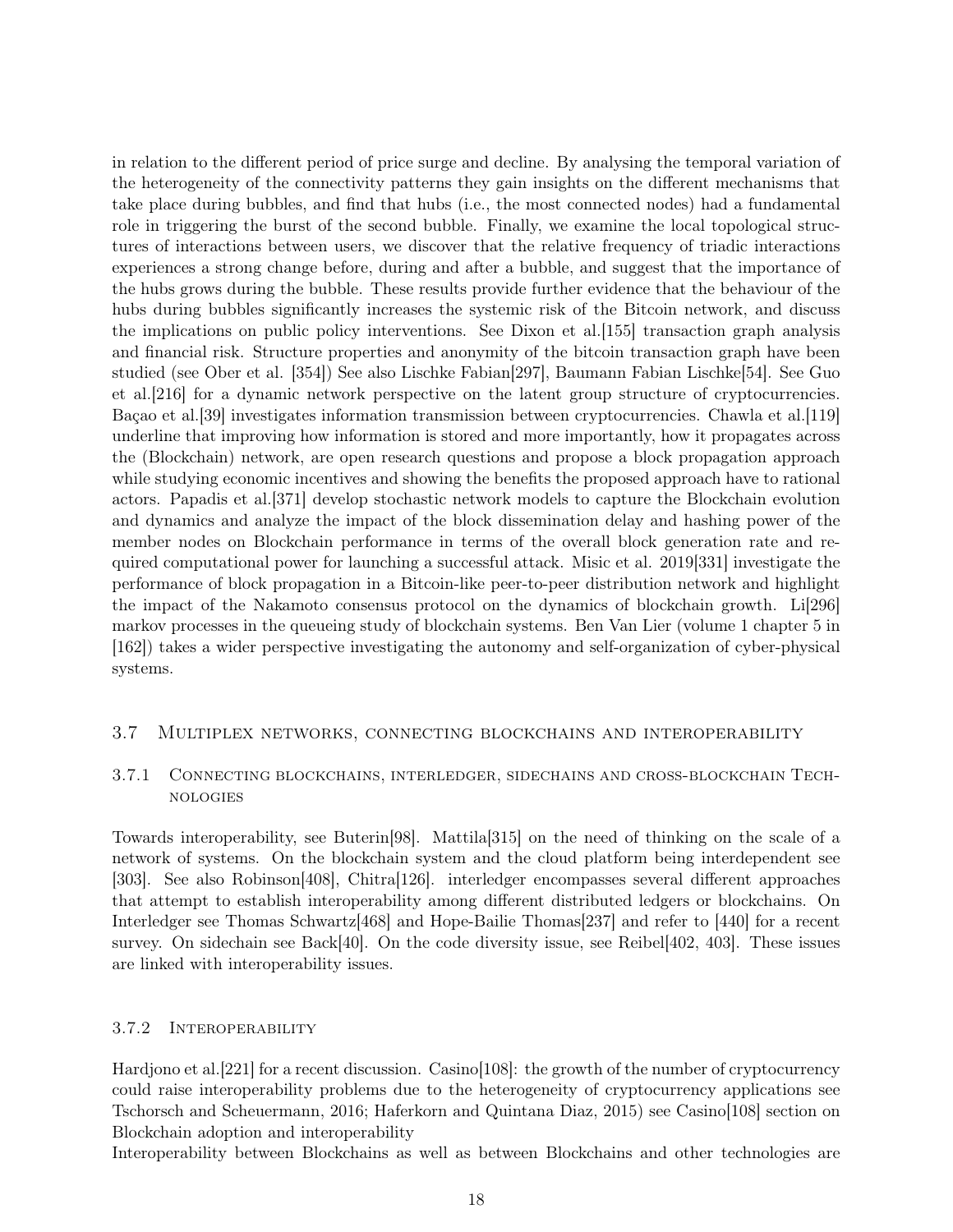clearly crucial issues and paths to solutions are ongoing.[16](#page-18-0)

Clearly Multiplex networks analysis and methods (see Boccaletti[\[80\]](#page-29-11), Bianconi[\[72\]](#page-28-9), Battiston et al.[\[53\]](#page-27-9)) are to provide frameworks for Blockchain analysis and methods. How about for instance the description in Chakraborty[\[115\]](#page-31-13)? For competition among networks, one can see for example Iranzo[\[251\]](#page-39-11) and Fan[\[176\]](#page-35-12) on game theory between networks. Note that Lee[\[286\]](#page-41-11) develops a game theory Nash equilibrium model for IoT. Some blockchains involve studying networks with (even temporary) heterogeneous nodes, such as (maybe temporary) leading nodes, validating nodes (see for instance Belotti et al.[\[59\]](#page-27-3)).

# 3.8 Economic analysis, networks and Blockchains: some insights towards new frameworks and models?

## Network cryptoeconomics. Decentralized Network Economy. Theory of the firm. Public choice. Taxation. Competition. General equilibrium.

Mainly, the development of Blockchain ecosystems leads both to adapt existing frameworks and models and to depart from them. Clearly economic analysis and network science are to be more more crucially intertwinned (see Garcia et al.[\[191\]](#page-35-13)). See Swan editor[\[456\]](#page-52-3) and early overviews and introductions (see Catalini Gans[\[112\]](#page-31-2) Davidson et al.[\[143\]](#page-33-5)<sup>[17](#page-18-1)</sup>, Abadi Brunnermeier[\[1\]](#page-24-1)). Caliskan[\[103\]](#page-30-12) question the framework of economic and social models analysis adapted to Blockchain development. Pagnotta Buraschi[\[369\]](#page-46-12) consider a new type of production economy "a decentralized financial network (DN)". They formalize such a Decentralized Networks economy and address the valuation of bitcoins and other blockchain tokens. An identifying property of these assets is that contributors to the DN trust (miners) receive units of the same asset used by consumers of DN services, and then the overall production (hashrate) and the bitcoin price are jointly determined. They characterize the demand for bitcoins and the supply of hashrate, show that the equilibrium price is obtained by solving a fixed-point problem and study its determinants. Meunier[\[324\]](#page-44-13) discusses Bitcoin, Distributed Ledgers and the Theory of the Firm. How about General equilibrium? (see empirical study Aoyagi 2019[\[31\]](#page-26-9) and He[\[226\]](#page-38-10) constructing a general equilibrium model of PoW protocol based blockchain network). As we have already seen, Institutional economics is clearly greatly concerned (Berg et al.[\[67,](#page-28-10) [63\]](#page-28-2)). Allen et al.[\[13\]](#page-25-12) analyze democracy as an economic problem of choice constrained by transaction costs and information costs. Society must choose between competing institutional frameworks for the conduct of voting and elections, these decisions being constrained by the technologies and institutions available. As Blockchains are a governance technology, it could be applied to the voting and electoral process to form a *crypto-democracy*. Analysed through the Institutional Possibility Frontier framework, they propose that blockchain lowers disorder and dictatorship costs of the voting and electoral process (Allen et al.[\[13\]](#page-25-12)). How about Public choice? (Oguro[\[358\]](#page-46-13), Berg[\[64\]](#page-28-11)), taxation issues (Houben et al.[\[239\]](#page-38-11), Ahmad[\[7\]](#page-24-6)). On Auditing, see Abreu[\[5\]](#page-24-7), Piemntel 2019[\[380\]](#page-47-8) and the report[\[73\]](#page-28-12). On how generally (i.e. not specifically by blockchains) smart connected products are transforming competition, see Porter[\[386\]](#page-48-13). On how generally (i.e. not specifically by blockchains) Breidbach[\[90\]](#page-29-12) technology is transforming the role of the firm. Pilkington[\[378\]](#page-47-9) while analyzing Bitcoin through the lenses of complexity theory, argue that rationality, equilibrium and self-interest, the Bitcoin phenomenon would cast light on the emergence of non-intuitive macroeconomic results derived from numerous micro-interactions involving groundbreaking technology, and

<span id="page-18-1"></span><span id="page-18-0"></span><sup>&</sup>lt;sup>16</sup>See Koensa[\[274\]](#page-41-12), Schulte[\[426\]](#page-50-10), Koen[\[272\]](#page-40-13), Hardjono[\[220\]](#page-37-9), Brogan[\[91\]](#page-30-13), Pillai[\[379\]](#page-47-10), Krishnan[\[277\]](#page-41-4), [220], [\[401\]](#page-48-14).

<sup>&</sup>lt;sup>17</sup>Davidson De Filippi Potts[\[143\]](#page-33-5) provides some propositions for building analytical frameworks for economics of blockchain (suggests two approaches to economics of blockchain: innovation-centred and governance-centred. Argues that the governance approach—based in new institutional economics and public choice economics—is most promising, because it models blockchain as a new technology for creating spontaneous organizations, i.e. new types of economies).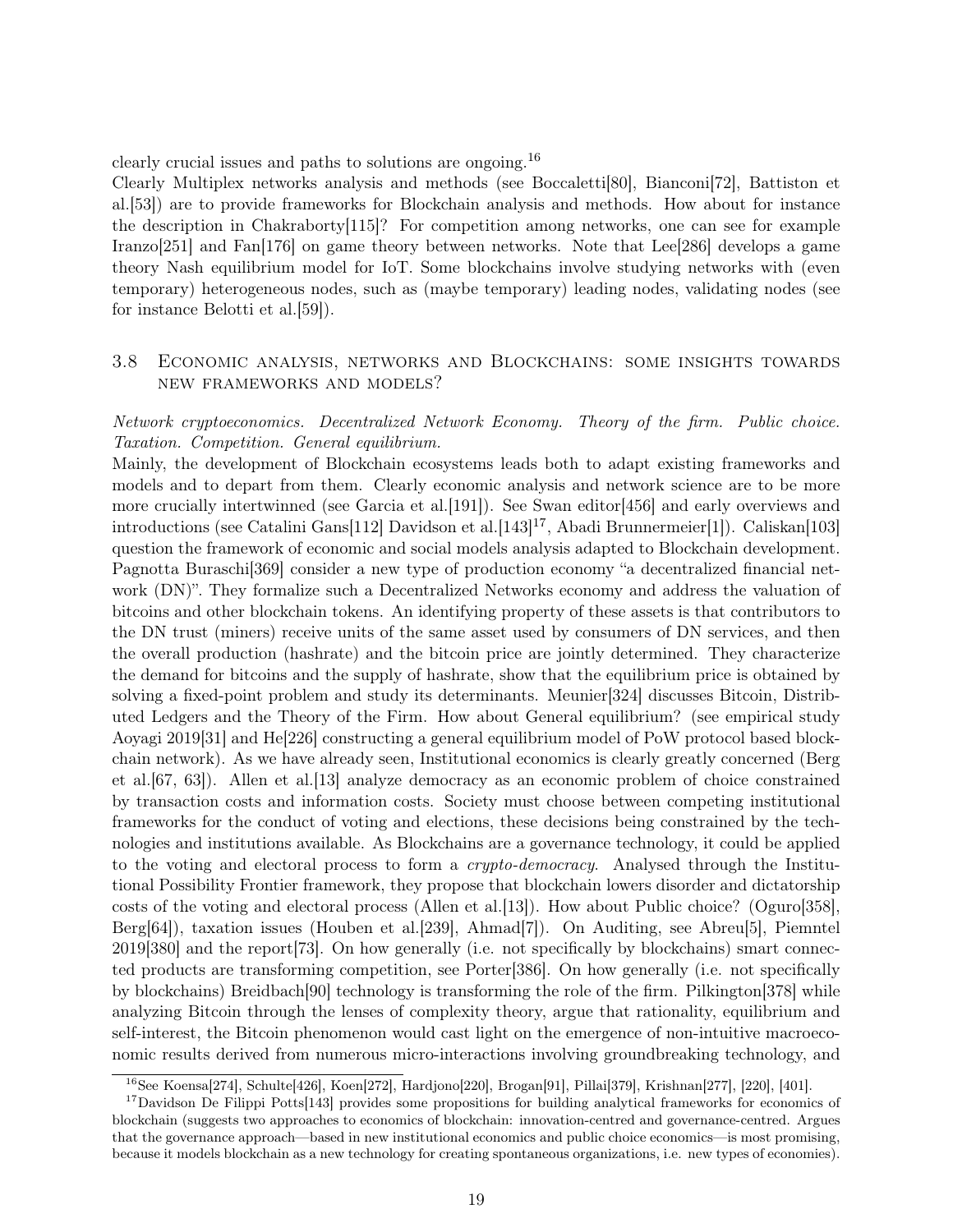argues how knowledge fields, such as monetary policy and banking regulation have been shaken by Bitcoin, while articulating a reflection on the new geography of money and finance. How about Game theory? (see Biais et al.[\[71\]](#page-28-13) on the Blockchain folk theorem, mean-field game theory in Barreiro et al.[\[50\]](#page-27-10), [\[37\]](#page-26-6) for SoK-tools for game theoretic models of security for cryptocurrencies, Amoussou et al.[\[22\]](#page-25-6) modelize the Byzantine-consensus based blockchains as a committee coordination game, Wang Tang[\[484\]](#page-54-9) for a game-theoretic analysis of pool strategies selection in PoW-based Blockchain Networks, Jaag[\[56\]](#page-27-11) on the bitcoin mining game, Liu[\[301\]](#page-42-4) for a recent survey on applications of game theory in Blockchain, etc).

#### 3.9 Cryptocurrency and banking

#### 3.9.1 Money

#### Money and programmable money. Is Bitcoin a Money?

See Elsden 2019[\[167\]](#page-34-14) on programmable money. See also Kubat 2015[\[278\]](#page-41-13) ,Ammous[\[21\]](#page-25-13), Dai Sidiropoulos and al.[\[137\]](#page-32-13). Guegan[\[211\]](#page-37-10) argues Bitcoin is not a currency from a monetary point of view. "The circulation of Bitcoin is slow and quantity is limited, so from an economical point of view, Bitcoin is not adaptated to the demand for money, cannot help to revive the economy (credit), nor to control inflation. In the case of the purchase of a property, the transactions cannot be canceled, even if the property is not delivered. It can make the exchanges difficult. One can encounter difficulty in converting Bitcoins into Euros (for instance) (no guarantee of convertibility of the currency by the public authorities). The circulation speed is low: only 4% of the bitcoins in circulation are weekly used. This is more like a casino economy, and since there is currently no regulation, no central bank ensures the stability of the value". Milkau Bott[\[326\]](#page-44-14) discuss on Digital currencies and the concept of money as a social agreement. Grym[\[208\]](#page-36-10) argue cryptocurrencies are not money. See also Guegan[\[212\]](#page-37-11). Kuikka[\[280\]](#page-41-14) discusses if cryptocurrency can come to fulfill the functions of money and evaluates cryptocurrency as a global currency.

#### 3.9.2 Currency pluralism,Central bank digital currency, Currency competition

# Currency pluralism. Central banking. Central bank digital currency. Currency competition. Free banking.

Seang Torre[\[427\]](#page-50-11) examines in a theoretical setting the properties of two Blockchain consensus protocols (Proof of Work (PoW) and Proof of Stake (PoS)) in the management of a local (or networks of local) complementary currencies. See also Adrian et al. 2019[\[6\]](#page-24-8) the rise of digital money. Lutz[\[304\]](#page-42-11) on Currency Competition. For a recent paper on central bank digital currency see Belke et al.[\[57\]](#page-27-12). Belke et al.[\[57\]](#page-27-12) discusses the main questions to the ongoing debate on central banking and cryptocurrencies: major characteristics of today's payments systems, pros and cons of still having (partially) tangible means of payment, might cryptocurrencies (and underlying blockchain technology) might somehow contribute to establishing a more modern, secure and stable payments system, etc.

Arjalies[\[32\]](#page-26-10) on alternative finance. see Glaser[\[199\]](#page-36-11) for a link between blockchain and free banking. See also Hayek[\[477\]](#page-53-14), see White[\[486\]](#page-54-11) Williamson[\[487\]](#page-54-12) discusses the welfare and policy implications of Central Bank Digital Currency. See also Berg[\[67\]](#page-28-10).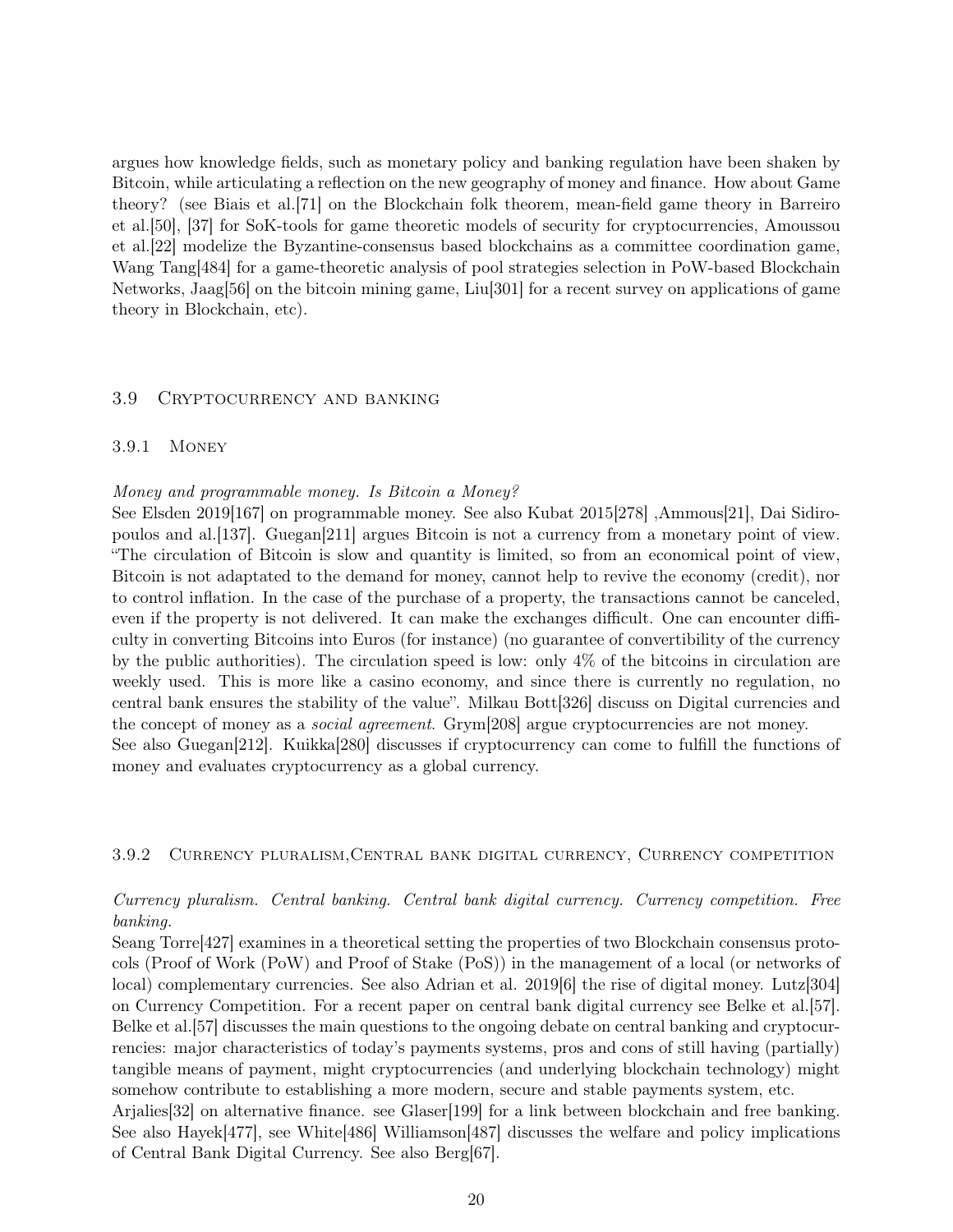## 3.10 MARKETS

#### 3.10.1 Impact on markets

#### Distributed ledger. Desintermediation. Data markets. Accounting.

See Zamani[\[503\]](#page-55-7) on distributed ledger technology and market disintermediation. On personal data markets, one can refer to Spiekermann 2015[\[447\]](#page-51-14). On the GDPR and data markets Politou 2018[\[384\]](#page-47-11) "While the principles encompassed by the GDPR were mostly welcomed, two of them, namely the right to withdraw consent and the right to be forgotten, caused prolonged controversy among privacy scholars, human rights advocates and business world due to their pivotal impact on the way personal data would be handled under the new legal provisions and the drastic consequences of enforcing these new requirements in the era of big data and internet of things. In this work, we firstly review all controversies around the new stringent definitions of consent revocation and the right to be forgotten in reference to their implementation impact on privacy and personal data protection, and secondly, we evaluate existing methods, architectures and state-of-the-art technologies in terms of fulfilling the technical practicalities for the implementation and effective integration of the new requirements into current computing infrastructures. The latter allow us to argue that such enforcement is indeed feasible provided that implementation guidelines and low-level business specifications are put in place in a clear and cross-platform manner in order to cater for all possible exceptions and complexities." Molina et al. 2019[\[332\]](#page-44-15) develop a decentralized conceptual marketplace model for IoT generated personal data, thinking personal data as a marketplace product and a marketplace model in which such a product could be effectively bought and sold without compromising the privacy of the data subject. Foy 2019[\[186\]](#page-35-14) provides a financial accounting classification of cryptocurrency. See also Melse 2018[\[320\]](#page-43-10), Karajovic 2019[\[261\]](#page-40-14).

#### 3.10.2 Financial risk, cryptocurrency markets

Can the transaction graph analysis provide warning insights on financial losses? how can Blockchain Economic Network theory contribute to the analysis of systemic risk? what about the study of cryptocurrency markets? how to conduct potfolio analysis and asset pricing?

Swan (volume 1 chapter 1 in [\[162\]](#page-34-0)) develops insights on Blockchain Economic Network theory and discusses how the widespread adoption of blockchain technology might contribute to solving a larger class of economic problems related to systemic risk. For a broad recent discussion on this issue, see Swan[\[455\]](#page-52-12). Refer also to Battiston Caldarelli[\[52\]](#page-27-13). Dixon et al.[\[155\]](#page-33-15) ask in which extent the transaction graph can serve as an early-warning indicator for large financial losses and demonstrate the impact of extreme transaction graph activity on the intraday volatility of the Bitcoin prices series. Specifcally, they identify certain sub-graphs ('chainlets') that exhibit predictive influence on Bitcoin price and volatility and characterize the types of chainlets that signify extreme losses. Using bars ranging from 15 minutes up to a day, they fit GARCH models with and without the extreme chainlets and show that the former exhibit superior Value-at-Risk backtest-ing performance (Dixon et al. [\[155\]](#page-33-15)). Ferreira [\[181\]](#page-35-15) study the contagion effect in cryptocurrency market. For a survey on efficiency and profitable trading opportunities in cryptocurrency markets Kyriazis[\[283\]](#page-41-15) cf do you need a blockchain. See also Bielinsky et al.[\[74\]](#page-28-14) complex network analysis. Antonakakis[\[30\]](#page-26-11) on cryptocurrency market contagion: market uncertainty, market complexity, and dynamic portfolios. Caporale[\[105\]](#page-30-14) on the persistence in the cryptocurrency market. Gkillas[\[198\]](#page-36-12) argue for extreme correlation in cryptocurrency markets. Luu[\[305\]](#page-42-12) on spillover risks on cryptocurrency markets through VAR-SVAR Granger causality and Student'st copulas. Nakavachara [\[342\]](#page-45-13) on Blockchain-based digital assets classification. On an equilibrium valuation of bitcoin and de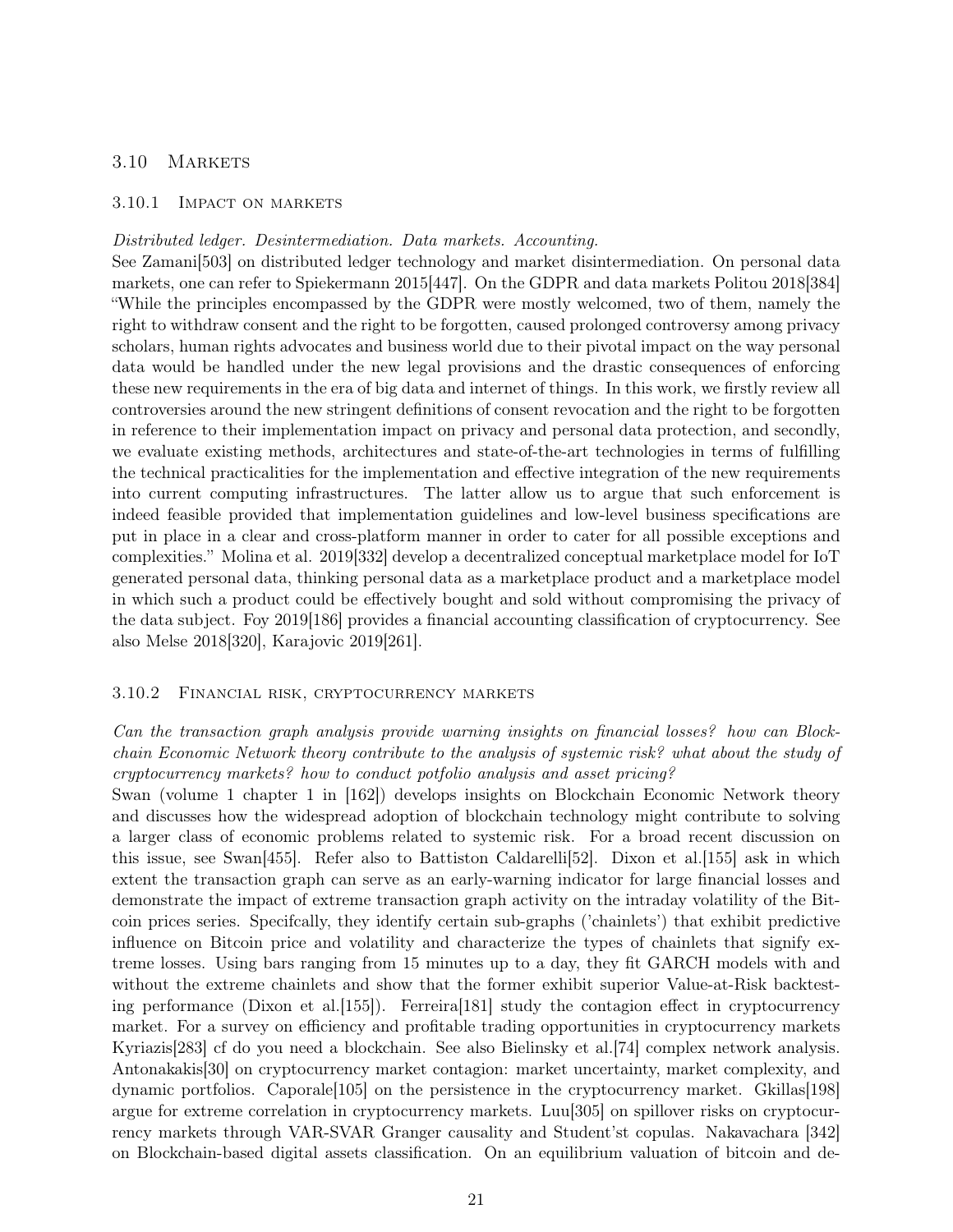centralized network assets: Pagnotta[\[369\]](#page-46-12). Bartolucci[\[51\]](#page-27-14) discusses a model of the optimal selection of crypto assets. Stix[\[451\]](#page-52-13) on a survey on Ownership and purchase intention of crypto-assets. See also Antipova[\[29\]](#page-26-12). There are recent papers contributing to the literature on portfolio management and estimation risk. Platanakis[\[383\]](#page-47-12) compare different portfolio construction methods using cryptocurrencies. and study the performance of naïve diversification, Markowitz diversification and the advanced Black–Litterman model with VBCs that controls for estimation errors in a portfolio of cryptocurrencies. See also Platanakis[\[382\]](#page-47-13). On asset pricing, see Liu et al.[\[300\]](#page-42-13). Rosu Saleh[\[414\]](#page-49-13) consider a discrete-time infinite-horizon model. Trautman[\[472\]](#page-53-15) on bitcoin as asset class, Marshall 2019b[\[313\]](#page-43-11). Liu[\[299\]](#page-42-14) on risks and returns of cryptocurrency. See also Guadamuz Marsden[\[209\]](#page-37-12) and Girasa<sup>[18](#page-21-0)</sup>[\[196\]](#page-36-13).

#### 3.11 Law

For a survey on Blockchain issues and the law, we refer to Filippi Wright[\[147\]](#page-33-3) and Berg et al.[\[63\]](#page-28-2), see also Ostbye[\[364\]](#page-46-1) on liability issue if a public cryptocurrency protocol fails. De Filippi Wright[\[491\]](#page-54-5) on the widespread deployment of Blockchains will lead to expansion of a new subset of law, which they term Lex Cryptographia. See also Mccallum[\[317\]](#page-43-12) and Bolotaeva[\[82\]](#page-29-2), Lessig[\[290,](#page-42-0) [291\]](#page-42-1), Wu[\[492\]](#page-54-1) and link between blockchain and lessig see Filippi Hassan[\[147\]](#page-33-3), De Filippi[\[147\]](#page-33-3). On regulating Blockchain and Cryptocurrencies, see also Shanaev et al.[\[433\]](#page-50-12), Hazar[\[224\]](#page-37-13). Scholl Bolivar[\[425\]](#page-50-13) analyse the case of Gibraltar not only as the first jurisdiction worldwide to regulate general DLT provision, but as well as using the regulation as a competitive tool and a means for creating new public value. Nabilou[\[338,](#page-45-14) [339\]](#page-45-15). See Johansson 2019[\[257\]](#page-40-4) on RegTechs. On GDPR and Blockchains, Truong 2019[\[473\]](#page-53-6) propose a Blockchain-based Solution for GDPR-Compliant Personal Data Management. On the right to withdraw consent and the right to be forgotten, see Politou 2018[\[384\]](#page-47-11). There are many discussion papers on Blockchain technology and the gdpr, see Berberich 2016[\[62\]](#page-28-15), Salmensuu 2018[\[417\]](#page-49-14). Buocz 2019[\[95\]](#page-30-15) on Bitcoin, gdpr and allocating responsibility in distributed networks See Magnier[\[309\]](#page-43-13) on the potential impact of Blockchains on corporate governance: a survey on shareholders' rights in the digital era, for a literature review on use of Blockchain in governance Razzaq[\[400\]](#page-48-0), see also Davidson et al.[\[142\]](#page-33-16), De Filippi Hassan[\[223\]](#page-37-14).

# 4. BEYOND

#### 4.1 Risks

Numerous risks and challenges have been mentioned throughout the previous sections. It is crucial to take into account each of but also the interplay dynamics/intertwinned risks of the human element, information systems, and communication networks.

There are many definitions and conceptions of risks, and this issue (Blockchain and Cryptocurrency) is clearly deeply multi-faceted, and clearly all domains are concerned there. We give some of the related issues. For example, houy[\[240\]](#page-38-12) argues that killing a proof of stake can be done at no cost. The storage and obsolescence (obsolescence of platform implementations) can also be an issues. Østbye[\[362\]](#page-46-14) "As the role of cryptocurrencies in the economy increases, such model risk is likely to be a concern for regulators. The regulatory implications of model risk are also discussed in this paper." See also Østbye[\[363\]](#page-46-15). Matzutt et al.[\[316\]](#page-43-14) provide a systematic analysis of the benefits and threats of arbitrary blockchain content, as blockchains irrevocably recording arbitrary data which does not

<span id="page-21-0"></span><sup>&</sup>lt;sup>18</sup>Note that Girasa has also written more genarally on Cyberlaw. Refer to Girasa<sup>[\[197\]](#page-36-14)</sup>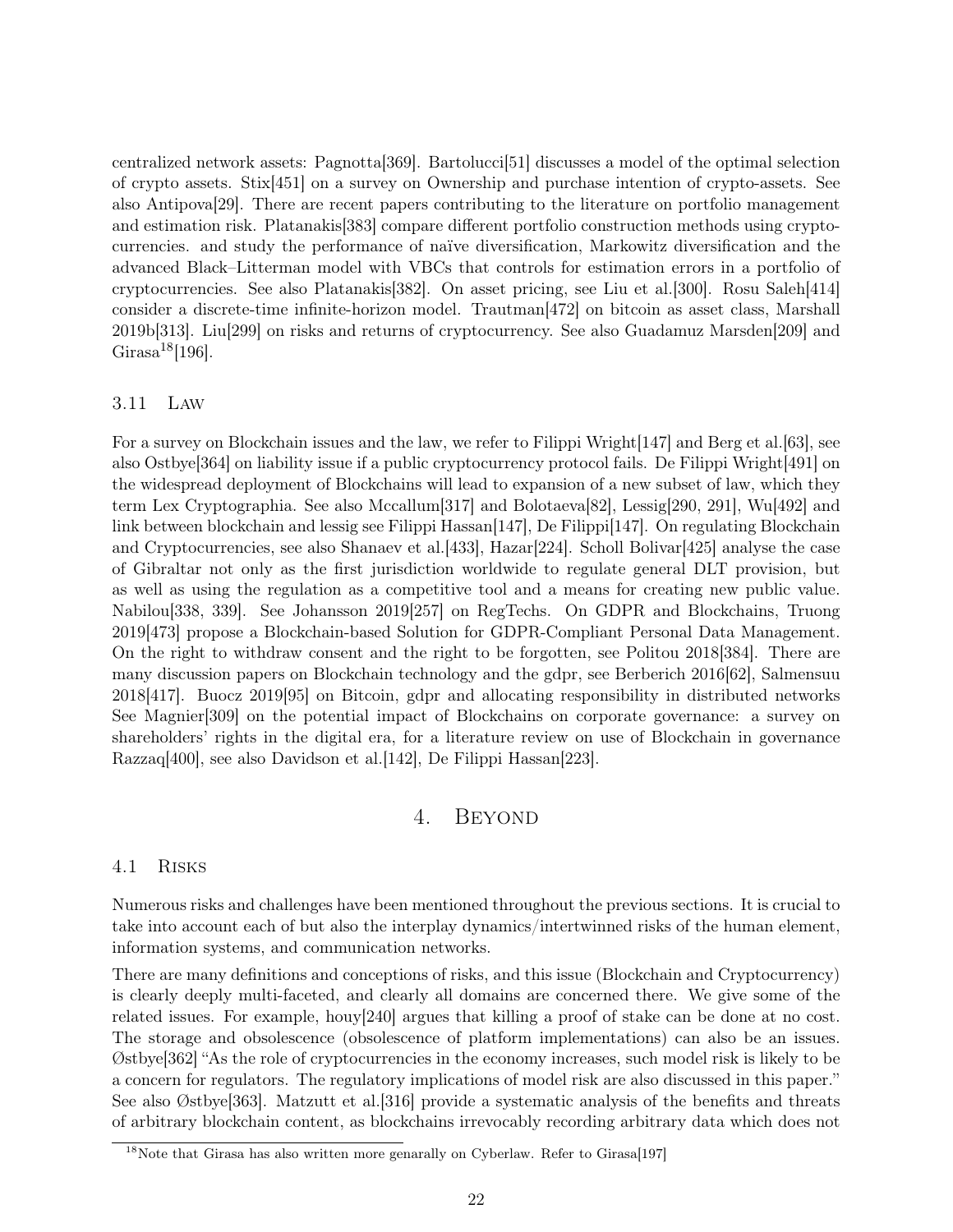come without risk for users as each participant has to locally replicate the complete blockchain, particularly including potentially harmful content. See Zetzsche[\[505\]](#page-55-8) on legal risks of blockchains. Bielinsky Soloviev[\[74\]](#page-28-14) on indicators based on complex network structure. Soloviev[\[443\]](#page-51-15) Methods of nonlinear dynamics and the construction of cryptocurrency crisis phenomena precursors. See Chia[\[125\]](#page-32-14) on cascading failures in blockchains. Goldfeder et al.[\[201\]](#page-36-15) on cookie and the blockchain, and ODair [\[355\]](#page-46-16) on risks of adoption.

## 4.2 Adoption, digital divide, digital culture and education

## Digital divide. How Blockchain can bridge the gap. Factors in Bitcoin acceptance. Quirquincho. Network structure. Computational thinking. Computer thinking.

Swan[\[454\]](#page-52-0) notes that the term digital divide has typically referred to the gap between those who have access to certain technologies and those who do not. Hooks[\[236\]](#page-38-13) discusses on how Blockchain and alternative networks can bridge the digital divide and facilitate economic inclusion. Parino et al.[\[373\]](#page-47-14) propose to characterize the adoption of the Bitcoin blockchain by country, underlying the fact that while the Bitcoin blockchain attracts a lot of attention, it remains difficult to investigate where this attention comes from, due to the pseudo-anonymity of the system, and consequently to appreciate its social impact. As emphasized in Abraham[\[3\]](#page-24-9), numerous factors play roles in influencing Bitcoin penetration and acceptance, both at country and individual level, such as trust, perceived risk, security threat, perceived benefit, perceived ease of use, as well as macrotechnological and socioeconomic factors. Stix 2019[\[451\]](#page-52-13) finds that among Austrian households, ownership and purchase intention of crypto-assets are strongly affected by profit expectations and by beliefs that crypto-assets offer advantages for payments -most adopters or potential adopters hold both beliefs. Perceptions of high volatility or the risk of fraud and online theft dampen the demand for cryptoassets. Presthus 2017[\[389\]](#page-48-15) provide an analysis of motivations and barriers for end-user adoption of bitcoin as digital currency. Mendoza 2018[\[321\]](#page-43-15) study social commerce as a driver to enhance trust and intention to use cryptocurrencies for electronic payments. Studies through network analysis deep tools on adoption and diffusion of blockchain and cryptocurrency related assets are to be conducted (see for example [\[506\]](#page-55-9)).

Cai 2019[\[102\]](#page-30-16) provide evidence that network structure can trigger smart contract adoption (focusing on CryptoKitties adoption in the Ethereum network). Many have conscious of this. As Judmayer et al. (volume 2 in [\[162\]](#page-34-0)) "Bitcoin show how difficult the fundamentals are to understand for nonexpert users, not to mention the fact that there is still very little awareness or understanding of systems other than cryptocurrencies that rely on the principle of blockchains.", which their Appendix on Blockchain basics contributes helping understanding of the underlying concepts, presenting the basic ideas behind Bitcoin's complex components in a way that makes it easy to understand without technological knowledge through using an example of a stone block chain that uses simple analogies that are easy to visualize. See also initiatives as the five volumes comic Las Aventuras de Quirquincho by Castro and Quezada[\[111\]](#page-31-14), Quirquincho going through diverse adventures that explain basic concepts of the Blockchain. Even if, for usages, knowing the technical very aspects of Blockchain is not needed, digital culture has to be spread, including some basis in Network science tools, as understanding literature and texts wouldn't need to master the technical very aspects of printing but tools developed and needed to understand and read texts with deeper acuity. Wing[\[488,](#page-54-13) [489\]](#page-54-14) argue that to reading, writing, and arithmetic, we should add computational thinking to every child's analytical ability. See also Atlan et al.[\[36\]](#page-26-13), Lu[\[302\]](#page-42-15), Grover[\[204\]](#page-36-16), Yadav[\[497\]](#page-54-15), Barr[\[48,](#page-27-15) [49\]](#page-27-16), Hambrusch[\[219\]](#page-37-15), Henderson[\[228\]](#page-38-14).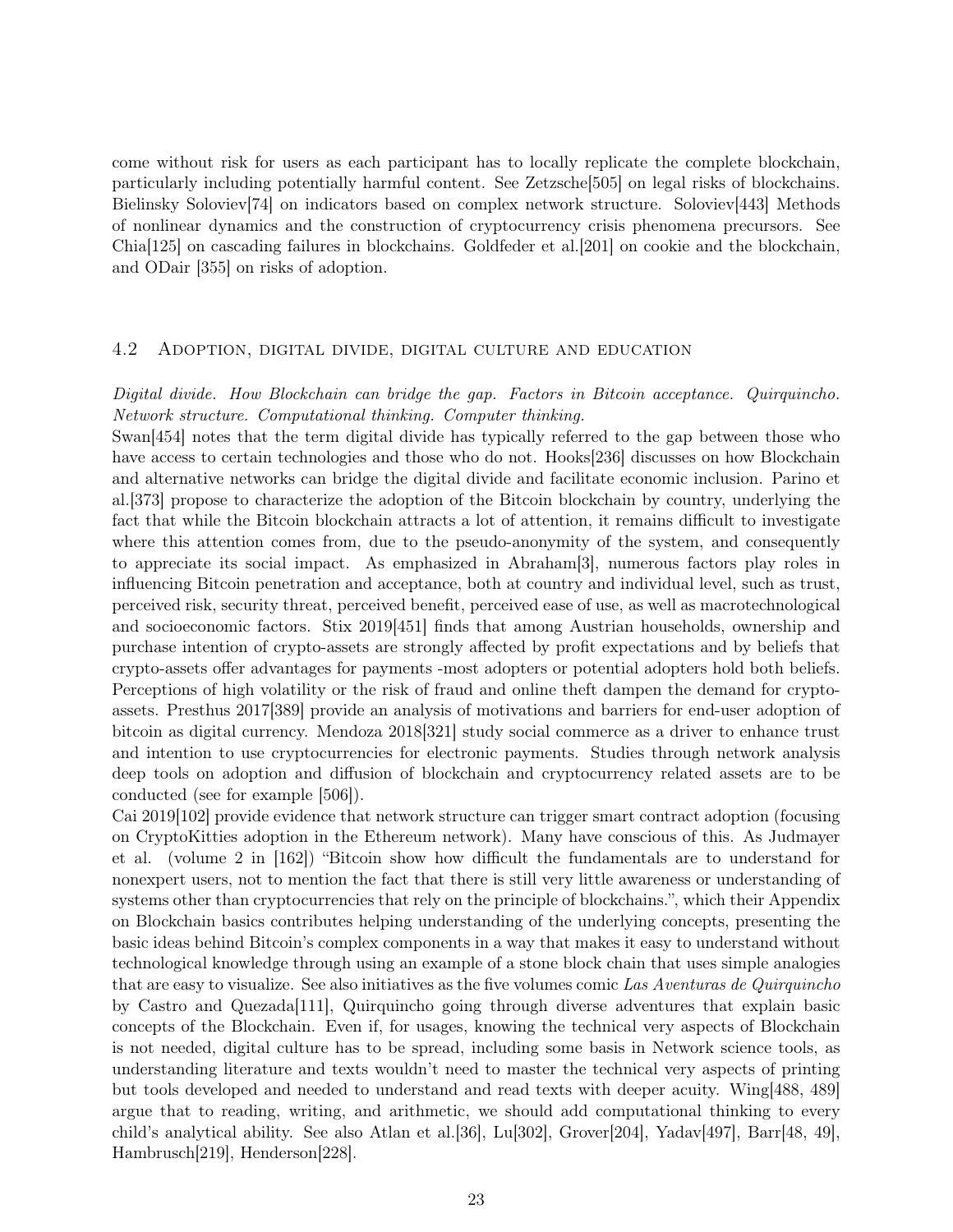# 4.3 Quantum computing and Blockchain, Quantum Blockchains, Quantum **NETWORKS**

See Kiktenko et al.[\[268\]](#page-40-15): current blockchain platforms rely on digital signatures, which are vulnerable to attacks by means of quantum computers. Kiktenko et al.[\[268\]](#page-40-15) propose a possible solution to the quantum-era blockchain challenge and report an experimental realization of a quantum-safe blockchain platform that utilizes quantum key distribution across an urban fiber network for informationtheoretically secure authentication. See also Fedorov[\[178\]](#page-35-16), Rodenburg[\[409\]](#page-49-15), Stewart[\[449\]](#page-51-16), Ikeda[\[249\]](#page-39-12) Sattath[\[420\]](#page-50-14), Gao[\[188\]](#page-35-17), Jogenfors[\[256\]](#page-39-13), Yin[\[501\]](#page-55-10). On Quantum money see Rajan[\[393\]](#page-48-16), Ingber[\[250\]](#page-39-14), Ikeda[\[248\]](#page-39-15), Horodecki[\[238\]](#page-38-15), Ablayev[\[2\]](#page-24-10), Sun[\[453\]](#page-52-14), Sun [\[452\]](#page-52-15) (voting protocol), Li [\[292\]](#page-42-16) (post-quantum blockchain networks), Bennet Daryanoosh[\[60\]](#page-28-16), see also Casino[\[108\]](#page-30-1) on quantum resilience.

### 4.4 Sustainability and energy consumption

Refer to Casino [\[108\]](#page-30-1) on sustainability of the blockchain protocol

Marcus Dapp (volume 2 chapter 6 in [\[162\]](#page-34-0)) argue for a new economic approach that has sustainability built into its core design by using cryptoeconomics based on blockchain technology to create incentive systems which encourage sustainable behavior.

Leonard Treiblmaier (volume 2 chapter 7 in [\[162\]](#page-34-0)) question the economic growth paradigm and ask the question whether cryptocurrencies can help to create a more sustainable economy. See also Alvarez-Pereira[\[19\]](#page-25-14). For example, alternatives are being looked for (see Amoussou-Guenou[\[23\]](#page-25-15)).

# 5. Conclusion

## Towards a categorization and framework for Blockchains. Finding balances. On hierarchies and networks. Interdisciplinary research.

There are many issue-related categorizations, being refined and more and more accurate. However, towards the technical characteristics, specificities and impacts that are particular to the development of Blockchains, the need for building more general frameworks for Blockchain related-issues analysis may arise. As Judmayer et al. (volume 2 chapter 15 in [\[162\]](#page-34-0)) argue many unsolved problems in terms of finding a balance between performance, scalability, security, decentralization, and anonymity in such systems'. Casino[\[108\]](#page-30-1) also emphasizes those issues:"All these approaches imply some additional changes in the balance between security, scalability, and decentralisation that blockchains offer by default. Therefore, considerable research effort needs to be undertaken for finding the proper equilibrium". Such balances are to be dealt also through categorizations as provided in Kannengiesser et al.[\[260\]](#page-40-2). As well as other disruptive technologies but also from their specificities, Blockchain and cryptocurrencies'technologies is also an opportunity for reseachers from any areas to reflect on such a disruptive innovation, both from its impact and development observation. It's a good example to study innovation adoption, including observing the anticipating analyses from a multileveled viewpoint. As Cardon[\[106\]](#page-30-17) emphasizes, it is important to have various and interdisciplinary knowledge for living there with agility and prudently, as if we make the digital, the digital also makes us<sup>[19](#page-23-0)</sup>. As digital disruption can be deeply compared with Printing disruption, and we know that it has had many consequences on thinking, religion, organizational power etc (see

<span id="page-23-0"></span><sup>19</sup>(our translation from French) Cardon: "Il est important de disposer de connaissances variées et interdisciplinaires pour y vivre avec agilité et prudence, car si nous fabriquons le numérique, le numérique nous fabrique aussi"([\[106\]](#page-30-17))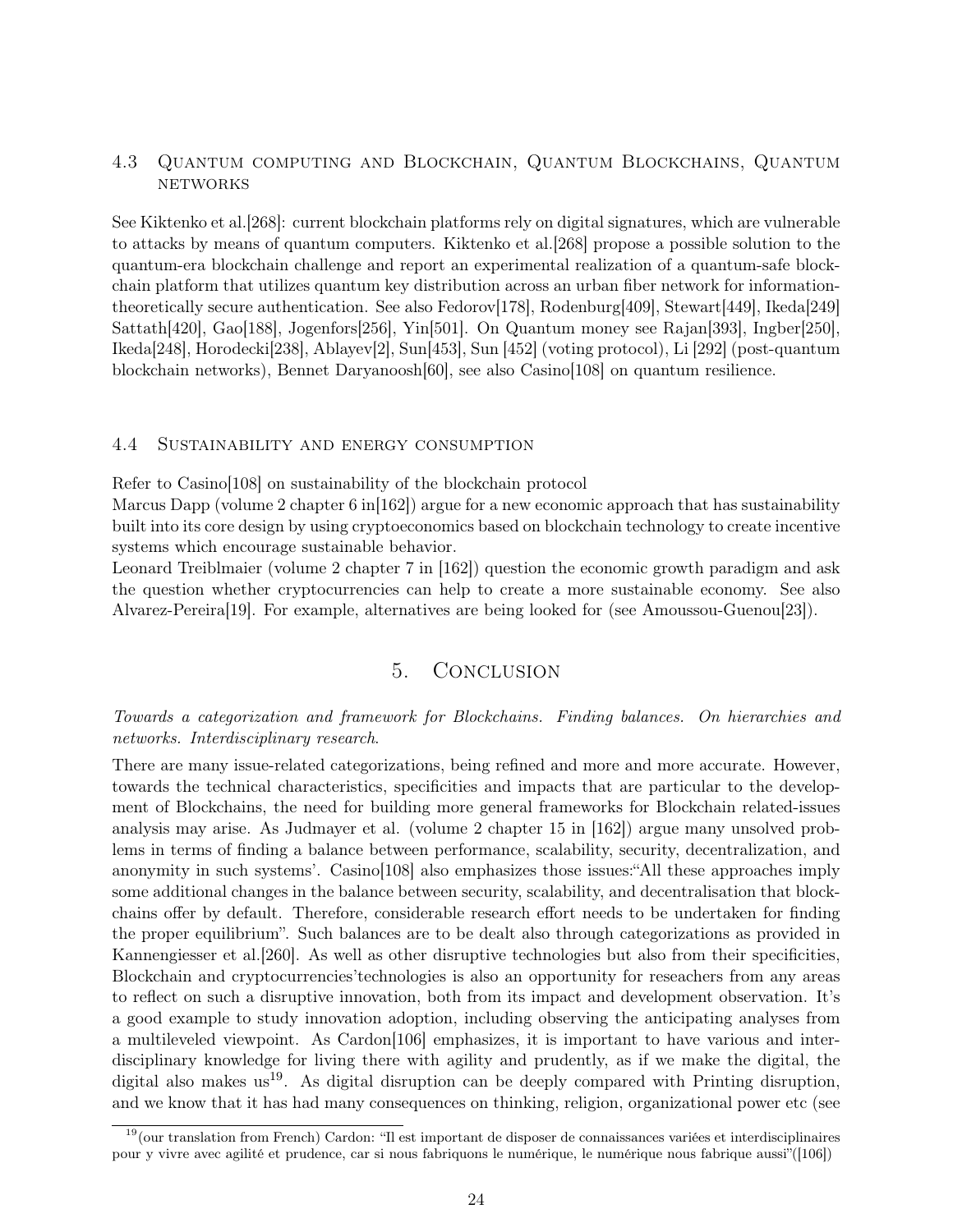Eisenstein[\[164,](#page-34-15) [165,](#page-34-16) [166,](#page-34-17) [47\]](#page-27-17)), the ongoing Blockchain revolution being part of the digital disruption, it is crucial to develop tools from various and interdisciplinary research for attempts to capture it. What will be the consequences and how will we face them ? While Xu et al. [\[496\]](#page-54-16) argue that "to achieve the benefits touted from blockchain will require a degree of cooperation among institutions that has not yet been achieved and that could have been achieved with modifications of existing technology", Blamont[\[79\]](#page-29-13) proposes to think about a structure called "Fédération" consisting in establishing a functional link between collaborative communities and established hierarchies, between "exuberance of the crowd" and "rigor of the norm" and Swan underlines that "there is a need for a decentralized ecosystem surrounding the blockchain itself for full-solution operations" ([\[454\]](#page-52-0), p.19). While transdisciplinary surveys are provided on Blockchain, it becomes clearer and clearer how Network Science can provide tools and analysis making fruitful interdisciplinary researches flourish. It is crucial to take into account each of but also the interplay dynamics/intertwinned analysis of the human elements, information systems, and communication networks.

## **REFERENCES**

- <span id="page-24-1"></span>[1] Joseph Abadi and Markus Brunnermeier. Blockchain economics. Technical report, 2019 February 5th version.
- <span id="page-24-10"></span>[2] FM Ablayev, DA Bulychkov, DA Sapaev, AV Vasiliev, and MT Ziatdinov. Quantum-assisted blockchain. Lobachevskii Journal of Mathematics, 39(7):957–960, 2018.
- <span id="page-24-9"></span>[3] Juneman Abraham, Dian Utami Sutiksno, Nuning Kurniasih, and Ari Warokka. Acceptance and penetration of bitcoin: The role of psychological distance and national culture. SAGE Open, 9(3):2158244019865813, 2019.
- <span id="page-24-4"></span>[4] Janet Abrams and Peter Hall. Else/where: mapping New cartographies of networks and territories. University of Minnesota Design Institute, 2004.
- <span id="page-24-7"></span>[5] Pedro W Abreu, Manuela Aparicio, and Carlos J Costa. Blockchain technology in the auditing environment. In 2018 13th Iberian Conference on Information Systems and Technologies (CISTI), pages 1–6. IEEE, 2018.
- <span id="page-24-8"></span>[6] Mr Tobias Adrian and Mr Tommaso Mancini Griffoli. The Rise of Digital Money. International Monetary Fund, 2019.
- <span id="page-24-6"></span>[7] Ashar Ahmad, Muhammad Saad, and Aziz Mohaisen. Secure and transparent audit logs with blockaudit. Journal of Network and Computer Applications, page 102406, 2019.
- <span id="page-24-5"></span>[8] Cuneyt Gurcan Akcora, Matthew F Dixon, Yulia R Gel, and Murat Kantarcioglu. Bitcoin risk modeling with blockchain graphs. Economics Letters, 173:138–142, 2018.
- <span id="page-24-2"></span>[9] Jameela Al-Jaroodi and Nader Mohamed. Blockchain in industries: A survey. IEEE Access, 7:36500–36515, 2019.
- <span id="page-24-3"></span>[10] Maher Alharby and Aad van Moorsel. Blockchain-based smart contracts: A systematic mapping study. arXiv preprint arXiv:1710.06372, 2017.
- <span id="page-24-0"></span>[11] Anwaar Ali, Siddique Latif, Junaid Qadir, Salil Kanhere, Jatinder Singh, Jon Crowcroft, et al. Blockchain and the future of the internet: A comprehensive review. arXiv preprint arXiv:1904.00733, 2019.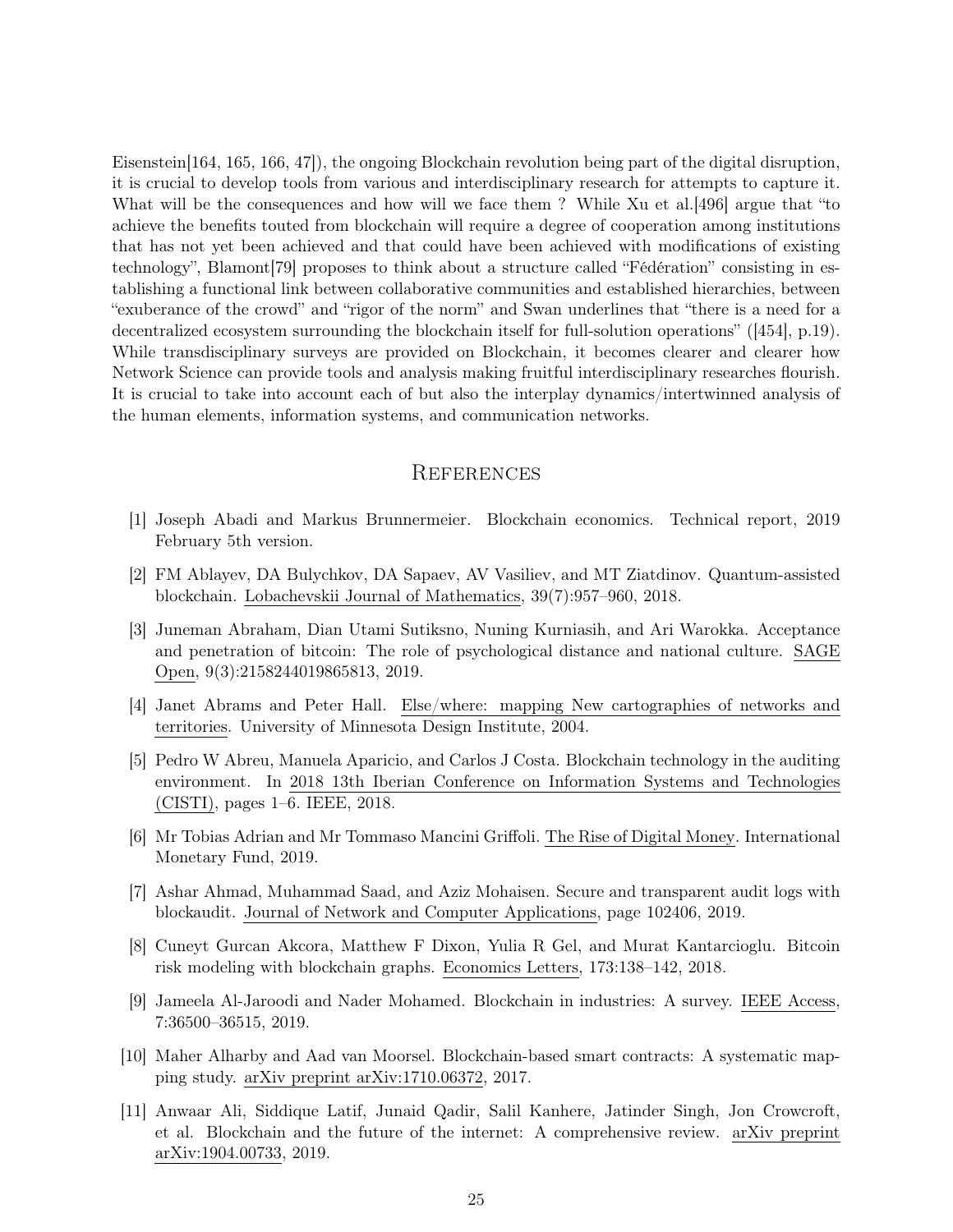- <span id="page-25-4"></span>[12] Darcy WE Allen, Alastair Berg, and Brendan Markey-Towler. Blockchain and supply chains: V-form organisations, value redistributions, de-commoditisation and quality proxies. Value Redistributions, De-Commoditisation and Quality Proxies (December 12, 2018), 2018.
- <span id="page-25-12"></span>[13] Darcy WE Allen, Chris Berg, Aaron Lane, and Jason Potts. The economics of cryptodemocracy. Available at SSRN 2973050, 2017.
- <span id="page-25-8"></span>[14] John Allen. Three spaces of power: territory, networks, plus a topological twist in the tale of domination and authority. Journal of Power, 2(2):197–212, 2009.
- <span id="page-25-10"></span>[15] John Allen. Topological twists: Power?s shifting geographies. Dialogues in Human Geography, 1(3):283–298, 2011.
- <span id="page-25-11"></span>[16] John Allen. Topologies of power: beyond territory and networks. Routledge, 2016.
- <span id="page-25-9"></span>[17] John Allen and Allan Cochrane. Assemblages of state power: topological shifts in the organization of government and politics. Antipode, 42(5):1071–1089, 2010.
- <span id="page-25-7"></span>[18] Jamila Alsayed Kassem, Sarwar Sayeed, Hector Marco-Gisbert, Zeeshan Pervez, and Keshav Dahal. Dns-idm: A blockchain identity management system to secure personal data sharing in a network. Applied Sciences, 9(15):2953, 2019.
- <span id="page-25-14"></span>[19] Carlos Alvarez-Pereira. Anticipations of digital sustainability: Self-delusions, disappointments and expectations. In Anticipation, Agency and Complexity, , edited by Poli Roberto and Valerio Marco, pages 99–120. Springer, 2019.
- <span id="page-25-0"></span>[20] Saifedean Ammous. The bitcoin standard: the decentralized alternative to central banking. John Wiley & Sons, 2018.
- <span id="page-25-13"></span>[21] Saifedean Ammous. Can cryptocurrencies fulfil the functions of money? The Quarterly Review of Economics and Finance, 70:38–51, 2018.
- <span id="page-25-6"></span>[22] Yackolley Amoussou-Guenou, Bruno Biais, Maria Potop-Butucaru, and Sara Tucci-Piergiovanni. Rationals vs byzantines in consensus-based blockchains. arXiv preprint arXiv:1902.07895, 2019.
- <span id="page-25-15"></span>[23] Yackolley Amoussou-Guenou, Antonella Del Pozzo, Maria Potop-Butucaru, and Sara Tucci-Piergiovanni. Correctness and fairness of tendermint-core blockchains. arXiv preprint arXiv:1805.08429, 2018.
- <span id="page-25-5"></span>[24] Yackolley Amoussou-Guenou, Antonella Del Pozzo, Maria Potop-Butucaru, and Sara Tucci-Piergiovanni. Blockchains basées sur du consensus répété. 2019.
- <span id="page-25-1"></span>[25] Divya Anand and Murali Mantrala. Responding to disruptive business model innovations: the case of traditional banks facing fintech entrants. Journal of Banking and Financial Technology, 3(1):19–31, 2019.
- <span id="page-25-2"></span>[26] Emmanuelle Anceaume, Antonella Del Pozzo, Romaric Ludinard, Maria Potop-Butucaru, and Sara Tucci-Piergiovanni. Blockchain abstract data type. In The 31st ACM on Symposium on Parallelism in Algorithms and Architectures, pages 349–358. ACM, 2019.
- <span id="page-25-3"></span>[27] Emmanuelle Anceaume, Romaric Ludinard, Maria Potop-Butucaru, and Frédéric Tronel. Bitcoin a distributed shared register. In International Symposium on Stabilization, Safety, and Security of Distributed Systems, pages 456–468. Springer, 2017.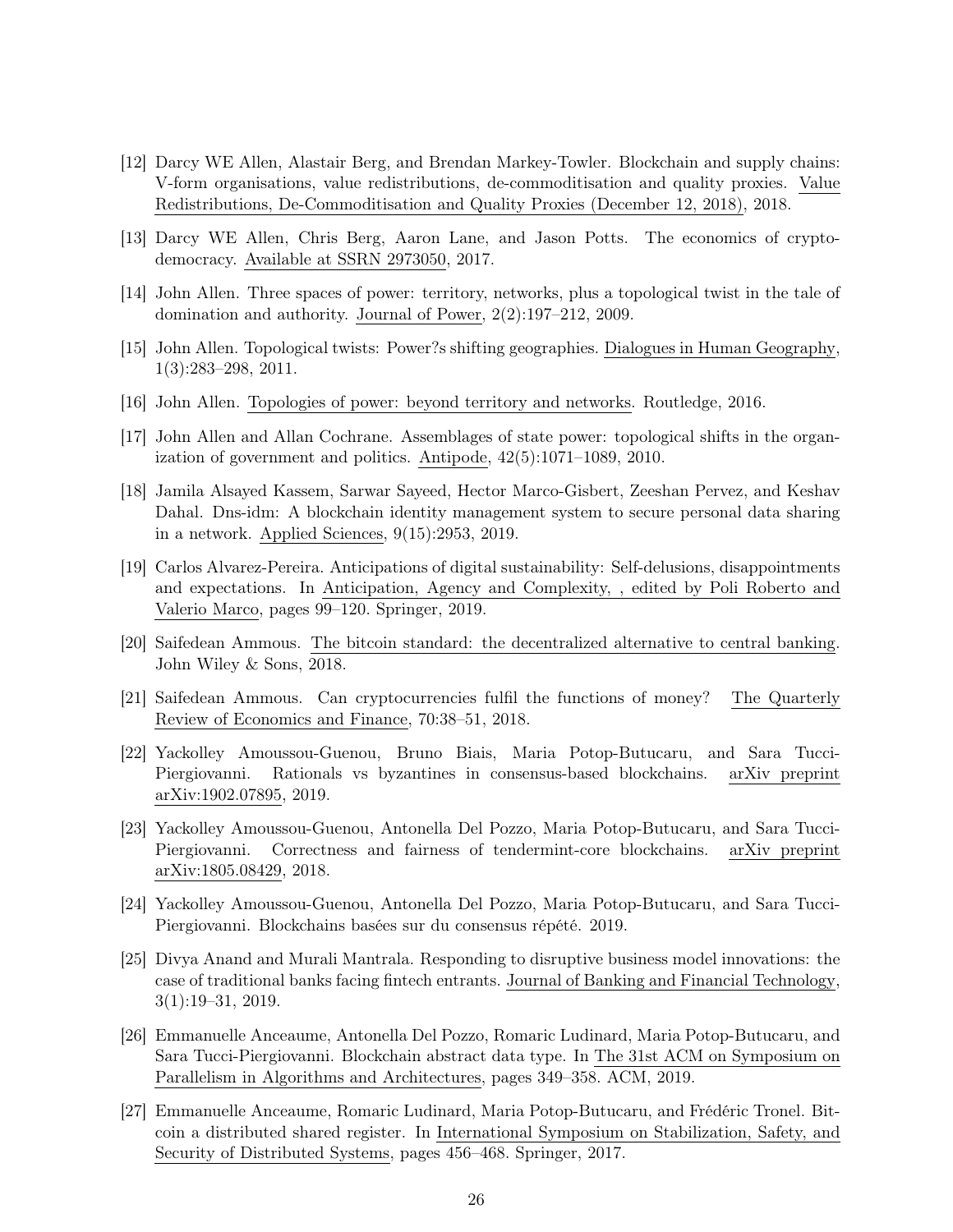- <span id="page-26-1"></span>[28] Emmanuelle Anceaume, Marina Papatriantafilou, Maria Potop-Butucaru, and Philippas Tsigas. Distributed ledger register: From safe to atomic. 2019.
- <span id="page-26-12"></span>[29] Vira Antipova. Building and testing global investment portfolios using alternative asset classes. 2019.
- <span id="page-26-11"></span>[30] Nikolaos Antonakakis, Ioannis Chatziantoniou, and David Gabauer. Cryptocurrency market contagion: market uncertainty, market complexity, and dynamic portfolios. Journal of International Financial Markets, Institutions and Money, 61:37–51, 2019.
- <span id="page-26-9"></span>[31] Jun Aoyagi and Takahiro Hattori. The empirical analysis of bitcoin market in the general equilibrium framework. Available at SSRN 3433833, 2019.
- <span id="page-26-10"></span>[32] Diane-Laure Arjaliès. At the very beginning, there's this dream.the role of utopia in the workings of local and cryptocurrencies. Forthcoming in the Palgrave Handbook of Alternative Finance, edited by Raghavendra (Raghu) Rau and Robert Wardrop, 2019.
- <span id="page-26-3"></span>[33] James Aspnes, Hagit Attiya, and Keren Censor. Combining shared-coin algorithms. Journal of Parallel and Distributed Computing, 70(3):317–322, 2010.
- <span id="page-26-0"></span>[34] Federico Ast and Alejandro Sewrjugin. The crowdjury, a crowdsourced justice system for the collaboration era. 2015.
- <span id="page-26-2"></span>[35] Giuseppe Ateniese, Bernardo Magri, Daniele Venturi, and Ewerton Andrade. Redactable blockchain–or–rewriting history in bitcoin and friends. In 2017 IEEE European Symposium on Security and Privacy (EuroS&P), pages 111–126. IEEE, 2017.
- <span id="page-26-13"></span>[36] Corinne Atlan, Jean-Pierre Archambault, Olivier Banus, Frédéric Bardeau, Amélie Blandeau, Antonin Cois, Martine Courbin, Gérard Giraudon, Saint-Clair Lefèvre, Valérie Letard, et al. Apprentissage de la pensée informatique: de la formation des enseignant-e-s à la formation de tou-te-s les citoyen-ne-s. Revue de l'EPI (Enseignement Public et Informatique). Also available as arXiv preprint arXiv:1906.00647, 2019.
- <span id="page-26-6"></span>[37] Sarah Azouvi and Alexander Hicks. Sok: Tools for game theoretic models of security for cryptocurrencies. arXiv preprint arXiv:1905.08595, 2019.
- <span id="page-26-5"></span>[38] Sarah Azouvi, Alexander Hicks, and Steven J Murdoch. Incentives in security protocols. In Cambridge International Workshop on Security Protocols, pages 132–141. Springer, 2018.
- <span id="page-26-7"></span>[39] Pedro Bação, António Portugal Duarte, Helder Sebastião, and Srdjan Redzepagic. Information transmission between cryptocurrencies: does bitcoin rule the cryptocurrency world? Scientific Annals of Economics and Business, 65(2):97–117, 2018.
- <span id="page-26-8"></span>[40] Adam Back, Matt Corallo, Luke Dashjr, Mark Friedenbach, Gregory Maxwell, Andrew Miller, Andrew Poelstra, Jorge Timón, and Pieter Wuille. Enabling blockchain innovations with pegged sidechains. URL: http://www. opensciencereview. com/papers/123/enablingblockchain-innovations-with-pegged-sidechains, page 72, 2014.
- <span id="page-26-4"></span>[41] Christian Badertscher, Ueli Maurer, Daniel Tschudi, and Vassilis Zikas. Bitcoin as a transaction ledger: A composable treatment. In Annual International Cryptology Conference, pages 324–356. Springer, 2017.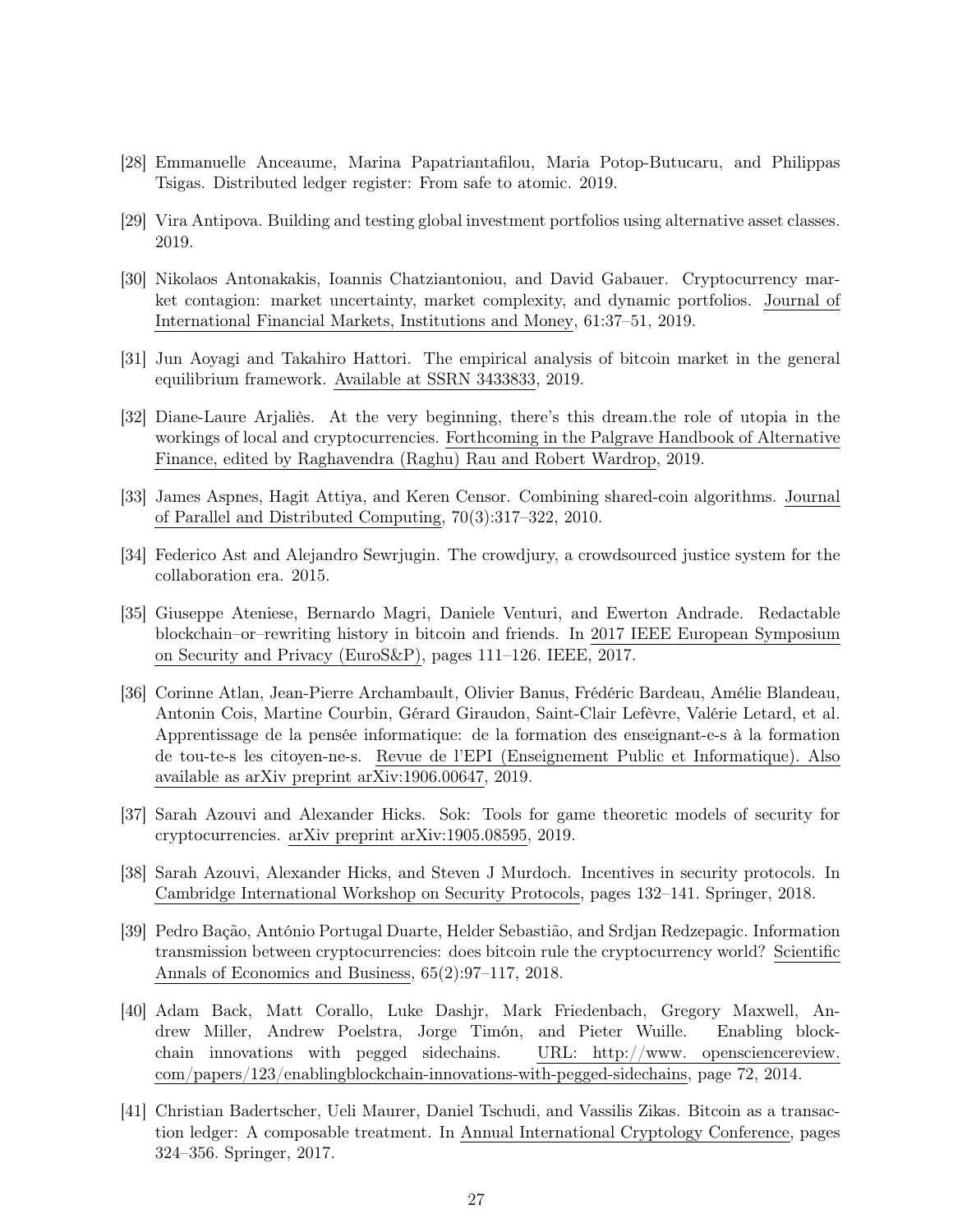- <span id="page-27-6"></span>[42] Samuel Edwin Addo Baidoo. Regulatory effects on traditional financial systems versus blockchain and emerging financial systems.
- <span id="page-27-5"></span>[43] Yannis Bakos and Hanna Halaburda. When do smart contracts and iot improve efficiency? automated execution vs. increased information. Automated Execution vs. Increased Information (May 26, 2019). NYU Stern School of Business, 2019.
- <span id="page-27-0"></span>[44] European Central Bank. Virtual currency schemes. 2012.
- <span id="page-27-1"></span>[45] European Central Bank. Virtual currency schemes a further analysis. 2015.
- <span id="page-27-7"></span>[46] Igor Barinov, Vadim Arasev, Andreas Fackler, Vladimir Komendantskiy, Andrew Gross, Alexander Kolotov, and Daria Isakova. Posdao: Proof of stake decentralized autonomous organization. Available at SSRN 3368483, 2019.
- <span id="page-27-17"></span>[47] Sabrina Alcorn Baron, Eric N Lindquist, and Eleanor F Shevlin. Agent of Change: Print Culture Studies after Elizabeth L. Eisenstein. Univ of Massachusetts Press, 2007.
- <span id="page-27-15"></span>[48] David Barr, John Harrison, and Leslie Conery. Computational thinking: A digital age skill for everyone. Learning & Leading with Technology, 38(6):20–23, 2011.
- <span id="page-27-16"></span>[49] Valerie Barr and Chris Stephenson. Bringing computational thinking to k-12: what is involved and what is the role of the computer science education community? Inroads, 2(1):48–54, 2011.
- <span id="page-27-10"></span>[50] Julian Barreiro-Gomez and Hamidou Tembine. Blockchain token economics: A mean-fieldtype game perspective. IEEE Access, 7:64603–64613, 2019.
- <span id="page-27-14"></span>[51] Silvia Bartolucci and Andrei Kirilenko. A model of the optimal selection of crypto assets. arXiv preprint arXiv:1906.09632, 2019.
- <span id="page-27-13"></span>[52] Stefano Battiston and Guido Caldarelli. Systemic risk in financial networks. Journal of Financial Management, Markets and Institutions, 1(2):129–154, 2013.
- <span id="page-27-9"></span>[53] Stefano Battiston, Guido Caldarelli, and Antonios Garas. Multiplex and Multilevel Networks. Oxford University Press, 2018.
- <span id="page-27-8"></span>[54] Annika Baumann, Benjamin Fabian, and Matthias Lischke. Exploring the bitcoin network. In WEBIST (1), pages 369–374, 2014.
- <span id="page-27-2"></span>[55] Dave Bayer, Stuart Haber, and W Scott Stornetta. Improving the efficiency and reliability of digital time-stamping. In Sequences Ii, pages 329–334. Springer, 1992.
- <span id="page-27-11"></span>[56] Juan Beccuti, Christian Jaag, et al. The bitcoin mining game: On the optimality of honesty in proof-of-work consensus mechanism. Swiss Economics Working Paper 0060, 2017.
- <span id="page-27-12"></span>[57] Ansgar Belke and Edoardo Beretta. From cash to central bank digital currencies and cryptocurrencies: A balancing act between modernity and monetary stability. Technical report, Ruhr Economic Papers, 2019.
- <span id="page-27-4"></span>[58] Marianna Belotti, Nikola Bozic, Guy Pujolle, and Stefano Secci. A vademecum on blockchain technologies: When, which and how. 2018.
- <span id="page-27-3"></span>[59] Marianna Belotti, Nikola Božić, Guy Pujolle, and Stefano Secci. A vademecum on blockchain technologies: When, which and how. IEEE Communications Surveys & Tutorials, 2019.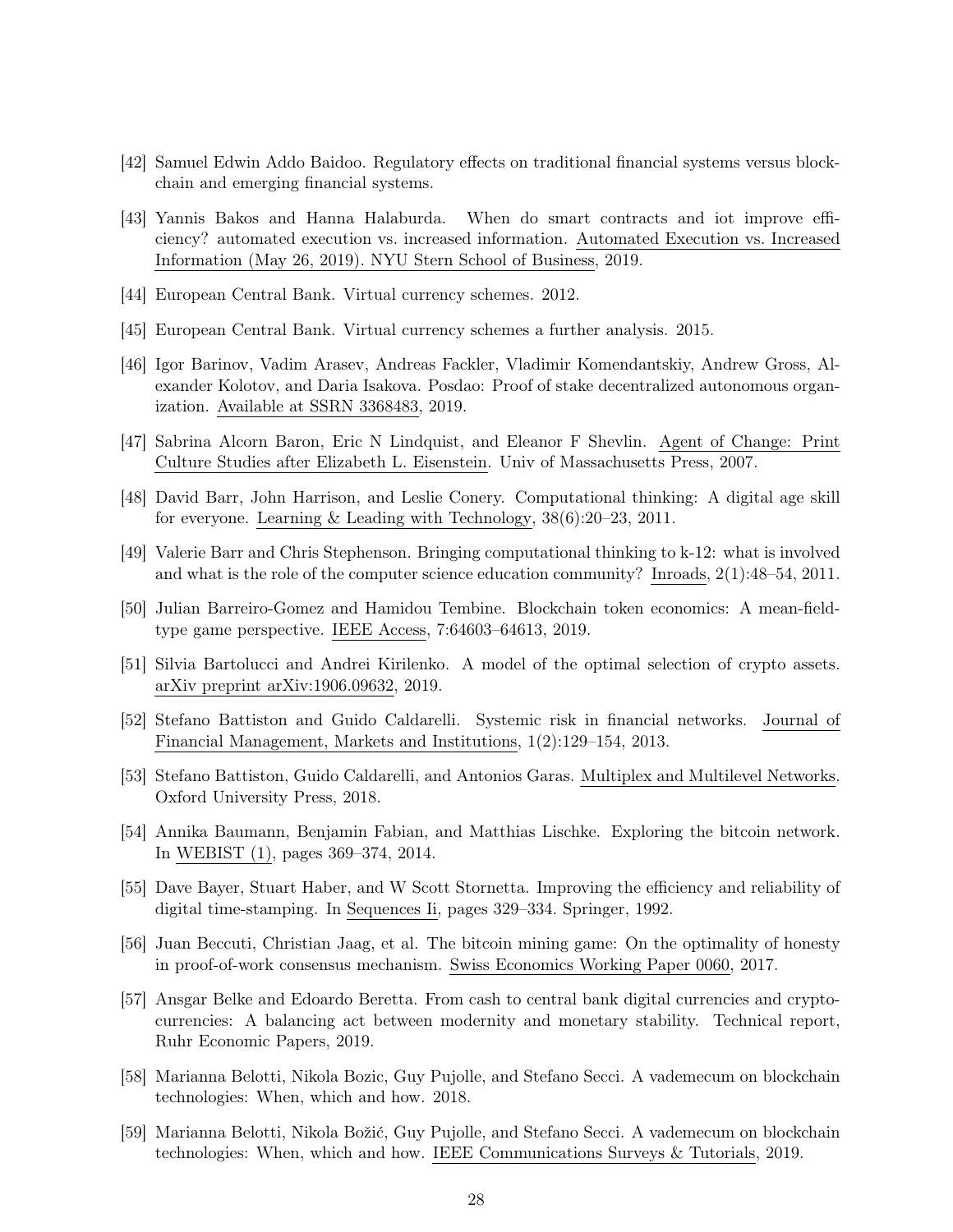- <span id="page-28-16"></span>[60] Adam J Bennet and Shakib Daryanoosh. Energy efficient mining on a quantum-enabled blockchain using light. arXiv preprint arXiv:1902.09520, 2019.
- <span id="page-28-1"></span>[61] Gregory Benson Jr. Implications of adopting blockchain technology on international sales transactions. 2019.
- <span id="page-28-15"></span>[62] Matthias Berberich and Malgorzata Steiner. Blockchain technology and the gdpr-how to reconcile privacy and distributed ledgers. Eur. Data Prot. L. Rev., 2:422, 2016.
- <span id="page-28-2"></span>[63] Alastair Berg, Chris Berg, and Mikayla Novak. Blockchains and constitutional catallaxy. Available at SSRN 3295477, 2018.
- <span id="page-28-11"></span>[64] Alastair Berg, Chris Berg, and Mikayla Novak. Crypto public choice. 2018.
- <span id="page-28-8"></span>[65] Chris Berg. What diplomacy in the ancient near east can tell us about blockchain technology. Ledger, 2017.
- <span id="page-28-5"></span>[66] Chris Berg, Sinclair Davidson, and Jason Potts. Capitalism after satoshi: Blockchains, dehierarchicalisation, innovation policy, and the regulatory state. Journal of Entrepreneurship and Public Policy, 2018.
- <span id="page-28-10"></span>[67] Chris Berg, Sinclair Davidson, and Jason Potts. Institutional discovery and competition in the evolution of blockchain technology. 2018.
- <span id="page-28-4"></span>[68] Chris Berg, Sinclair Davidson, and Jason Potts. Outsourcing vertical integration: Distributed ledgers and the v-form organisation. Available at SSRN, 2018.
- <span id="page-28-3"></span>[69] Chris Berg, Sinclair Davidson, and Jason Potts. Byzantine political economy. Available at SSRN, 2019.
- <span id="page-28-0"></span>[70] Benedikt Betzwieser, Sebastian Franzbonenkamp, Tobias Riasanow, Markus Böhm, Harald Kienegger, and Helmut Krcmar. A decision model for the implementation of blockchain solutions. 2019.
- <span id="page-28-13"></span>[71] Bruno Biais, Christophe Bisiere, Matthieu Bouvard, and Catherine Casamatta. The blockchain folk theorem. The Review of Financial Studies, 32(5):1662–1715, 2019.
- <span id="page-28-9"></span>[72] Ginestra Bianconi. Multilayer Networks: Structure and Function. Oxford university press, 2018.
- <span id="page-28-12"></span>[73] William Bible, J Raphael, P Taylor, and I Oris Valiente. Blockchain technology and its potential impact on the audit and assurance profession. Aicpa. org, 2017.
- <span id="page-28-14"></span>[74] Bielinsky and Soloviev. Complex network precursors of crashes and critical events in the cryptocurrency market. 2018.
- <span id="page-28-7"></span>[75] Franck Billé. Skinworlds: Borders, haptics, topologies. Environment and Planning D: Society and Space, 36(1):60–77, 2018.
- <span id="page-28-6"></span>[76] George Bissias, Brian N Levine, and David Thibodeau. Using economic risk to model miner hash rate allocation in cryptocurrencies. In Data Privacy Management, Cryptocurrencies and Blockchain Technology, pages 155–172. Springer, 2018.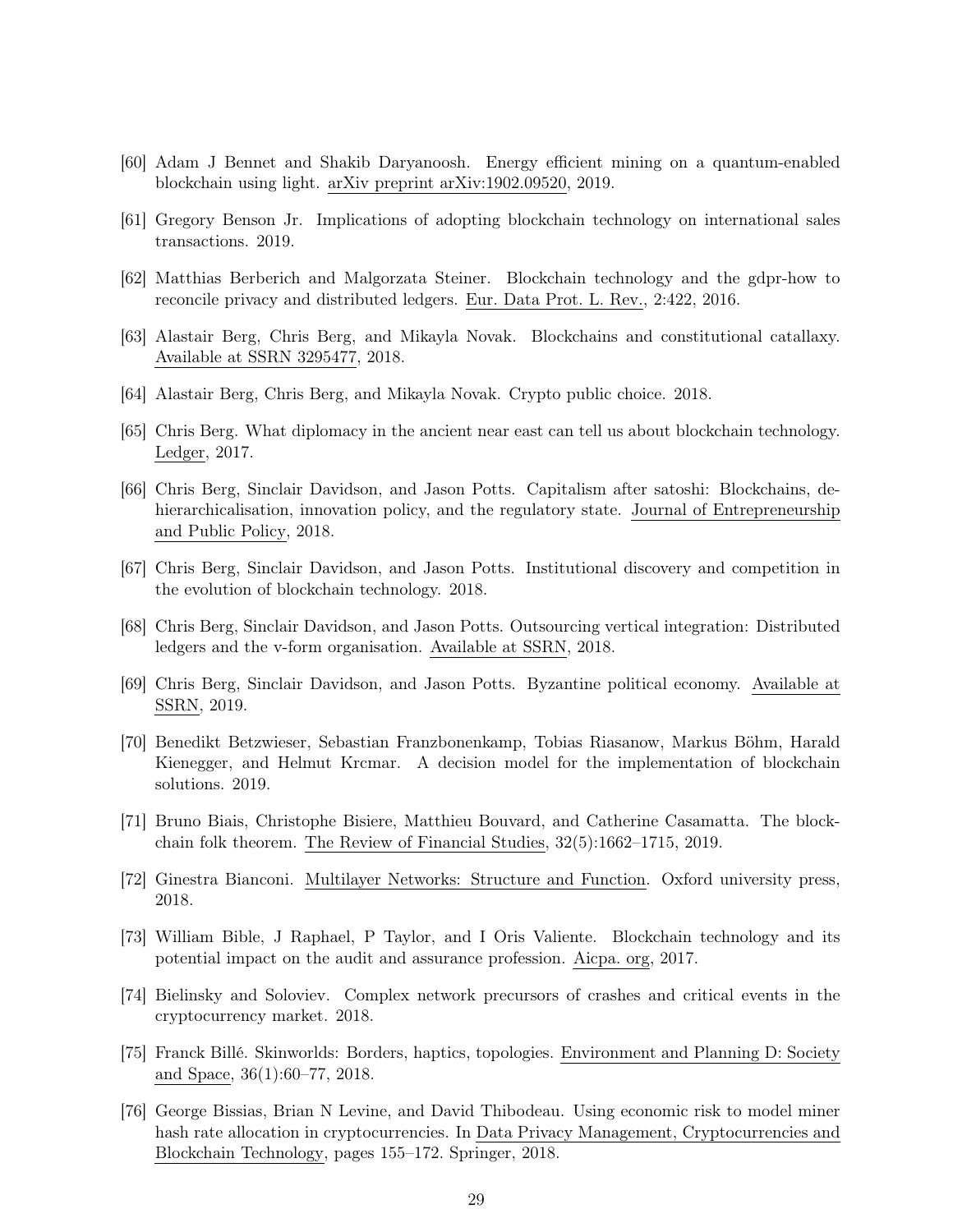- <span id="page-29-6"></span>[77] George Bissias, Brian N Levine, and David Thibodeau. Greedy but cautious: Conditions for miner convergence to resource allocation equilibrium. arXiv preprint arXiv:1907.09883, 2019.
- <span id="page-29-3"></span>[78] Stefano Bistarelli, Gianmarco Mazzante, Matteo Micheletti, Leonardo Mostarda, and Francesco Tiezzi. Analysis of ethereum smart contracts and opcodes. In International Conference on Advanced Information Networking and Applications, pages 546–558. Springer, 2019.
- <span id="page-29-13"></span>[79] Jacques Blamont. Réseaux! le pari de l'intelligence collective. CNRS-Editions, 2018.
- <span id="page-29-11"></span>[80] Stefano Boccaletti, Ginestra Bianconi, Regino Criado, Charo I Del Genio, Jesús Gómez-Gardenes, Miguel Romance, Irene Sendina-Nadal, Zhen Wang, and Massimiliano Zanin. The structure and dynamics of multilayer networks. Physics Reports, 544(1):1–122, 2014.
- <span id="page-29-5"></span>[81] Balázs Bodó and Alexandra Giannopoulou. The logics of technology decentralization-the case of distributed ledger technologies. Bodó, B., & Giannopoulou, A. The Logics of Technology Decentralization: the Case of Distributed Ledger Technologies. In M. Ragnedda, & G. Destefanis (Eds.), Blockchain and Web, 3, 2019.
- <span id="page-29-2"></span>[82] OS Bolotaeva, AA Stepanova, and SS Alekseeva. The legal nature of cryptocurrency. In IOP Conference Series: Earth and Environmental Science, volume 272, page 032166. IOP Publishing, 2019.
- <span id="page-29-7"></span>[83] Joseph Bonneau. Fawkescoin: A cryptocurrency without public-key cryptography (transcript of discussion). In Cambridge International Workshop on Security Protocols, pages 359–370. Springer, 2014.
- <span id="page-29-4"></span>[84] Joseph Bonneau, Andrew Miller, Jeremy Clark, Arvind Narayanan, Joshua A Kroll, and Edward W Felten. Sok: Research perspectives and challenges for bitcoin and cryptocurrencies. In 2015 IEEE Symposium on Security and Privacy, pages 104–121. IEEE, 2015.
- <span id="page-29-1"></span>[85] Dmitri Boreiko. Blockchain-based financing with Initial Coin Offerings (ICOs): Financial industry disruption or evolution? Universitas Studiorum, 2019.
- <span id="page-29-8"></span>[86] Emanuele Borgonovo, Stefano Caselli, Alessandra Cillo, Donato Masciandaro, and Giovanni Rabitti. Privacy and money: It matters. BAFFI CAREFIN Centre Research Paper, (108- 2019), 2019.
- <span id="page-29-9"></span>[87] Emanuele Borgonovo, Stefano Caselli, Alessandra Cillo, Donato Masciandaro, Giovanno Rabitti, et al. Cryptocurrencies, central bank digital cash, traditional money: does privacy matter? Technical report, BAFFI CAREFIN, Centre for Applied Research on International Markets Banking ?, 2018.
- <span id="page-29-0"></span>[88] Mansi Bosamia and Dharmendra Patel. Current trends and future implementation possibilities of the merkel tree. 2018.
- <span id="page-29-10"></span>[89] Alexandre Bovet, Carlo Campajola, Jorge F Lazo, Francesco Mottes, Iacopo Pozzana, Valerio Restocchi, Pietro Saggese, Nicoló Vallarano, Tiziano Squartini, and Claudio J Tessone. Network-based indicators of bitcoin bubbles. arXiv preprint arXiv:1805.04460, 2018.
- <span id="page-29-12"></span>[90] Christoph Breidbach, Sunmee Choi, Benjamin Ellway, Byron W Keating, Katerina Kormusheva, Christian Kowalkowski, Chiehyeon Lim, and Paul Maglio. Operating without operations: how is technology changing the role of the firm? Journal of Service Management, 29(5):809–833, 2018.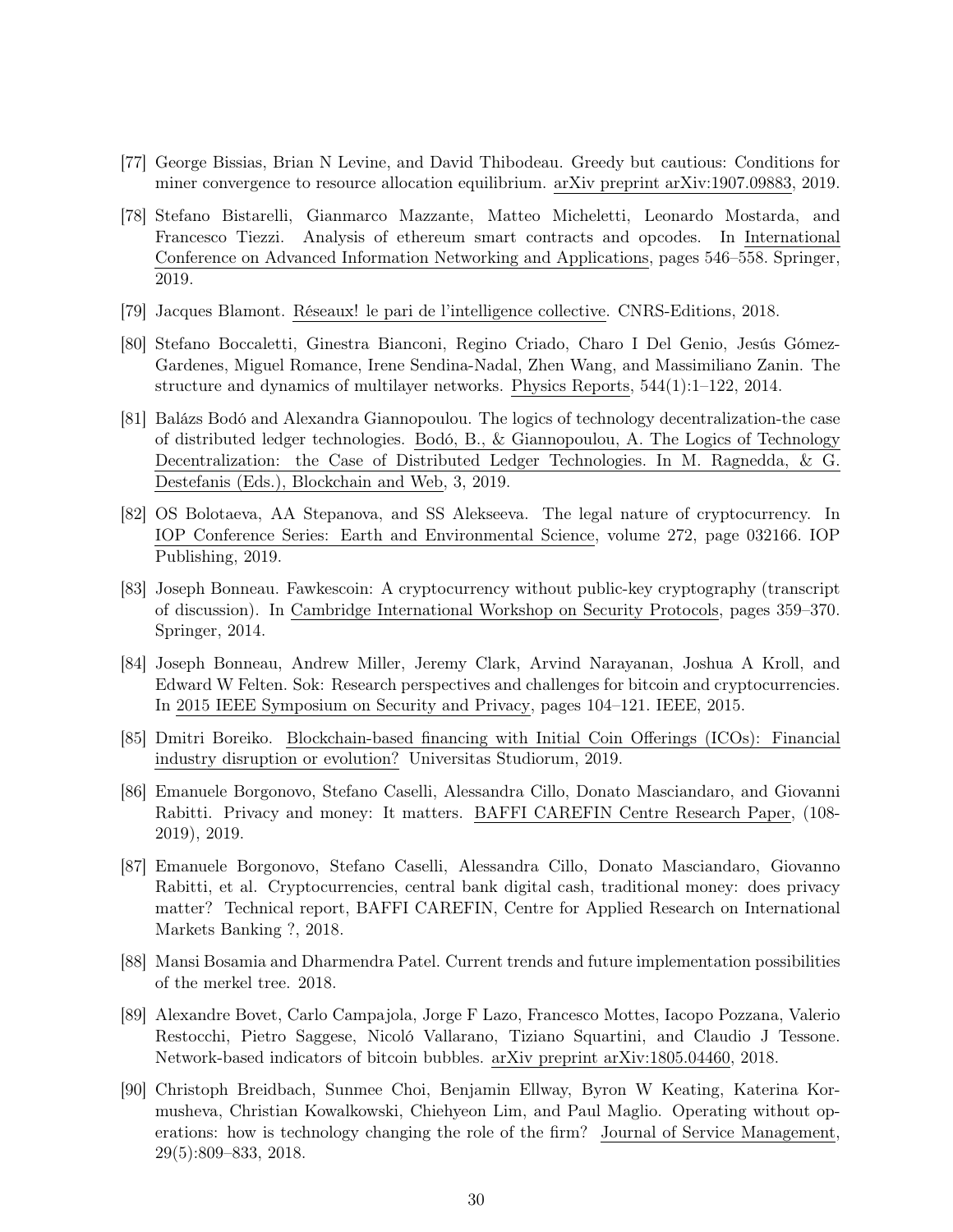- <span id="page-30-13"></span>[91] James Brogan, Immanuel Baskaran, and Navin Ramachandran. Authenticating health activity data using distributed ledger technologies. Computational and Structural Biotechnology Journal, 16:257–266, 2018.
- <span id="page-30-6"></span>[92] Richard Gendal Brown. The corda platform: An introduction. Retrieved, 27:2018, 2018.
- <span id="page-30-5"></span>[93] Richard Gendal Brown, James Carlyle, Ian Grigg, and Mike Hearn. Corda: an introduction. R3 CEV, August, 1:15, 2016.
- <span id="page-30-9"></span>[94] Jonah Brown-Cohen, Arvind Narayanan, Alexandros Psomas, and S Matthew Weinberg. Formal barriers to longest-chain proof-of-stake protocols. In Proceedings of the 2019 ACM Conference on Economics and Computation, pages 459–473. ACM, 2019.
- <span id="page-30-15"></span>[95] Thomas Buocz, Tina Ehrke-Rabel, Elisabeth Hödl, and Iris Eisenberger. Bitcoin and the gdpr: Allocating responsibility in distributed networks. Computer Law & Security Review, 35(2):182–198, 2019.
- <span id="page-30-3"></span>[96] Chris Burniske and Jack Tatar. Cryptoassets: The Innovative Investor's Guide to Bitcoin and Beyond. McGraw Hill Professional, 2017.
- <span id="page-30-10"></span>[97] Aisha Bushager, Zainab Mirza, and Eman Alsalem. Bitcoin security and privacy: A study of users experiences. KnE Engineering, pages 11–28, 2018.
- <span id="page-30-11"></span>[98] Vitalik Buterin. Chain interoperability. R3 Research Paper, 2016.
- <span id="page-30-0"></span>[99] Christian Cachin, Rachid Guerraoui, and Luís Rodrigues. Introduction to reliable and secure distributed programming. Springer Science & Business Media, 2011.
- <span id="page-30-8"></span>[100] Christian Cachin, Marko Vukolic Sorniotti, and Thomas Weigold. Blockchain, cryptography, and consensus, 2016.
- <span id="page-30-7"></span>[101] Christian Cachin and Marko Vukolić. Blockchain consensus protocols in the wild. arXiv preprint arXiv:1707.01873, 2017.
- <span id="page-30-16"></span>[102] Xudong Cai, Xi Zhao, Bin Zhang, and Gengzhong Feng. Identifying multiple peer influences on smart contract adoption in blockchain user network. Available at SSRN 3387794, 2019.
- <span id="page-30-12"></span>[103] Koray Caliskan. Data money: The socio-technical infrastructure of cryptocurrency blockchains. Available at SSRN 3372015, 2018.
- <span id="page-30-4"></span>[104] Malcolm Campbell-Verduyn. Bitcoin, crypto-coins, and global anti-money laundering governance. Crime, Law and Social Change, 69(2):283–305, 2018.
- <span id="page-30-14"></span>[105] Guglielmo Maria Caporale, Luis Gil-Alana, and Alex Plastun. Persistence in the cryptocurrency market. Research in International Business and Finance, 46:141–148, 2018.
- <span id="page-30-17"></span>[106] Dominique Cardon. Culture numérique. Presses de Sciences Po, 2019.
- <span id="page-30-2"></span>[107] Michael J Casey and Paul Vigna. The Truth Machine: The Blockchain and the Future of Everything. St. Martin's Press, 2018.
- <span id="page-30-1"></span>[108] Fran Casino, Thomas K Dasaklis, and Constantinos Patsakis. A systematic literature review of blockchain-based applications: current status, classification and open issues. Telematics and Informatics, 2018.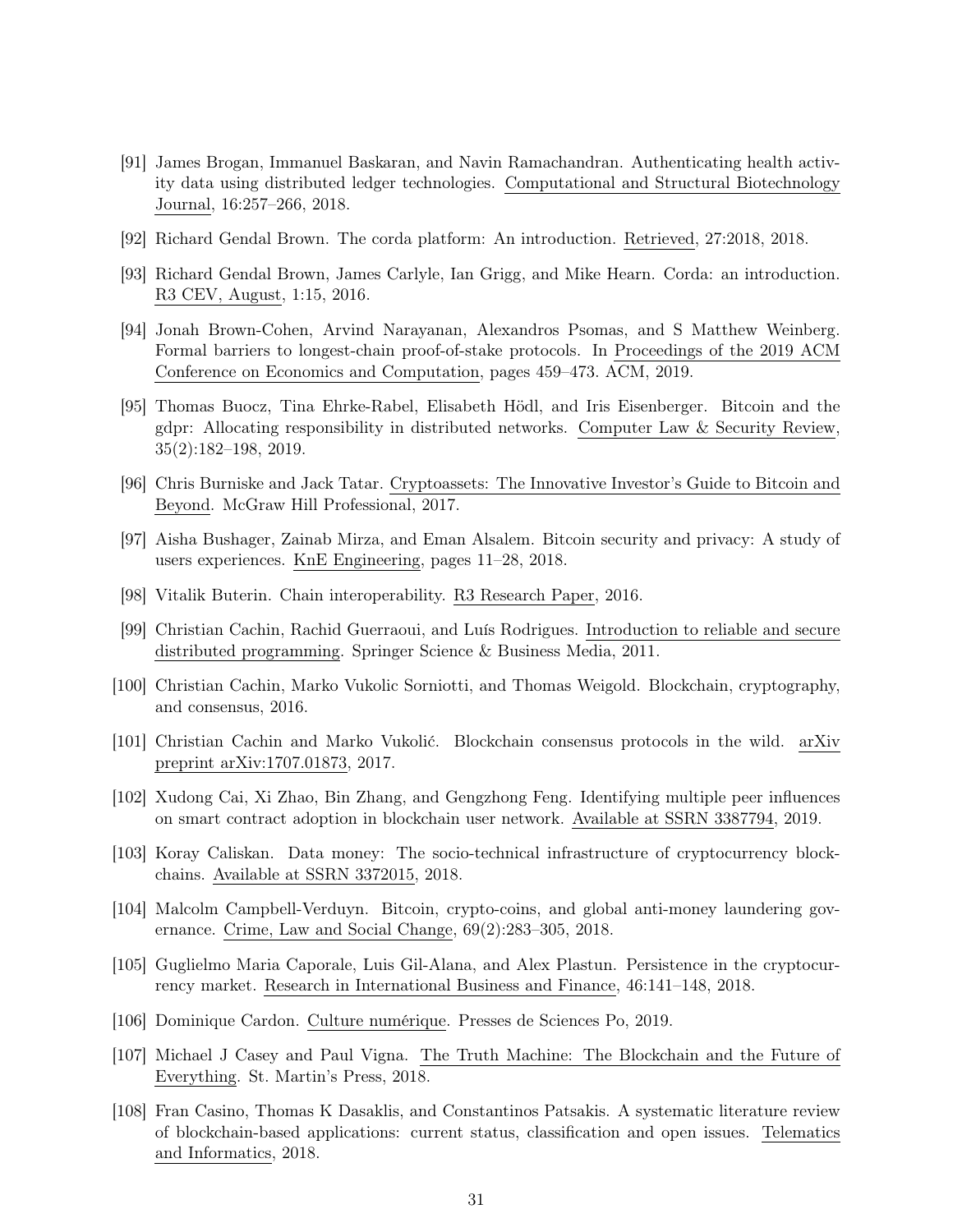- <span id="page-31-1"></span>[109] Fran Casino, Thomas K Dasaklis, and Constantinos Patsakis. A systematic literature review of blockchain-based applications: current status, classification and open issues. Telematics and Informatics, 36:55–81, 2019.
- <span id="page-31-11"></span>[110] Manuel Castells. The rise of the network society, volume 12. John wiley & sons, 2011.
- <span id="page-31-14"></span>[111] Camilo Castro and Leo Quezada. Las aventuras de Quirquincho. Licencia Creative Commons-Chaucha Ediciones-https://docs.chaucha.cl/aportes/principiante/quirquincho/aventuras/, (last visited 2nd September 2019).
- <span id="page-31-2"></span>[112] Christian Catalini and Joshua S Gans. Some simple economics of the blockchain. Technical report, National Bureau of Economic Research, 2016.
- <span id="page-31-8"></span>[113] Remy Cazabet and Giulio Rossetti. Challenges in community discovery on temporal networks. arXiv preprint arXiv:1907.11435, 2019.
- <span id="page-31-3"></span>[114] Paola Cerchiello, Paolo Tasca, and Anca Mirela Toma. Ico success drivers: A textual and statistical analysis. The Journal of Alternative Investments, 21(4):13–25, 2019.
- <span id="page-31-13"></span>[115] Rishi Broto Chakraborty, Manjusha Pandey, and Siddharth Swarup Rautaray. Managing computation load on a blockchain–based multi–layered internet–of–things network. Procedia computer science, 132:469–476, 2018.
- <span id="page-31-5"></span>[116] T-H Hubert Chan, Rafael Pass, and Elaine Shi. Consensus through herding. In Annual International Conference on the Theory and Applications of Cryptographic Techniques, pages 720–749. Springer, 2019.
- <span id="page-31-6"></span>[117] Panagiotis Chatzigiannis, Foteini Baldimtsi, Igor Griva, and Jiasun Li. Diversification across mining pools: Optimal mining strategies under pow. arXiv preprint arXiv:1905.04624, 2019.
- <span id="page-31-0"></span>[118] David Chaum. Blind signatures for untraceable payments. In Advances in cryptology, pages 199–203. Springer, 1983.
- <span id="page-31-12"></span>[119] Nakul Chawla, Hans Walter Behrens, Darren Tapp, Dragan Boscovic, and K Selçuk Candan. Velocity: Scalability improvements in block propagation through rateless erasure coding. In 2019 IEEE International Conference on Blockchain and Cryptocurrency (ICBC), pages 447– 454. IEEE, 2019.
- <span id="page-31-4"></span>[120] Guang Chen, Bing Xu, Manli Lu, and Nian-Shing Chen. Exploring blockchain technology and its potential applications for education. Smart Learning Environments, 5(1):1, 2018.
- <span id="page-31-7"></span>[121] Huashan Chen, Marcus Pendleton, Laurent Njilla, and Shouhuai Xu. A survey on ethereum systems security: Vulnerabilities, attacks and defenses. arXiv preprint arXiv:1908.04507, 2019.
- <span id="page-31-10"></span>[122] Ting Chen, Yuxiao Zhu, Zihao Li, Jiachi Chen, Xiaoqi Li, Xiapu Luo, Xiaodong Lin, and Xiaosong Zhange. Understanding ethereum via graph analysis. In IEEE INFOCOM 2018-IEEE Conference on Computer Communications, pages 1484–1492. IEEE, 2018.
- <span id="page-31-9"></span>[123] Yang Chen and Jiamou Liu. Distributed community detection over blockchain networks based on structural entropy. In Proceedings of the 2019 ACM International Symposium on Blockchain and Secure Critical Infrastructure, pages 3–12. ACM, 2019.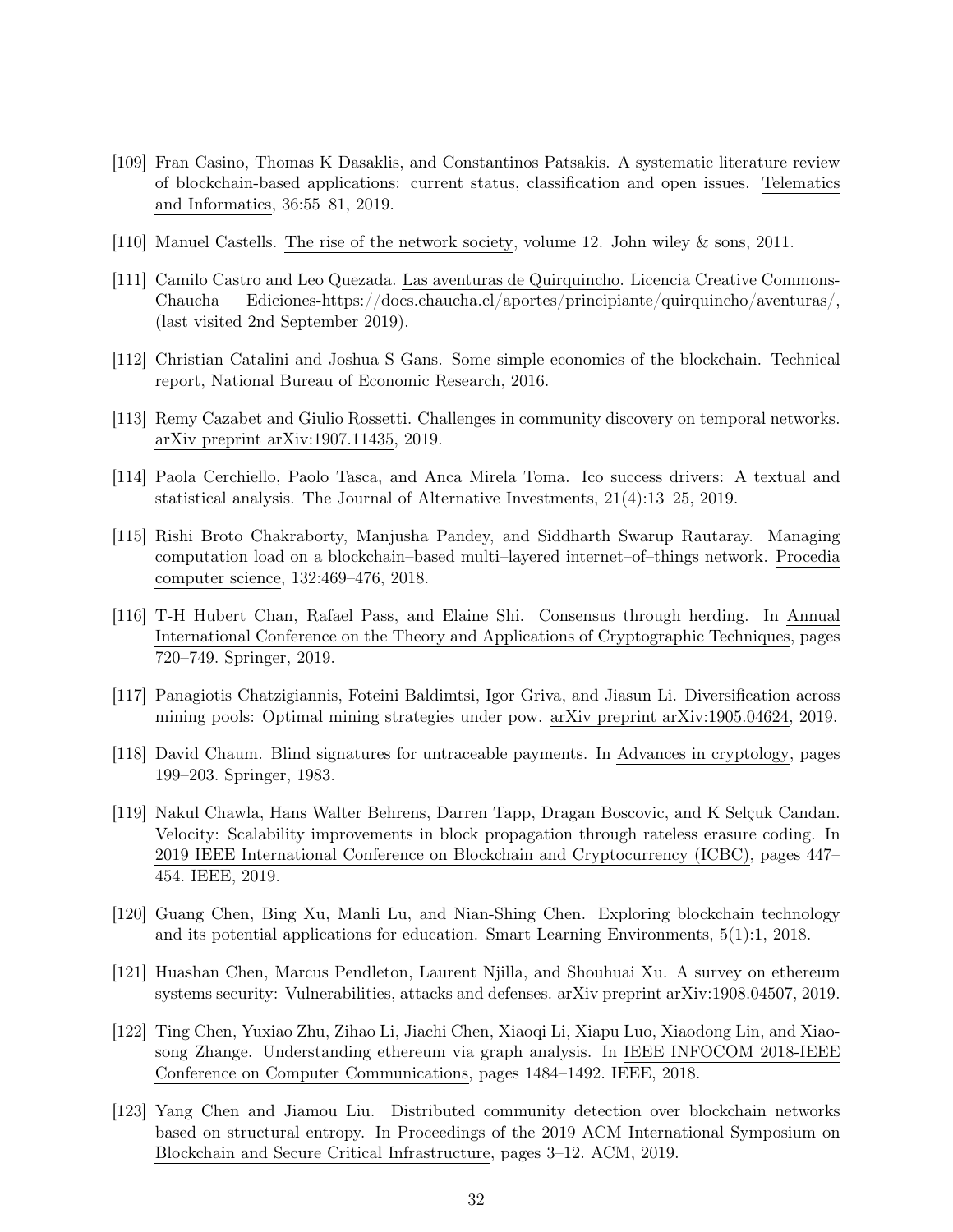- <span id="page-32-11"></span>[124] Hocine Cherifi, Gergely Palla, Boleslaw K Szymanski, and Xiaoyan Lu. On community structure in complex networks: challenges and opportunities. arXiv preprint arXiv:1908.04901, 2019.
- <span id="page-32-14"></span>[125] Vincent Chia, Pieter Hartel, Qingze Hum, Sebastian Ma, Georgios Piliouras, Daniël Reijsbergen, Mark Van Staalduinen, and Pawel Szalachowski. Rethinking blockchain security: Position paper. In 2018 IEEE International Conference on Internet of Things (iThings) and IEEE Green Computing and Communications (GreenCom) and IEEE Cyber, Physical and Social Computing (CPSCom) and IEEE Smart Data (SmartData), pages 1273–1280. IEEE, 2018.
- <span id="page-32-12"></span>[126] Tarun Chitra, Monica Quaintance, Stuart Haber, and Will Martino. Agent-based simulations of blockchain protocols illustrated via kadena's chainweb. arXiv preprint arXiv:1904.12924, 2019.
- <span id="page-32-6"></span>[127] Shumo Chu and Sophia Wang. The curses of blockchain decentralization. arXiv preprint arXiv:1810.02937, 2018.
- <span id="page-32-1"></span>[128] Joseph Bonneau Andrew Miller Jeremy Clark, Arvind Narayanan Joshua A Kroll Edward, and W Felten. Research perspectives and challenges for bitcoin and cryptocurrencies. url: https://eprint. iacr. org/2015/261. pdf, 2015.
- <span id="page-32-8"></span>[129] Marina Dehez Clementi, Mohamed Kaafar, Nicolas Larrieu, Hassan Asghar, and Emmanuel Lochin. When air traffic management meets blockchain technology: a blockchain-based concept for securing the sharing of flight data. 2019.
- <span id="page-32-5"></span>[130] Jeffrey G Coghill. Blockchain and its implications for libraries. Journal of Electronic Resources in Medical Libraries, 15(2):66–70, 2018.
- <span id="page-32-3"></span>[131] Alexis Collomb and Klara Sok. Blockchain/distributed ledger technology (dlt): What impact on the financial sector? Digiworld Economic Journal, (103), 2016.
- <span id="page-32-7"></span>[132] Lin William Cong, Zhiguo He, and Jiasun Li. Decentralized mining in centralized pools. Technical report, National Bureau of Economic Research, 2019.
- <span id="page-32-10"></span>[133] Panos Constantinides, Ola Henfridsson, and Geoffrey G Parker. Introduction?platforms and infrastructures in the digital age, 2018.
- <span id="page-32-0"></span>[134] Daniel Conte de Leon, Antonius Q Stalick, Ananth A Jillepalli, Michael A Haney, and Frederick T Sheldon. Blockchain: properties and misconceptions. Asia Pacific Journal of Innovation and Entrepreneurship, 11(3):286–300, 2017.
- <span id="page-32-2"></span>[135] Mauro Conti, E Sandeep Kumar, Chhagan Lal, and Sushmita Ruj. A survey on security and privacy issues of bitcoin. IEEE Communications Surveys & Tutorials, 20(4):3416–3452, 2018.
- <span id="page-32-4"></span>[136] Marcelo Corrales, Mark Fenwick, and Helena Haapio. Legal Tech, Smart Contracts and Blockchain. Springer, 2019.
- <span id="page-32-13"></span>[137] Meixing Dai and Moïse Sidiropoulos. Le bitcoin est-il une monnaie? Bulletin de l'Observatoire des politiques économiques en Europe, 37(1):5–12, 2017.
- <span id="page-32-9"></span>[138] Farhad Daneshgar, Omid Ameri Sianaki, and Prabhat Guruwacharya. Blockchain: A research framework for data security and privacy. In Workshops of the International Conference on Advanced Information Networking and Applications, pages 966–974. Springer, 2019.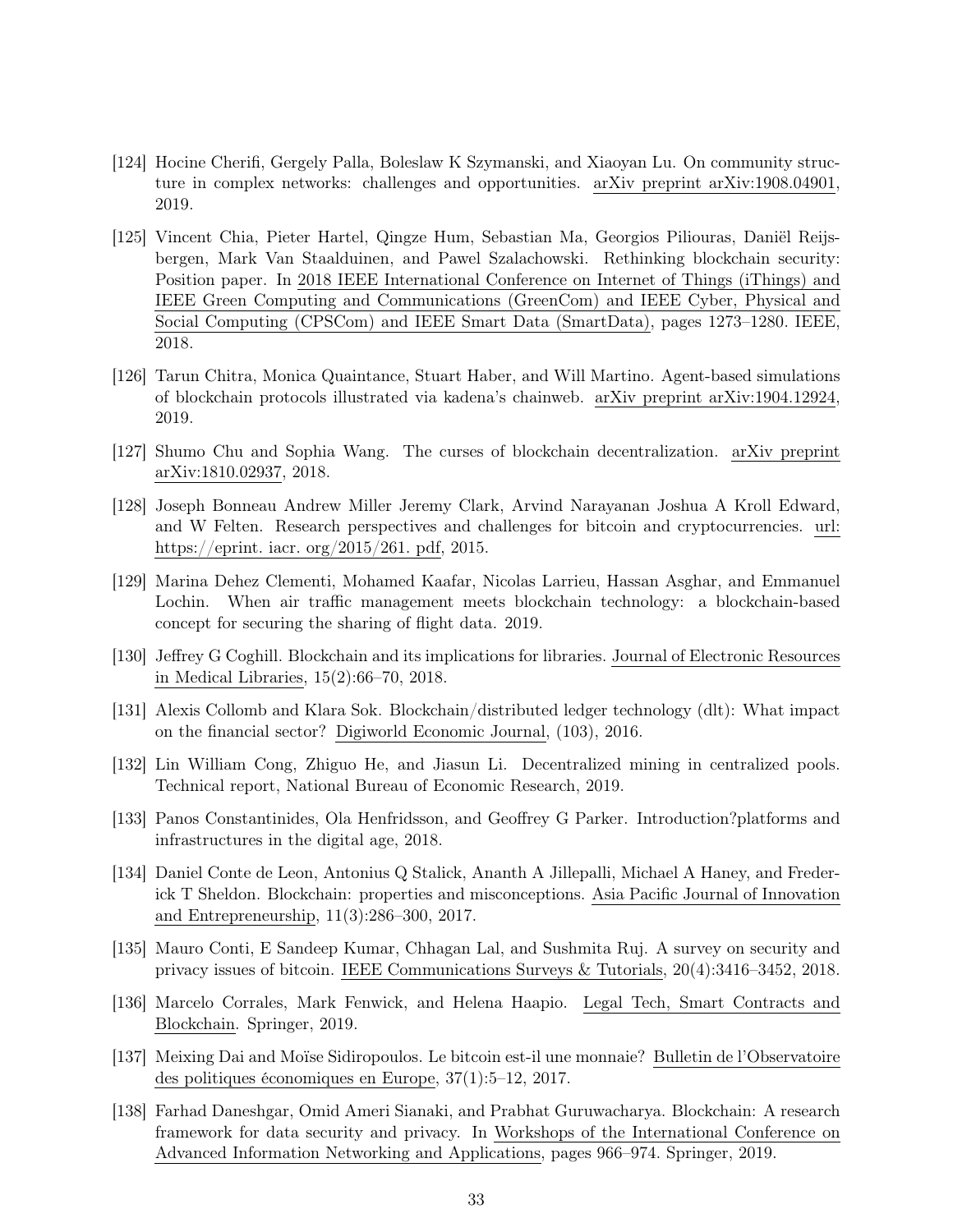- <span id="page-33-12"></span>[139] Hung Dang, Anh Dinh, Ee-Chien Chang, and Beng Chin Ooi. Chain of trust: Can trusted hardware help scaling blockchains. arXiv preprint arXiv:1804.00399, 2018.
- <span id="page-33-7"></span>[140] Zaynah Dargaye, Antonella Pozzo, and Sara Tucci-Piergiovanni. Pluralize: a trustworthy framework for high-level smart contract-draft. arXiv preprint arXiv:1812.05444, 2018.
- <span id="page-33-4"></span>[141] Dipankar Dasgupta, John M Shrein, and Kishor Datta Gupta. A survey of blockchain from security perspective. Journal of Banking and Financial Technology, 3(1):1–17, 2019.
- <span id="page-33-16"></span>[142] Sinclair Davidson, Primavera De Filippi, and Jason Potts. Disrupting governance: The new institutional economics of distributed ledger technology. 2016.
- <span id="page-33-5"></span>[143] Sinclair Davidson, Primavera De Filippi, and Jason Potts. Economics of blockchain. 2016.
- <span id="page-33-2"></span>[144] Primavera De Filippi and Samer Hassan. Blockchain technology as a regulatory technology: From code is law to law is code. arXiv preprint arXiv:1801.02507, 2018.
- <span id="page-33-11"></span>[145] Primavera De Filippi and Xavier Lavayssière. Blockchain technology: toward a decentralized governance of digital platforms?
- <span id="page-33-8"></span>[146] Primavera De Filippi and Benjamin Loveluck. The invisible politics of bitcoin: governance crisis of a decentralized infrastructure. Internet Policy Review, 5(4), 2016.
- <span id="page-33-3"></span>[147] Primavera De Filippi De Filippi. Blockchain and the law: The rule of code. Harvard University Press, 2018.
- <span id="page-33-1"></span>[148] Leonardo Maria De Rossi, Nico Abbatemarco, and Gianluca Salviotti. Towards a comprehensive blockchain architecture continuum. In Proceedings of the 52nd Hawaii International Conference on System Sciences, 2019.
- <span id="page-33-14"></span>[149] Christian Decker and Roger Wattenhofer. Information propagation in the bitcoin network. In IEEE P2P 2013 Proceedings, pages 1–10. IEEE, 2013.
- <span id="page-33-10"></span>[150] Mehmet Demir, Atefeh Atty Mashatan, Ozgur Turetken, and Alexander Ferworn. Utility blockchain for transparent disaster recovery. In 2018 IEEE Electrical Power and Energy Conference (EPEC), pages 1–6. IEEE, 2018.
- <span id="page-33-9"></span>[151] Amrita Dhillon, Grammateia Kotsialou, Peter McBurney, Luke Riley, et al. Introduction to voting and the blockchain: some open questions for economists. Technical report, Competitive Advantage in the Global Economy (CAGE), 2019.
- <span id="page-33-6"></span>[152] Monika Di Angelo and Gernot Salzer. Mayflies, breeders, and busy bees in ethereum: Smart contracts over time. In Third ACM Workshop on Blockchains, Cryptocurrencies and Contracts (BCC'19). ACM Press, 2019.
- <span id="page-33-0"></span>[153] Whitfield Diffie and Martin Hellman. New directions in cryptography. IEEE transactions on Information Theory, 22(6):644–654, 1976.
- <span id="page-33-13"></span>[154] Deborah P Dixon and John Paul Jones III. The tactile topologies of contagion. Transactions of the Institute of British Geographers, 40(2):223–234, 2015.
- <span id="page-33-15"></span>[155] Matthew Francis Dixon, Cuneyt Akcora, Yulia Gel, and Murat Kantarcioglu. Blockchain analytics for intraday financial risk modeling. Available at SSRN 3313047, 2019.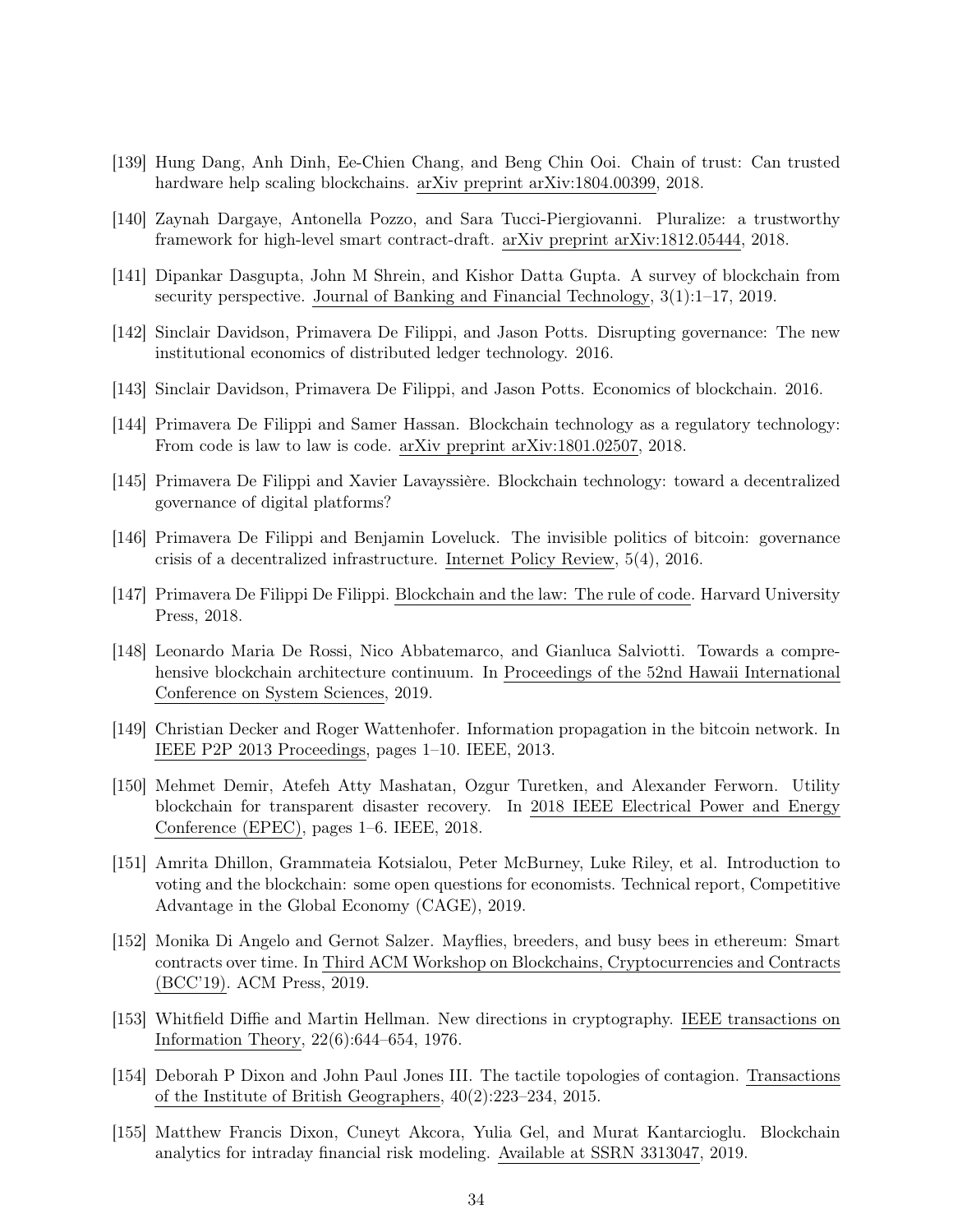- <span id="page-34-12"></span>[156] Martin Dodge and Rob Kitchin. Exposing the ?second text?of maps of the net. Journal of Computer-Mediated Communication, 5(4):JCMC543, 2000.
- <span id="page-34-11"></span>[157] Martin Dodge and Rob Kitchin. Atlas of cyberspace, volume 158. Addison-Wesley London, 2001.
- <span id="page-34-13"></span>[158] Martin Dodge, Rob Kitchin, and Chris Perkins. Rethinking maps: new frontiers in cartographic theory. Routledge, 2011.
- <span id="page-34-1"></span>[159] George Drosatos and Eleni Kaldoudi. Blockchain applications in the biomedical domain: a scoping review. Computational and structural biotechnology journal, 2019.
- <span id="page-34-7"></span>[160] Darrell Duffie. Digital currencies and fast payment systems: Disruption is coming. 2019.
- <span id="page-34-6"></span>[161] Paul Dunphy, Luke Garratt, and Fabien Petitcolas. Decentralizing digital identity: Open challenges for distributed ledgers. In 2018 IEEE European Symposium on Security and Privacy Workshops (EuroS&PW), pages 75–78. IEEE, 2018.
- <span id="page-34-0"></span>[162] Horst edited by Treiblmaier and Roman Beck. Business Transformation Through Blockchain, Two Volumes. Springer, 2019.
- <span id="page-34-3"></span>[163] Christopher Ehmke, Florian Blum, and Volker Gruhn. Properties of decentralized consensus technology–why not every blockchain is a blockchain.
- <span id="page-34-15"></span>[164] Elizabeth L Eisenstein. Some conjectures about the impact of printing on western society and thought: A preliminary report. The Journal of Modern History, 40(1):1–56, 1968.
- <span id="page-34-16"></span>[165] Elizabeth L Eisenstein. The printing press as an agent of change. Cambridge University Press, 1980.
- <span id="page-34-17"></span>[166] Elizabeth L Eisenstein et al. The printing revolution in early modern Europe. Cambridge University Press, 2005.
- <span id="page-34-14"></span>[167] Chris Elsden, Tom Feltwell, Shaun Lawson, and John Vines. Recipes for programmable money. In Proceedings of the 2019 CHI Conference on Human Factors in Computing Systems, page 251. ACM, 2019.
- <span id="page-34-2"></span>[168] Chris Elsden, Inte Gloerich, Anne Spaa, John Vines, and Martijn de Waal. Making the blockchain civic. interactions, 26(2):60–65, 2019.
- <span id="page-34-8"></span>[169] Ernesto Estrada. The structure of complex networks: theory and applications. Oxford University Press, 2012.
- <span id="page-34-9"></span>[170] Ernesto Estrada, Maria Fox, Desmond J Higham, and Gian-Luca Oppo. Network science: complexity in nature and technology. Springer Science & Business Media, 2010.
- <span id="page-34-10"></span>[171] Ernesto Estrada and Philip A Knight. A first course in network theory. Oxford University Press, USA, 2015.
- <span id="page-34-4"></span>[172] Ittay Eyal and Emin Gün Sirer. Majority is not enough: Bitcoin mining is vulnerable. Communications of the ACM, 61(7):95–102, 2018.
- <span id="page-34-5"></span>[173] Benjamin Fabian, Tatiana Ermakova, and Ulrike Sander. Anonymity in bitcoin?–the users? perspective. 2016.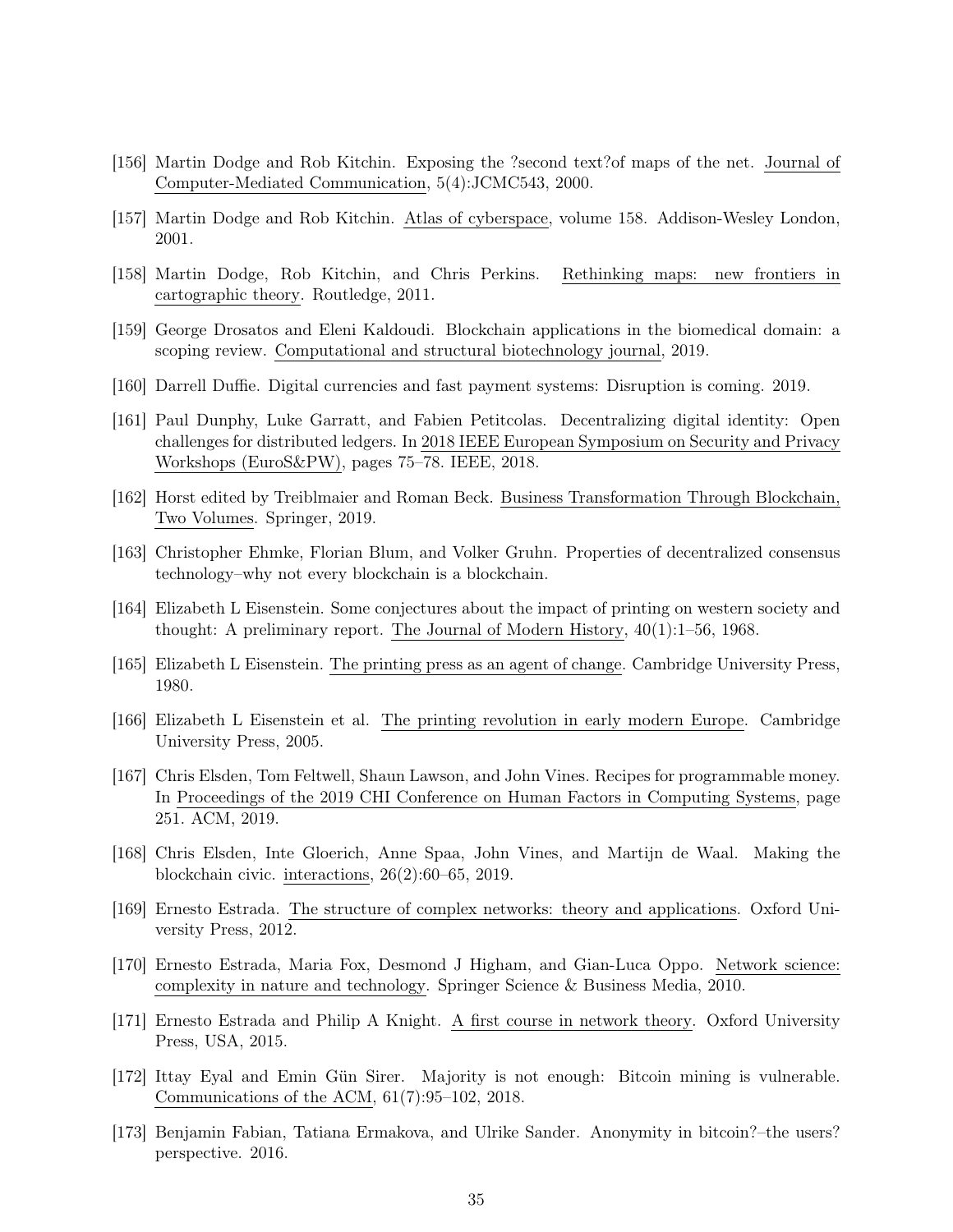- <span id="page-35-10"></span>[174] Muntadher Fadhil, Gareth Owen, and Mo Adda. Bitcoin network measurements for simulation validation and parameterisation. In 11th International Network Conference, pages 109–114. University of Plymouth, 2016.
- <span id="page-35-6"></span>[175] Brett H Falk and Gerry Tsoukalas. Token-curated registries. 2018.
- <span id="page-35-12"></span>[176] Yuhang Fan, Gongze Cao, Shibo He, Jiming Chen, and Youxian Sun. Game among interdependent networks: The impact of rationality on system robustness. EPL (Europhysics Letters), 116(6):68002, 2017.
- <span id="page-35-7"></span>[177] Giulia Fanti and Pramod Viswanath. Anonymity properties of the bitcoin p2p network. arXiv preprint arXiv:1703.08761, 2017.
- <span id="page-35-16"></span>[178] Aleksey K Fedorov, Evgeniy O Kiktenko, and Alexander I Lvovsky. Quantum computers put blockchain security at risk, 2018.
- <span id="page-35-8"></span>[179] Niall Ferguson. The ascent of money: A financial history of the world. Penguin, 2008.
- <span id="page-35-9"></span>[180] Niall Ferguson. The square and the tower: networks, hierarchies and the struggle for global power. Penguin UK, 2017.
- <span id="page-35-15"></span>[181] Paulo Ferreira and Éder Pereira. Contagion effect in cryptocurrency market. Journal of Risk and Financial Management, 12(3):115, 2019.
- <span id="page-35-3"></span>[182] Martin Florian, Sebastian Henningsen, Sophie Beaucamp, and Björn Scheuermann. Erasing data from blockchain nodes. In 2019 IEEE European Symposium on Security and Privacy Workshops (EuroS&PW), pages 367–376. IEEE, 2019.
- <span id="page-35-2"></span>[183] Wan Fokkink. Modelling distributed systems. Springer Science & Business Media, 2007.
- <span id="page-35-1"></span>[184] Wan Fokkink. Distributed algorithms: an intuitive approach. MIT Press, 2013.
- <span id="page-35-11"></span>[185] Sébastien Forestier and Damir Vodenicarevic. Blockclique: scaling blockchains through transaction sharding in a multithreaded block graph. arXiv preprint arXiv:1803.09029, 2018.
- <span id="page-35-14"></span>[186] Jonathan Foy. Financial accounting classification of cryptocurrency. 2019.
- <span id="page-35-0"></span>[187] Gilbert Fridgen, Ferdinand Regner, André Schweizer, and Nils Urbach. Don't slip on the ico-a taxonomy for a blockchain-enabled form of crowdfunding. In ECIS, page 83, 2018.
- <span id="page-35-17"></span>[188] Yu-Long Gao, Xiu-Bo Chen, Yu-Ling Chen, Ying Sun, Xin-Xin Niu, and Yi-Xian Yang. A secure cryptocurrency scheme based on post-quantum blockchain. IEEE Access, 6:27205– 27213, 2018.
- <span id="page-35-5"></span>[189] Juan Garay, Aggelos Kiayias, and Nikos Leonardos. The bitcoin backbone protocol: Analysis and applications. In Annual International Conference on the Theory and Applications of Cryptographic Techniques, pages 281–310. Springer, 2015.
- <span id="page-35-4"></span>[190] Juan A Garay and Aggelos Kiayias. Sok: A consensus taxonomy in the blockchain era. IACR Cryptology ePrint Archive, 2018:754, 2018.
- <span id="page-35-13"></span>[191] David Garcia, Claudio J Tessone, Pavlin Mavrodiev, and Nicolas Perony. The digital traces of bubbles: feedback cycles between socio-economic signals in the bitcoin economy. Journal of the Royal Society Interface, 11(99):20140623, 2014.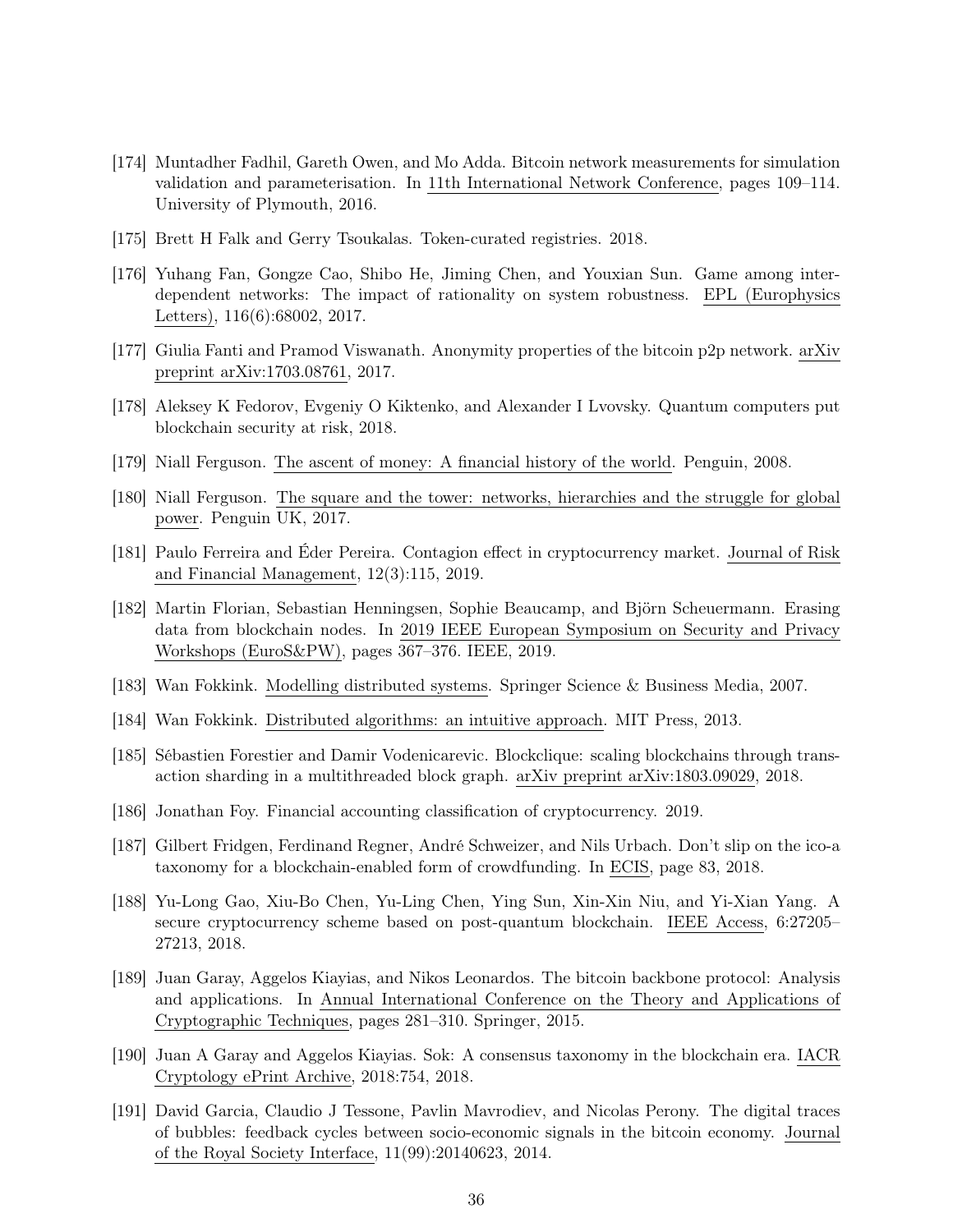- <span id="page-36-3"></span>[192] Adem Efe Gencer, Soumya Basu, Ittay Eyal, Robbert Van Renesse, and Emin Gün Sirer. Decentralization in bitcoin and ethereum networks. arXiv preprint arXiv:1801.03998, 2018.
- <span id="page-36-0"></span>[193] Philippe Genestier, Loïc Letondeur, Sajida Zouarhi, Alain Prola, and Jean-Marc Temerson. Blockchains et smart contracts: des perspectives pour l?internet des objets (iot) et pour l?esanté. In Annales des Mines-Realites industrielles, number 3, pages 70–73. FFE, 2017.
- <span id="page-36-8"></span>[194] Zakariya Ghalmane, Chantal Cherifi, Hocine Cherifi, and Mohammed El Hassouni. Centrality in complex networks with overlapping community structure. Scientific reports, 9, 2019.
- <span id="page-36-9"></span>[195] Jen Jack Gieseking. Digital. Keywords in Radical Geography: Antipode at 50, pages 85–89, 2019.
- <span id="page-36-13"></span>[196] Rosario Girasa. Regulation of Cryptocurrencies and Blockchain Technologies: National and International Perspectives. Springer, 2018.
- <span id="page-36-14"></span>[197] Rosario J Girasa and Roy J Girasa. Cyberlaw: National and International Perspectives. Prentice Hall, 2002.
- <span id="page-36-12"></span>[198] Konstantinos Gkillas, Stelios Bekiros, and Costas Siriopoulos. Extreme correlation in cryptocurrency markets. Available at SSRN 3180934, 2018.
- <span id="page-36-11"></span>[199] Florian Glaser. Pervasive decentralisation of digital infrastructures: a framework for blockchain enabled system and use case analysis. 2017.
- <span id="page-36-7"></span>[200] Florian Glaser, Florian Hawlitschek, and Benedikt Notheisen. Blockchain as a platform. In Business Transformation through Blockchain, pages 121–143. Springer, 2019.
- <span id="page-36-15"></span>[201] Steven Goldfeder, Harry Kalodner, Dillon Reisman, and Arvind Narayanan. When the cookie meets the blockchain: Privacy risks of web payments via cryptocurrencies. Proceedings on Privacy Enhancing Technologies, 2018(4):179–199, 2018.
- <span id="page-36-1"></span>[202] William J Gordon and Christian Catalini. Blockchain technology for healthcare: facilitating the transition to patient-driven interoperability. Computational and structural biotechnology journal, 16:224–230, 2018.
- <span id="page-36-2"></span>[203] Panagiotis Grontas and Aris Pagourtzis. Blockchain, consensus, and cryptography in electronic voting. Homo Virtualis, 2(1):79–100, 2019.
- <span id="page-36-16"></span>[204] Shuchi Grover and Roy Pea. Computational thinking in k–12: A review of the state of the field. Educational researcher, 42(1):38–43, 2013.
- <span id="page-36-4"></span>[205] Cyril Grunspan and Ricardo Pérez-Marco. On profitability of selfish mining. arXiv preprint arXiv:1805.08281, 2018.
- <span id="page-36-6"></span>[206] Cyril Grunspan and Ricardo Pérez-Marco. On profitability of stubborn mining. arXiv preprint arXiv:1808.01041, 2018.
- <span id="page-36-5"></span>[207] Cyril Grunspan and Ricardo Pérez-Marco. On profitability of trailing mining. arXiv preprint arXiv:1811.09322, 2018.
- <span id="page-36-10"></span>[208] Aleksi Grym. The great illusion of digital currencies. 2018.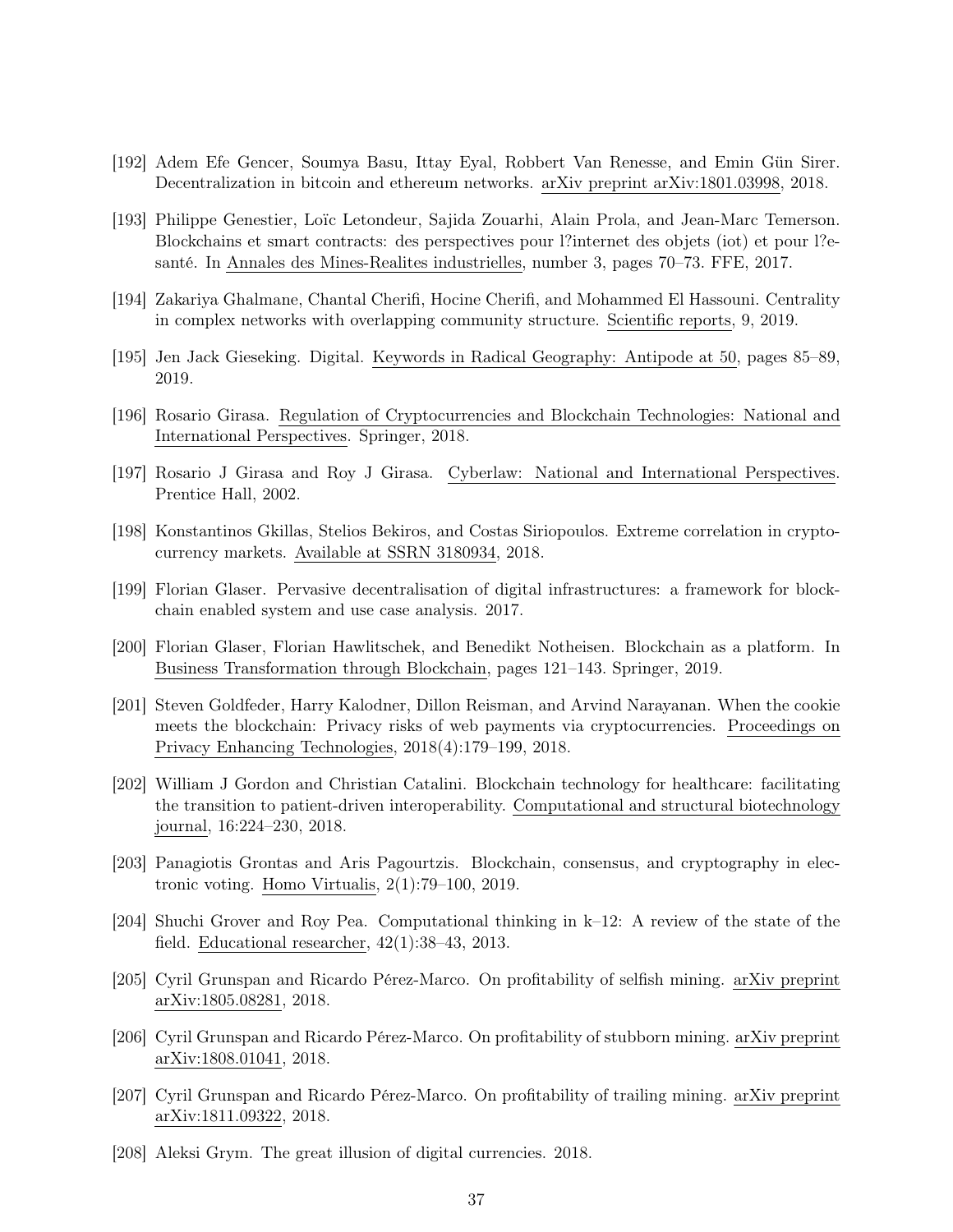- <span id="page-37-12"></span>[209] Andres Guadamuz and Christopher Marsden. Blockchains and bitcoin: Regulatory responses to cryptocurrencies. First Monday, 20(12-7), 2015.
- <span id="page-37-0"></span>[210] Dominique Guegan. Public blockchain versus private blockhain. Revue Banque 810. In English: halshs-01524440, 2017.
- <span id="page-37-10"></span>[211] Dominique Guegan. The digital world: I-bitcoin: from history to real live. WP, halshs-01822962, 2018.
- <span id="page-37-11"></span>[212] Dominique Guegan. The digital world: Ii–alternatives to the bitcoin blockchain? WP, halshs-01832002, 2018.
- <span id="page-37-2"></span>[213] Dominique Guégan and Christophe Hénot. A probative value for authentication use case blockchain. Digital Finance, pages 1–25, 2018.
- <span id="page-37-5"></span>[214] Rachid Guerraoui. Si la blockchain est la solution, quel est le problème ? (in french, if the blockchain is the solution, what is the problem?). available at https://www.college-de-france.fr/site/rachid-guerraoui/course-2019-03-01-10h00.htm, 2018.
- <span id="page-37-6"></span>[215] Rachid Guerraoui, Matej Pavlovic, and Dragos-Adrian Seredinschi. Blockchain protocols: The adversary is in the details. In Symposium on Foundations and Applications of Blockchain, page 24, 2018.
- <span id="page-37-7"></span>[216] Li Guo, Yubo Tao, and Wolfgang Karl Härdle. A dynamic network perspective on the latent group structure of cryptocurrencies. arXiv preprint arXiv:1802.03708v4, 2019.
- <span id="page-37-1"></span>[217] Stuart Haber and W Scott Stornetta. How to time-stamp a digital document. In Conference on the Theory and Application of Cryptography, pages 437–455. Springer, 1990.
- <span id="page-37-4"></span>[218] Hanna Halaburda. Blockchain revolution without the blockchain. Bank of Canada Staff Analytical Note, 5, 2018.
- <span id="page-37-15"></span>[219] Susanne Hambrusch, Christoph Hoffmann, John T Korb, Mark Haugan, and Antony L Hosking. A multidisciplinary approach towards computational thinking for science majors. ACM SIGCSE Bulletin, 41(1):183–187, 2009.
- <span id="page-37-9"></span>[220] Thomas Hardjono, Alexander Lipton, and Alex Pentland. Towards a design philosophy for interoperable blockchain systems. arXiv preprint arXiv:1805.05934, 2018.
- <span id="page-37-8"></span>[221] Thomas Hardjono, Alexander Lipton, and Alex Pentland. Toward an interoperability architecture for blockchain autonomous systems. IEEE Transactions on Engineering Management, 2019.
- <span id="page-37-3"></span>[222] Wolfgang K Härdle, Campbell R Harvey, and Raphael CG Reule. Understanding cryptocurrencies. Available at SSRN 3360304, 2019.
- <span id="page-37-14"></span>[223] Samer Hassan and Primavera De Filippi. The expansion of algorithmic governance: From code is law to law is code. Field Actions Science Reports. The journal of field actions, (Special Issue 17):88–90, 2017.
- <span id="page-37-13"></span>[224] Hülya Boydaş Hazar. The importance of regulations on cryptocurrency transactions. SOCIAL SCIENCES, MANAGEMENT AND ECONOMICS JOURNAL, 1(2):28–35, 2019.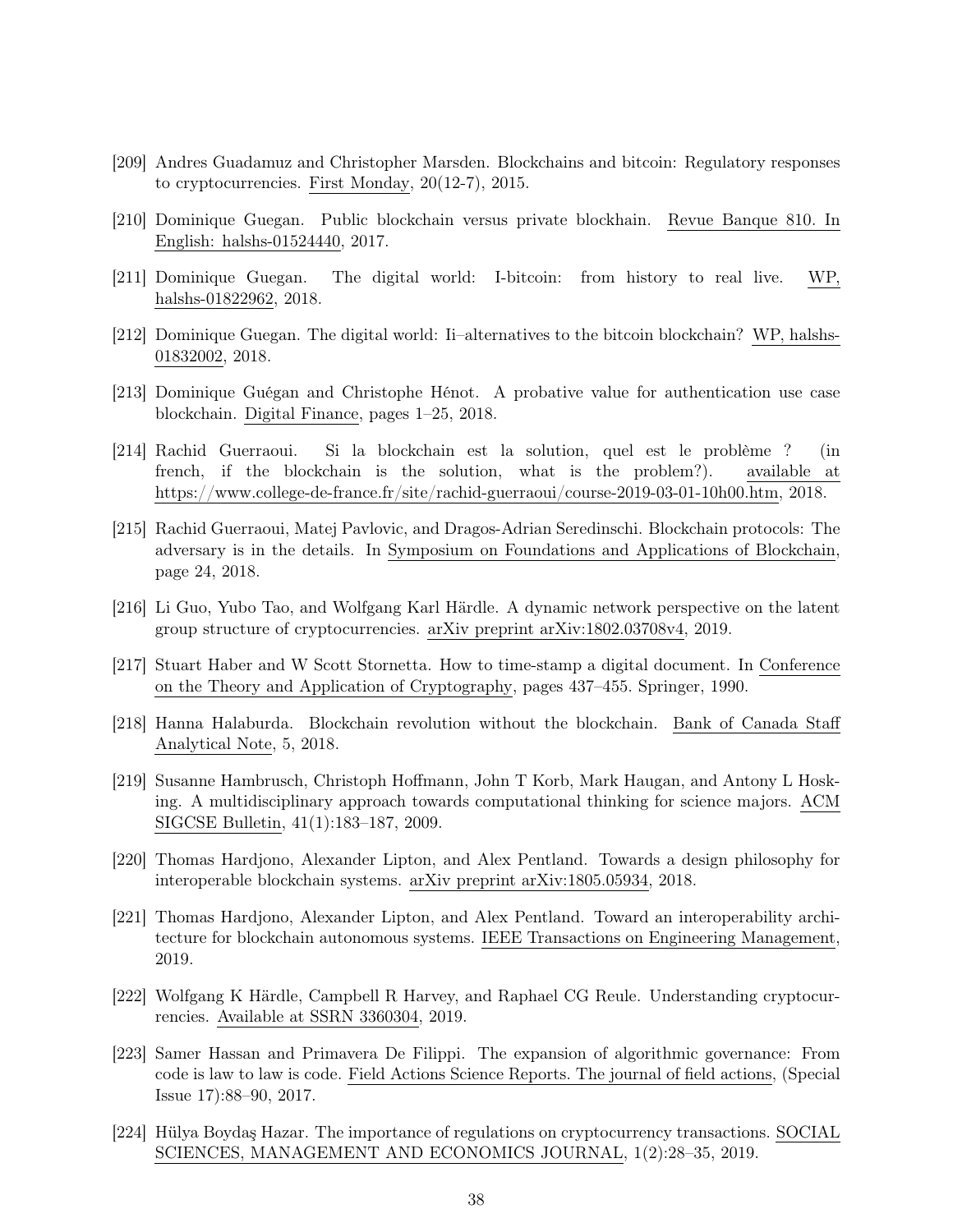- <span id="page-38-3"></span>[225] Ningyu He, Lei Wu, Haoyu Wang, Yao Guo, and Xuxian Jiang. Characterizing code clones in the ethereum smart contract ecosystem. arXiv preprint arXiv:1905.00272, 2019.
- <span id="page-38-10"></span>[226] Ping He, Dunzhe Tang, and Jingwen Wang. Proof-of-work blockchain network and its viability as a payment system. Available at SSRN 3441605, 2019.
- <span id="page-38-4"></span>[227] Mike Hearn. Corda: A distributed ledger. Corda Technical White Paper https://www.corda.net, 2016.
- <span id="page-38-14"></span>[228] Peter B Henderson, Thomas J Cortina, and Jeannette M Wing. Computational thinking. ACM SIGCSE Bulletin, 39(1):195–196, 2007.
- <span id="page-38-7"></span>[229] Jordi Herrera-Joancomartí. Research and challenges on bitcoin anonymity. In Data Privacy Management, Autonomous Spontaneous Security, and Security Assurance, pages 3–16. Springer, 2014.
- <span id="page-38-5"></span>[230] Alexander Hicks and Steven J Murdoch. Transparency enhancing technologies to make security protocols work for humans.
- <span id="page-38-6"></span>[231] Franz J Hinzen, Kose John, and Fahad Saleh. Proof-of-work?s latency dilemma and a permissioned alternative. 2019.
- <span id="page-38-8"></span>[232] Jules Hirschkorn, Alexei Levanov, Anton Titov, and Ryan Williams. Nation-state adoption of distributed ledger technology: How blockchain will remake traditional nation-state relationships.
- <span id="page-38-2"></span>[233] Erik Hofmann, Urs Magnus Strewe, and Nicola Bosia. Supply chain finance and blockchain technology: the case of reverse securitisation. Springer, 2017.
- <span id="page-38-1"></span>[234] Seth Holoweiko. What is an ico? defining a security on the blockchain. Defining a Security on the Blockchain (December 18, 2018), 2018.
- <span id="page-38-0"></span>[235] Mark Holub and Jackie Johnson. Bitcoin research across disciplines. The information society, 34(2):114–126, 2018.
- <span id="page-38-13"></span>[236] John B Hooks IV et al. The mesh economy: How blockchain and alternative networks can bridge the digital divide and facilitate economic inclusion. Blockchain Economics: Implications Of Distributed Ledgers-Markets, Communications Networks, And Algorithmic Reality, 1:251, 2019.
- <span id="page-38-9"></span>[237] Adrian Hope-Bailie and Stefan Thomas. Interledger: Creating a standard for payments. In Proceedings of the 25th International Conference Companion on World Wide Web, pages 281–282. International World Wide Web Conferences Steering Committee, 2016.
- <span id="page-38-15"></span>[238] Karol Horodecki and Maciej Stankiewicz. Semi-device independent quantum money. arXiv preprint arXiv:1811.10552, 2018.
- <span id="page-38-11"></span>[239] Robby Houben and Alexander Snyers. Cryptocurrencies and blockchain: Legal context and implications for financial crime, money laundering and tax evasion. 2018.
- <span id="page-38-12"></span>[240] Nicolas Houy. It will cost you nothing to'kill'a proof-of-stake crypto-currency. Available at SSRN 2393940, 2014.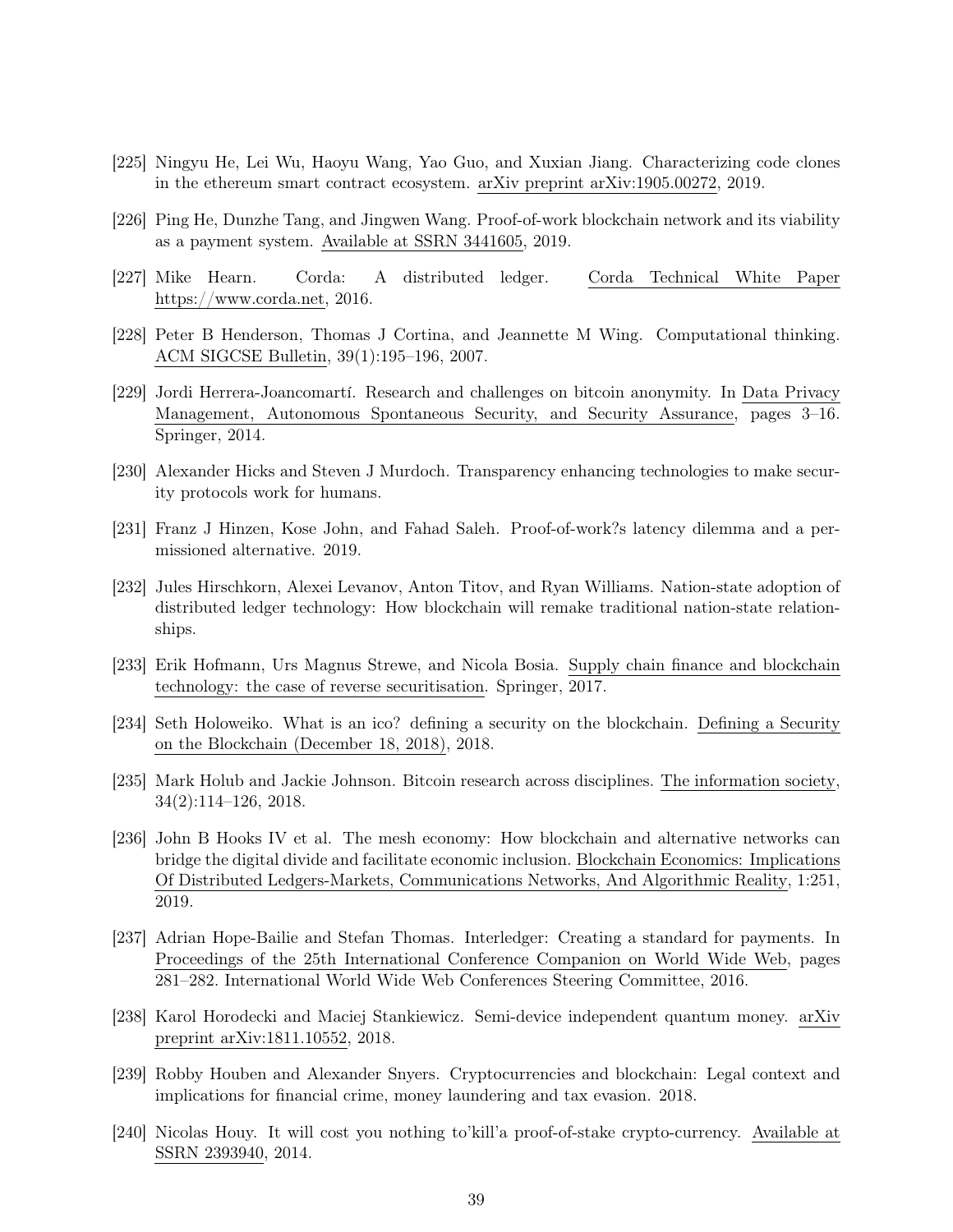- <span id="page-39-2"></span>[241] Bronwyn E Howell and Petrus H Potgieter. Governance of smart contracts in blockchain institutions. Available at SSRN 3423190, 2019.
- <span id="page-39-4"></span>[242] Ying-Ying Hsieh, Jean-Philippe Vergne, Philip Anderson, Karim Lakhani, and Markus Reitzig. Bitcoin and the rise of decentralized autonomous organizations. Journal of Organization Design, 7(1):14, 2018.
- <span id="page-39-5"></span>[243] Ying-Ying Hsieh, Jean-Philippe JP Vergne, and Sha Wang. The internal and external governance of blockchain-based organizations: Evidence from cryptocurrencies. In Bitcoin and Beyond (Open Access), pages 48–68. Routledge, 2017.
- <span id="page-39-6"></span>[244] Dongyan Huang, Xiaoli Ma, and Shengli Zhang. Performance analysis of the raft consensus algorithm for private blockchains. IEEE Transactions on Systems, Man, and Cybernetics: Systems, 2019.
- <span id="page-39-1"></span>[245] Steve Huckle, Rituparna Bhattacharya, Martin White, and Natalia Beloff. Internet of things, blockchain and shared economy applications. Procedia computer science, 98:461–466, 2016.
- <span id="page-39-8"></span>[246] Marcel Hunziker, Matthias Buchecker, and Terry Hartig. Space and place–two aspects of the human-landscape relationship. In A changing world, pages 47–62. Springer, 2007.
- <span id="page-39-3"></span>[247] Ahmed Faeq Hussein, Abbas K ALZubaidi, Qais Ahmed Habash, and Mustafa Musa Jaber. An adaptive biomedical data managing scheme based on the blockchain technique. Applied Sciences, 9(12):2494, 2019.
- <span id="page-39-15"></span>[248] Kazuki Ikeda. qbitcoin: a peer-to-peer quantum cash system. In Science and Information Conference, pages 763–771. Springer, 2018.
- <span id="page-39-12"></span>[249] Kazuki Ikeda. Security and privacy of blockchain and quantum computation. In Advances in Computers, volume 111, pages 199–228. Elsevier, 2018.
- <span id="page-39-14"></span>[250] Lester Ingber. Options on quantum money: Quantum path-integral with serial shocks. L. Ingber," Options on quantum money: Quantum path-integral with serial shocks," International Journal of Innovative Research in Information Security, 4(2):1–13, 2017.
- <span id="page-39-11"></span>[251] Jaime Iranzo, Javier M Buldú, and Jacobo Aguirre. Competition among networks highlights the power of the weak. Nature communications, 7:13273, 2016.
- <span id="page-39-0"></span>[252] Joe Abou Jaoude and Raafat George Saade. Blockchain applications–usage in different domains. IEEE Access, 7:45360–45381, 2019.
- <span id="page-39-9"></span>[253] Marco Alberto Javarone and Craig Steven Wright. From bitcoin to bitcoin cash: a network analysis. arXiv preprint arXiv:1804.02350, 2018.
- <span id="page-39-10"></span>[254] Marco Alberto Javarone and Craig Steven Wright. Modeling a double-spending detection system for the bitcoin network. arXiv preprint arXiv:1809.07678, 2018.
- <span id="page-39-7"></span>[255] Zhenzhen Jiao, Rui Tian, Dezhong Shang, and Hui Ding. Bicomp: A bilayer scalable nakamoto consensus protocol. arXiv preprint arXiv:1809.01593, 2018.
- <span id="page-39-13"></span>[256] Jonathan Jogenfors. Quantum bitcoin: An anonymous and distributed currency secured by the no-cloning theorem of quantum mechanics. arXiv preprint arXiv:1604.01383, 2016.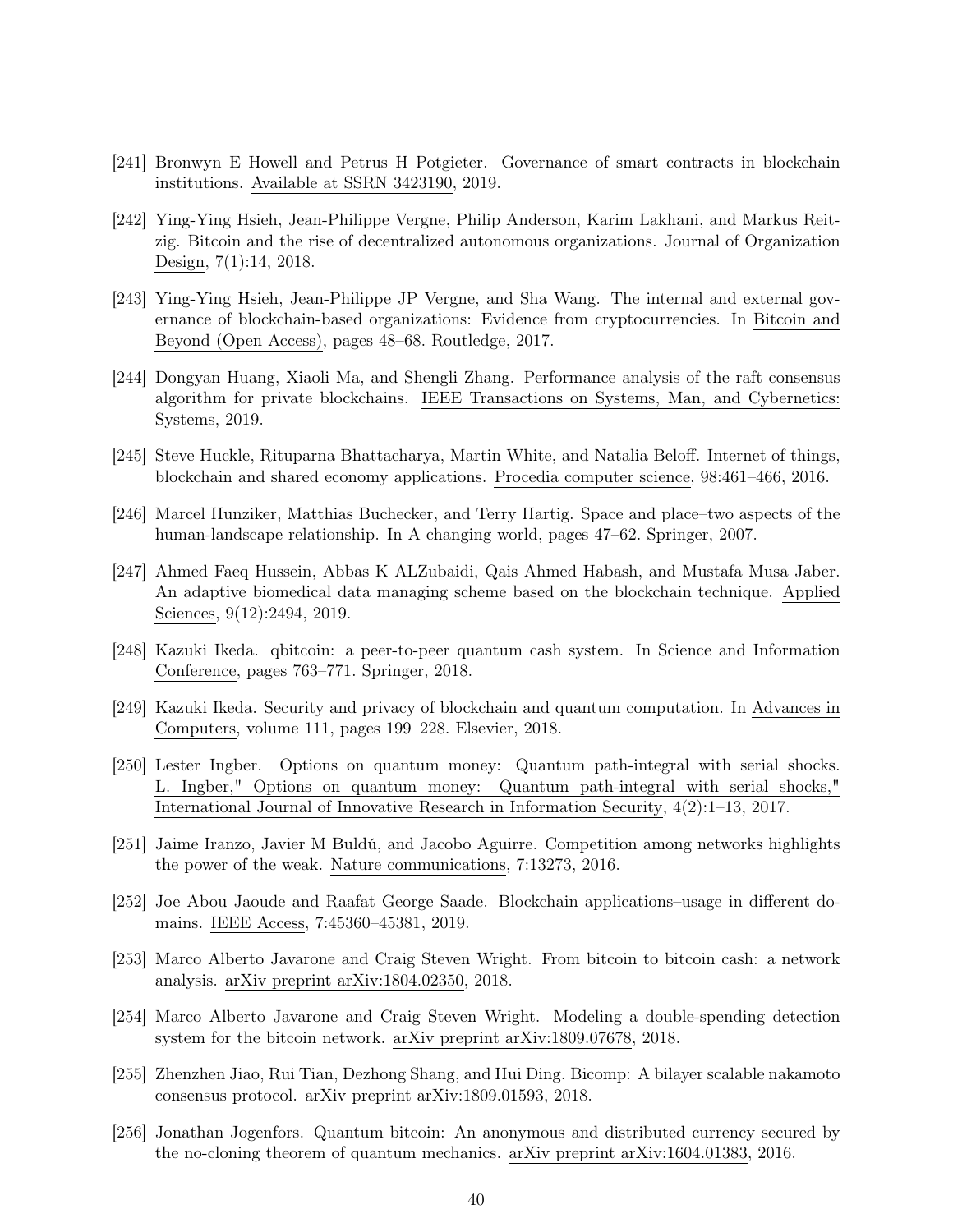- <span id="page-40-4"></span>[257] ELLINOR JOHANSSON, KONSTA SUTINEN, JULIUS LASSILA, VALTER LANG, MINNA MARTIKAINEN, and OTHMAR MLehner. Regtech-a necessary tool to keep up with compliance and regulatory changes? JOURNAL OF FINANCE & RISK PERSPECTIVES ISSN 2305-7394, page 71.
- <span id="page-40-7"></span>[258] Jani-Pekka Jussila. Reconciling the conflict between the immutability of public and permissionless blockchain technology and the right to erasure under article 17 of the general data protection regulation.
- <span id="page-40-9"></span>[259] Hermann Kaindl and Davor Svetinovic. Avoiding undertrust and overtrust. 2019.
- <span id="page-40-2"></span>[260] Niclas Kannengießer, Sebastian Lins, Tobias Dehling, and Ali Sunyaev. Mind the gap: Tradeoffs between distributed ledger technology characteristics. arXiv preprint arXiv:1906.00861, 2019.
- <span id="page-40-14"></span>[261] Maria Karajovic, Henry M Kim, and Marek Laskowski. Thinking outside the block: Projected phases of blockchain integration in the accounting industry. Australian Accounting Review, 29(2):319–330, 2019.
- <span id="page-40-11"></span>[262] Arzum Karataş and Serap Şahin. Application areas of community detection: A review. In 2018 International Congress on Big Data, Deep Learning and Fighting Cyber Terrorism (IBIGDELFT), pages 65–70. IEEE, 2018.
- <span id="page-40-1"></span>[263] Jonathan Katz and Yehuda Lindell. Introduction to modern cryptography. Chapman and Hall/CRC, 2014.
- <span id="page-40-0"></span>[264] Jonathan Katz, Alfred J Menezes, Paul C Van Oorschot, and Scott A Vanstone. Handbook of applied cryptography. CRC press, 1996.
- <span id="page-40-3"></span>[265] Anil Savio Kavuri and Alistair Milne. Fintech and the future of financial services: What are the research gaps? 2019.
- <span id="page-40-5"></span>[266] Seyednima Khezr, Md Moniruzzaman, Abdulsalam Yassine, and Rachid Benlamri. Blockchain technology in healthcare: A comprehensive review and directions for future research. Applied Sciences, 9(9):1736, 2019.
- <span id="page-40-12"></span>[267] Lucianna Kiffer, Dave Levin, and Alan Mislove. Analyzing ethereum's contract topology. In Proceedings of the Internet Measurement Conference 2018, pages 494–499. ACM, 2018.
- <span id="page-40-15"></span>[268] Evgeniy O Kiktenko, Nikolay O Pozhar, Maxim N Anufriev, Anton S Trushechkin, Ruslan R Yunusov, Yuri V Kurochkin, AI Lvovsky, and AK Fedorov. Quantum-secured blockchain. Quantum Science and Technology, 3(3):035004, 2018.
- <span id="page-40-10"></span>[269] Jongchul Kim. Modern politics as a trust scheme and its relevance to modern banking. Journal of Economic Issues, 47(4):807–826, 2013.
- <span id="page-40-6"></span>[270] Rob Kitchin. Making sense of smart cities: addressing present shortcomings. Cambridge Journal of Regions, Economy and Society, 8(1):131–136, 2015.
- <span id="page-40-8"></span>[271] Mitri Kitti. Allocating rights to mine blocks. 2018.
- <span id="page-40-13"></span>[272] T Koens and E Poll. Assessing interoperability solutions for distributed ledgers. Pervasive and Mobile Computing, page 101079, 2019.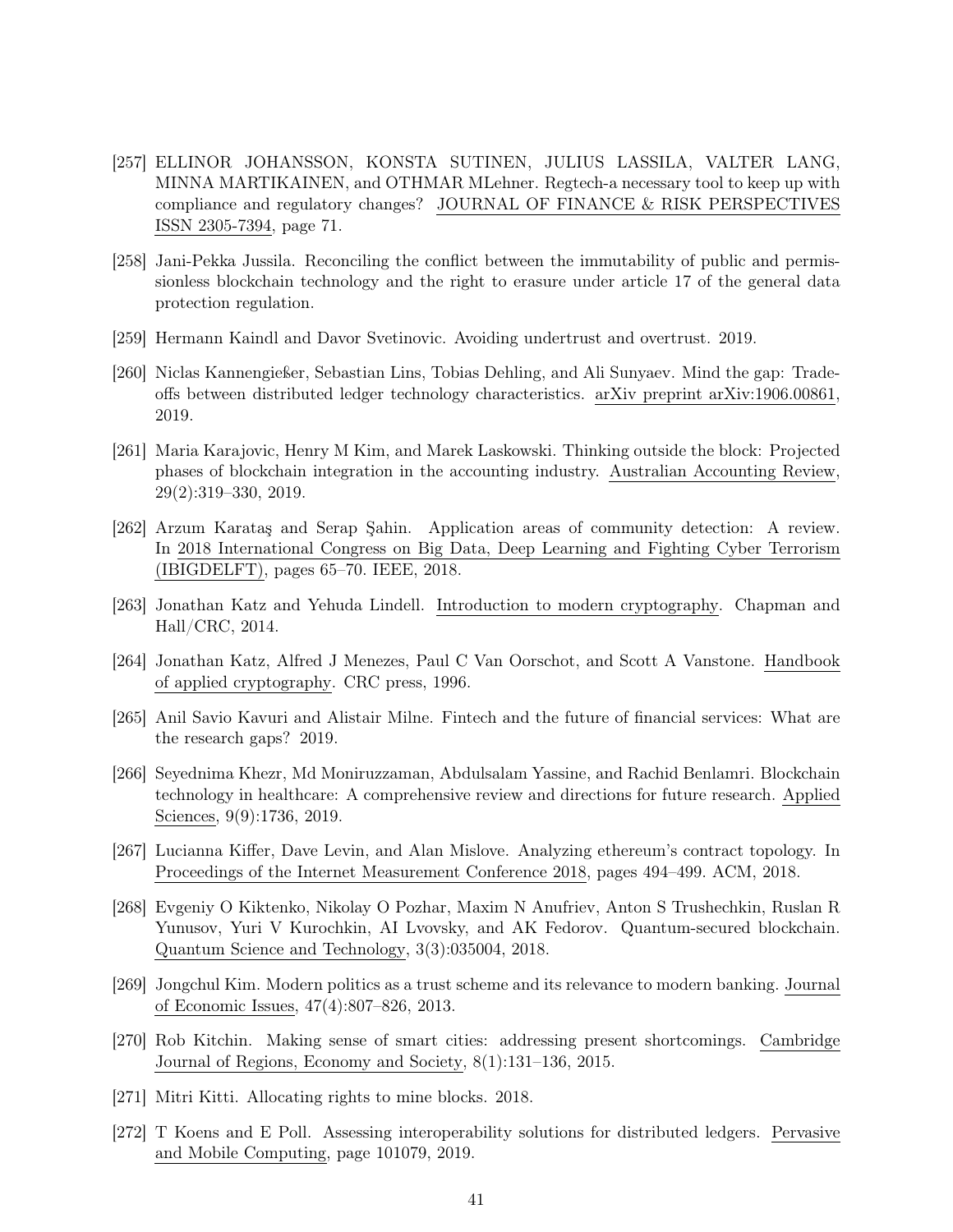- <span id="page-41-0"></span>[273] Tommy Koens and Erik Poll. What blockchain alternative do you need? In Data Privacy Management, Cryptocurrencies and Blockchain Technology, pages 113–129. Springer, 2018.
- <span id="page-41-12"></span>[274] T Koensa and E Polla. Assessing interoperability solutions for distributed ledgers extended version, 2018.
- <span id="page-41-2"></span>[275] Nicholas Kolokotronis, Konstantinos Limniotis, Stavros Shiaeles, and Romain Griffiths. Secured by blockchain: Safeguarding internet of things devices. IEEE Consumer Electronics Magazine, 8(3):28–34, 2019.
- <span id="page-41-6"></span>[276] Cleverence Kombe, Mussa Ally, and Anael Sam. A review on healthcare information systems and consensus protocols in blockchain technology. Int. J. Adv. Technol. Eng. Explor, 5(49):473–483, 2018.
- <span id="page-41-4"></span>[277] Padmanabhan Krishnan, Babu Pillai, and Kamanashis Biswas. Validating smart contract execution across a heterogeneous collection: A proposal.
- <span id="page-41-13"></span>[278] Max Kubát. Virtual currency bitcoin in the scope of money definition and store of value. Procedia Economics and Finance, 30:409–416, 2015.
- <span id="page-41-8"></span>[279] D Richard Kuhn. A data structure for integrity protection with erasure capability. NIST Cybersecurity Whitepaper, 2018.
- <span id="page-41-14"></span>[280] Oona Kuikka. Can cryptocurrency come to fulfil the functions of money? an evaluation of cryptocurrency as a global currency. 2019.
- <span id="page-41-5"></span>[281] Tsung-Ting Kuo, Hyeon-Eui Kim, and Lucila Ohno-Machado. Blockchain distributed ledger technologies for biomedical and health care applications. Journal of the American Medical Informatics Association, 24(6):1211–1220, 2017.
- <span id="page-41-7"></span>[282] Yujin Kwon, Jian Liu, Minjeong Kim, Dawn Song, and Yongdae Kim. Impossibility of full decentralization in permissionless blockchains. arXiv preprint arXiv:1905.05158, 2019.
- <span id="page-41-15"></span>[283] Nikolaos A Kyriazis. A survey on efficiency and profitable trading opportunities in cryptocurrency markets. Journal of Risk and Financial Management, 12(2):67, 2019.
- <span id="page-41-1"></span>[284] Olga Lavazova, Tobias Dehling, and Ali Sunyaev. From hype to reality: A taxonomy of blockchain applications. In Proceedings of the 52nd Hawaii International Conference on System Sciences (HICSS 2019), 2019.
- <span id="page-41-3"></span>[285] Dat Le Tien and Frank Eliassen. Senopra: Reconciling data privacy and utility via attested smart contract execution. IACR Cryptology ePrint Archive, 2018:1246, 2018.
- <span id="page-41-11"></span>[286] Euijong Lee, Young-Duk Seo, and Young-Gab Kim. A nash equilibrium based decision-making method for internet of things. Journal of Ambient Intelligence and Humanized Computing, pages 1–9, 2019.
- <span id="page-41-9"></span>[287] Tin Leelavimolsilp, Long Tran-Thanh, and Sebastian Stein. On the preliminary investigation of selfish mining strategy with multiple selfish miners. arXiv preprint arXiv:1802.02218, 2018.
- <span id="page-41-10"></span>[288] Ao Lei, Chibueze Ogah, Philip Asuquo, Haitham Cruickshank, and Zhili Sun. A secure key management scheme for heterogeneous secure vehicular communication systems. ZTE Communications, 21:1, 2016.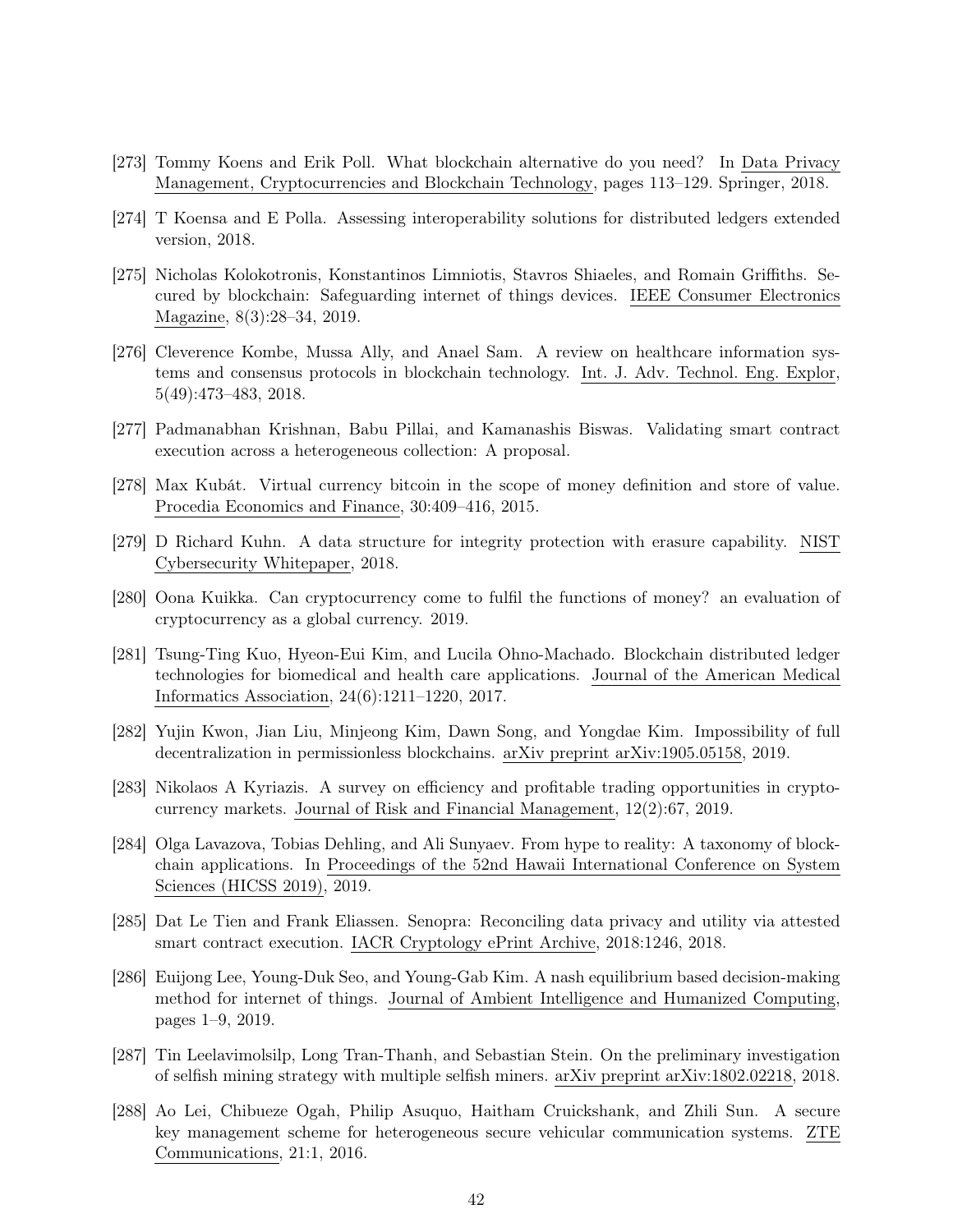- <span id="page-42-7"></span>[289] Loic Lesavre, Priam Varin, Peter Mell, Michael Davidson, and James Shook. A taxonomic approach to understanding emerging blockchain identity management systems. arXiv preprint arXiv:1908.00929, 2019.
- <span id="page-42-0"></span>[290] Lawrence Lessig. Code is law. The Industry Standard, 18, 1999.
- <span id="page-42-1"></span>[291] Lawrence Lessig. Code: And other laws of cyberspace. ReadHowYouWant. com, 2009.
- <span id="page-42-16"></span>[292] Chao-Yang Li, Xiu-Bo Chen, Yu-Ling Chen, Yan-Yan Hou, and Jian Li. A new lattice-based signature scheme in post-quantum blockchain network. IEEE Access, 7:2026–2033, 2018.
- <span id="page-42-3"></span>[293] Jiasun Li and William Mann. Initial coin offerings: Current research and future directions. 2019.
- <span id="page-42-8"></span>[294] Jirui Li, Xiaoyong Li, Yunquan Gao, Jie Yuan, and Binxing Fang. Dynamic trustworthiness overlapping community discovery in mobile internet of things. IEEE Access, 6:74579–74597, 2018.
- <span id="page-42-5"></span>[295] Ming Li, Jian Weng, Anjia Yang, Wei Lu, Yue Zhang, Lin Hou, Jia-Nan Liu, Yang Xiang, and Robert H Deng. Crowdbc: A blockchain-based decentralized framework for crowdsourcing. IEEE Transactions on Parallel and Distributed Systems, 30(6):1251–1266, 2018.
- <span id="page-42-10"></span>[296] Quan-Lin Li, Jing-Yu Ma, Yan-Xia Chang, Fan-Qi Ma, and Hai-Bo Yu. Markov processes in blockchain systems. arXiv preprint arXiv:1904.03598, 2019.
- <span id="page-42-9"></span>[297] Matthias Lischke and Benjamin Fabian. Analyzing the bitcoin network: The first four years. Future Internet, 8(1):7, 2016.
- <span id="page-42-6"></span>[298] Sichen Liu. Research on token incentive mechanism of open source project-take block chain project as an example. In IOP Conference Series: Earth and Environmental Science, volume 252, page 022029. IOP Publishing, 2019.
- <span id="page-42-14"></span>[299] Yukun Liu and Aleh Tsyvinski. Risks and returns of cryptocurrency. Technical report, National Bureau of Economic Research, 2018.
- <span id="page-42-13"></span>[300] Yukun Liu, Aleh Tsyvinski, and Xi Wu. Common risk factors in cryptocurrency. Technical report, National Bureau of Economic Research, 2019.
- <span id="page-42-4"></span>[301] Ziyao Liu, Nguyen Cong Luong, Wenbo Wang, Dusit Niyato, Ping Wang, Ying-Chang Liang, and Dong In Kim. A survey on applications of game theory in blockchain. arXiv preprint arXiv:1902.10865, 2019.
- <span id="page-42-15"></span>[302] James J Lu and George HL Fletcher. Thinking about computational thinking. In ACM SIGCSE Bulletin, volume 41, pages 260–264. ACM, 2009.
- <span id="page-42-2"></span>[303] Yang Lu. Blockchain: A survey on functions, applications and open issues. Journal of Industrial Integration and Management, 3(04):1850015, 2018.
- <span id="page-42-11"></span>[304] Julia KT Lutz. Coexistence of cryptocurrencies and central bank issued fiat currencies, a systematic literature review. FiDL Working Papers, 2018.
- <span id="page-42-12"></span>[305] Toan Luu Duc Huynh. Spillover risks on cryptocurrency markets: A look from var-svar granger causality and student?st copulas. Journal of Risk and Financial Management, 12(2):52, 2019.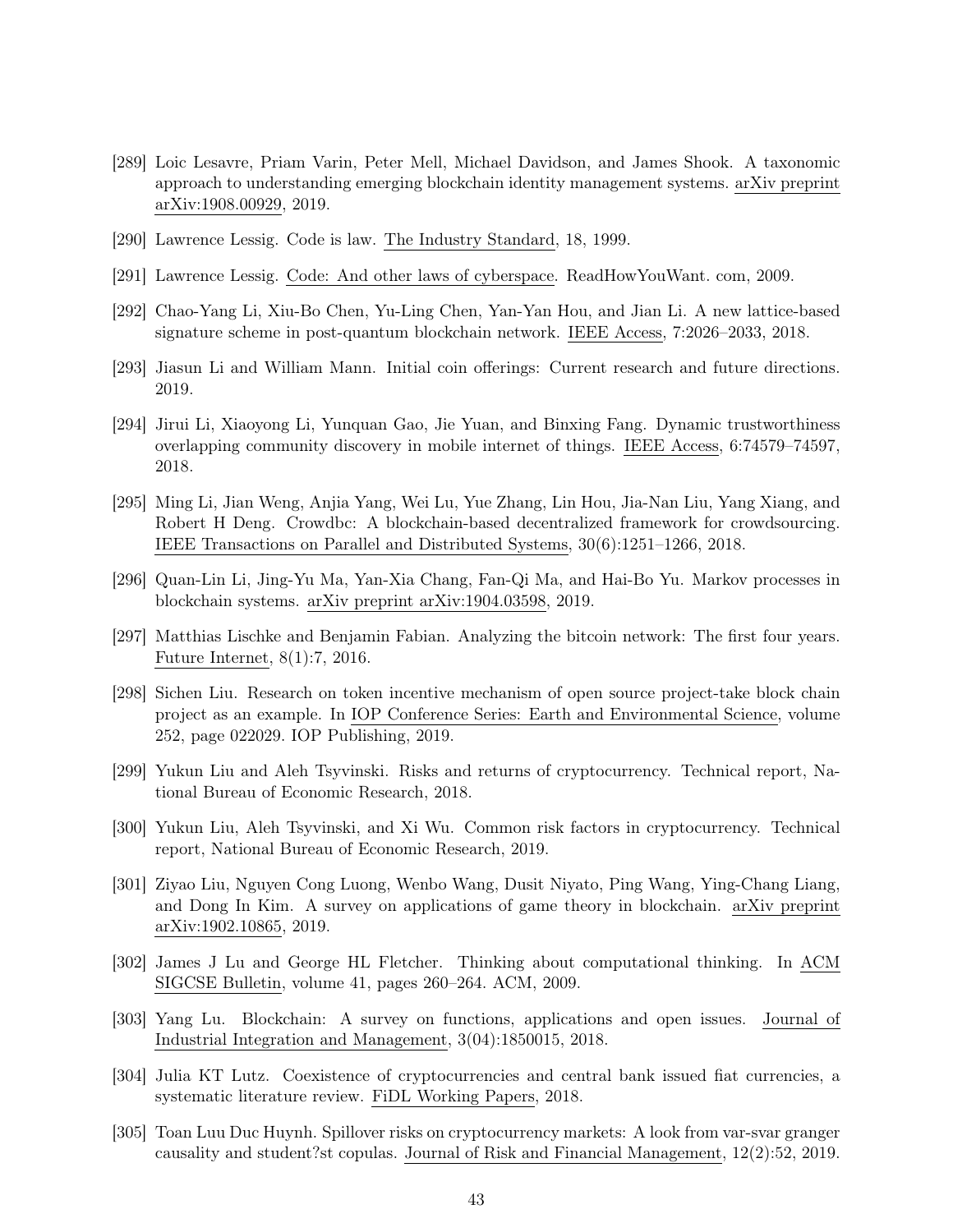- <span id="page-43-6"></span>[306] Damiano Di Francesco Maesa, Andrea Marino, and Laura Ricci. An analysis of the bitcoin users graph: inferring unusual behaviours. In International Workshop on Complex Networks and their Applications, pages 749–760. Springer, 2016.
- <span id="page-43-7"></span>[307] Damiano Di Francesco Maesa, Andrea Marino, and Laura Ricci. Data-driven analysis of bitcoin properties: exploiting the users graph. International Journal of Data Science and Analytics, 6(1):63–80, 2018.
- <span id="page-43-8"></span>[308] Damiano Di Francesco Maesa, Andrea Marino, and Laura Ricci. The bow tie structure of the bitcoin users graph. Applied Network Science, 4(1):56, 2019.
- <span id="page-43-13"></span>[309] Véronique Magnier and Patrick Barban. The potential impact of blockchains on corporate governance: a survey on shareholders' rights in the digital era. InterEU law east: journal for the international and european law, economics and market integrations, 5(2):189–226, 2018.
- <span id="page-43-4"></span>[310] Fragkiskos Malliaros, Christos Giatsidis, Apostolos Papadopoulos, and Michalis Vazirgiannis. The core decomposition of networks: Theory, algorithms and applications. 2019.
- <span id="page-43-3"></span>[311] Alex Manuskin, Michael Mirkin, and Ittay Eyal. Ostraka: Secure blockchain scaling by node sharding. arXiv preprint arXiv:1907.03331, 2019.
- <span id="page-43-0"></span>[312] Franck (editor) Marmoz. Blockchain et droit. 2019.
- <span id="page-43-11"></span>[313] Ben R Marshall, Nhut Nick Hoang Nguyen, and Nuttawat Visaltanachoti. Bitcoin liquidity. Nuttawat, Bitcoin Liquidity (May 31, 2019), 2019.
- <span id="page-43-2"></span>[314] Francisco Luis Benítez Martínez, María Visitación Hurtado Torres, and Esteban Romero Frías. The ?tokenization? of the eparticipation in public governance: An opportunity to hack democracy. In International Congress on Blockchain and Applications, pages 110–117. Springer, 2019.
- <span id="page-43-9"></span>[315] Juri Mattila and Timo Seppälä. Blockchains as a path to a network of systems. An Emerging New Trend of the Digital Platforms in Industry and Society. ETLA-The Research Institute of the Finnish Economy, 2015.
- <span id="page-43-14"></span>[316] Roman Matzutt, Jens Hiller, Martin Henze, Jan Henrik Ziegeldorf, Dirk Müllmann, Oliver Hohlfeld, and Klaus Wehrle. A quantitative analysis of the impact of arbitrary blockchain content on bitcoin. In Proceedings of the 22nd International Conference on Financial Cryptography and Data Security (FC). Springer, 2018.
- <span id="page-43-12"></span>[317] Bennett T McCallum. The bitcoin revolution. Cato J., 35:347, 2015.
- <span id="page-43-5"></span>[318] Dan McGinn, David Birch, David Akroyd, Miguel Molina-Solana, Yike Guo, and William J Knottenbelt. Visualizing dynamic bitcoin transaction patterns. Big data, 4(2):109–119, 2016.
- <span id="page-43-1"></span>[319] Wilson S Melo Jr, Alysson Bessani, and Luiz FRC Carmo. How blockchains can help legal metrology. In Proceedings of the 1st Workshop on Scalable and Resilient Infrastructures for Distributed Ledgers, page 5. ACM, 2017.
- <span id="page-43-10"></span>[320] Eric Melse. Accounting in three dimensions: a case for momentum revisited. The Journal of Risk Finance, 9(4):334–350, 2008.
- <span id="page-43-15"></span>[321] Julio Mendoza, Higinio Mora, Francisco A Pujol, and Miltiadis D Lytras. Social commerce as a driver to enhance trust and intention to use cryptocurrencies for electronic payments. 2018.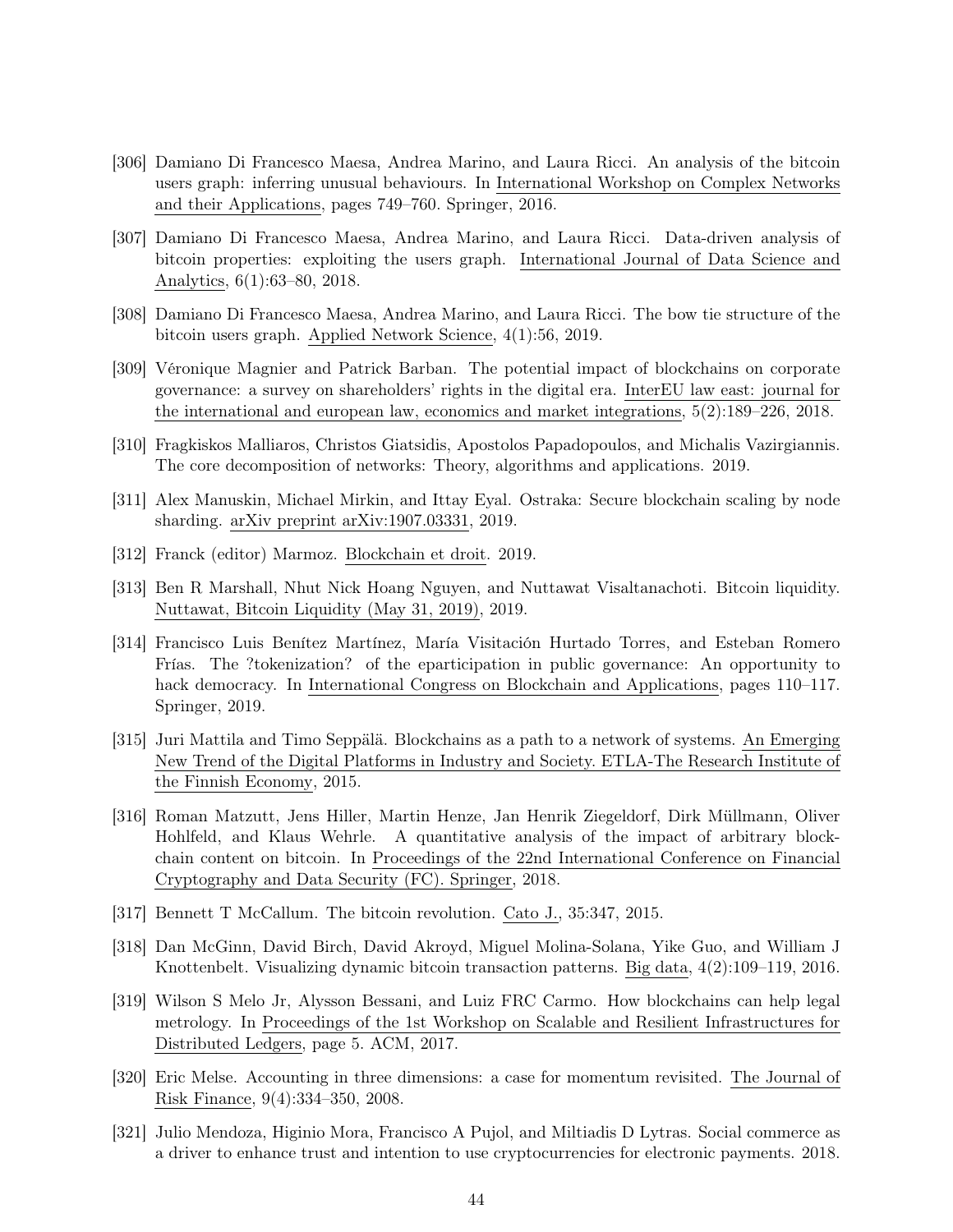- <span id="page-44-3"></span>[322] Alessio Meneghetti, Tommaso Parise, Massimiliano Sala, and Daniele Taufer. A survey on efficient parallelization of blockchain-based smart contracts. arXiv preprint arXiv:1904.00731, 2019.
- <span id="page-44-0"></span>[323] Ralph C Merkle. Secure communications over insecure channels. Communications of the ACM, 21(4):294–299, 1978.
- <span id="page-44-13"></span>[324] Sebastien Meunier and Danni Zhao-Meunier. Bitcoin, distributed ledgers and the theory of the firm. Available at SSRN 3327971, 2019.
- <span id="page-44-8"></span>[325] D König Michael and Stefano Battiston. From graph theory to models of economic networks. a tutorial. In Networks, Topology and Dynamics, pages 23–63. Springer, 2009.
- <span id="page-44-14"></span>[326] Udo Milkau and Jürgen Bott. Digital currencies and the concept of money as a social agreement. Journal of Payments Strategy & Systems, 12(3):213–231, 2018.
- <span id="page-44-9"></span>[327] Andrew Miller, James Litton, Andrew Pachulski, Neal Gupta, Dave Levin, Neil Spring, and Bobby Bhattacharjee. Discovering bitcoin's public topology and influential nodes. et al, 2015.
- <span id="page-44-10"></span>[328] Andrew Miller, Malte Möser, Kevin Lee, and Arvind Narayanan. An empirical analysis of linkability in the monero blockchain.(2017), 2017.
- <span id="page-44-5"></span>[329] Tian Min and Wei Cai. A security case study for blockchain games. arXiv preprint arXiv:1906.05538, 2019.
- <span id="page-44-4"></span>[330] Tian Min, Hanyi Wang, Yaoze Guo, and Wei Cai. Blockchain games: A survey. arXiv preprint arXiv:1906.05558, 2019.
- <span id="page-44-12"></span>[331] Vojislav B Mišic, Jelena Mišic, and Xiaolin Chang. On forks and fork characteristics in a bitcoin-like distribution network.
- <span id="page-44-15"></span>[332] Victor Molina, Marta Kersten-Oertel, and Tristan Glatard. A conceptual marketplace model for iot generated personal data. arXiv preprint arXiv:1907.03047, 2019.
- <span id="page-44-2"></span>[333] Louise Møller, Frank Gertsen, Stine Schmieg Johansen, and Claus Rosenstand. Characterizing digital disruption in the general theory of disruptive innovation. In ISPIM Innovation Symposium, page 1. The International Society for Professional Innovation Management (IS-PIM), 2017.
- <span id="page-44-11"></span>[334] Pedro Moreno-Sanchez, Navin Modi, Raghuvir Songhela, Aniket Kate, and Sonia Fahmy. Mind your credit: Assessing the health of the ripple credit network. In Proceedings of the 2018 World Wide Web Conference, pages 329–338. International World Wide Web Conferences Steering Committee, 2018.
- <span id="page-44-7"></span>[335] Malte Moser. Anonymity of bitcoin transactions. 2013.
- <span id="page-44-6"></span>[336] Malte Möser and Rainer Böhme. Anonymous alone? measuring bitcoin?s second-generation anonymization techniques. In 2017 IEEE European Symposium on Security and Privacy Workshops (EuroS&PW), pages 32–41. IEEE, 2017.
- <span id="page-44-1"></span>[337] Catherine Mulligan, J Zhu Scott, Sheila Warren, and JP Rangaswami. Blockchain beyond the hype: A practical framework for business leaders. In white paper of the World Economic Forum, 2018.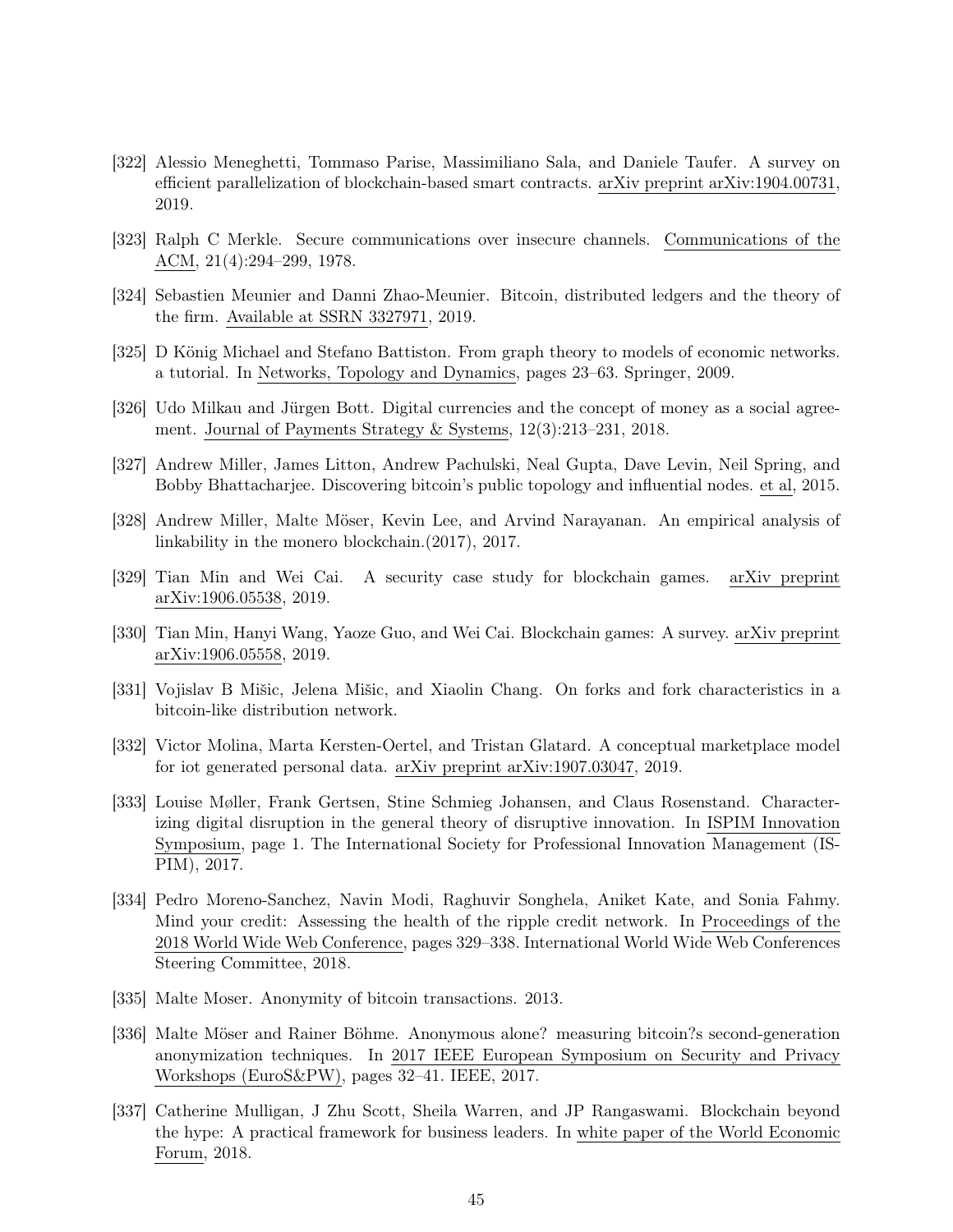- <span id="page-45-14"></span>[338] Hossein Nabilou. How to regulate bitcoin? decentralized regulation for a decentralized cryptocurrency. Decentralized Regulation for a Decentralized Cryptocurrency (March 26, 2019), 2019.
- <span id="page-45-15"></span>[339] Hossein Nabilou and André Prüm. Central banks and regulation of cryptocurrencies. Review of Banking and Financial Law, Forthcoming, 2019.
- <span id="page-45-10"></span>[340] D Nagarajan, M Lathamaheswari, Said Broumi, and J Kavikumar. Blockchain single and interval valued neutrosophic graphs. Neutrosophic Sets and Systems, page 23, 2019.
- <span id="page-45-0"></span>[341] Satoshi Nakamoto. Bitcoin: A peer-to-peer electronic cash system. 2008.
- <span id="page-45-13"></span>[342] Voraprapa Nakavachara, Tanapong Potipiti, and Thanawan Lertmongkolnam. Should all blockchain-based digital assets be classified under the same asset class? Available at SSRN 3437279, 2019.
- <span id="page-45-2"></span>[343] Arvind Narayanan, Joseph Bonneau, Edward Felten, Andrew Miller, and Steven Goldfeder. Bitcoin and cryptocurrency technologies: a comprehensive introduction. Princeton University Press, 2016.
- <span id="page-45-1"></span>[344] Arvind Narayanan and Jeremy Clark. Bitcoin's academic pedigree. Communications of the ACM, 60(12):36–45, 2017.
- <span id="page-45-4"></span>[345] Nawari O Nawari and Shriraam Ravindran. Blockchain and building information modeling (bim): Review and applications in post-disaster recovery. Buildings, 9(6):149, 2019.
- <span id="page-45-7"></span>[346] Kartik Nayak, Srijan Kumar, Andrew Miller, and Elaine Shi. Stubborn mining: Generalizing selfish mining and combining with an eclipse attack. In 2016 IEEE European Symposium on Security and Privacy (EuroS&P), pages 305–320. IEEE, 2016.
- <span id="page-45-5"></span>[347] Michele Benedetto Neitz. The influencers: Facebook's libra, public blockchains, and the ethical considerations of centralization. North Carolina Journal of Law and Technology, Forthcoming. Available at SSRN: https://ssrn.com/abstract=3441981, 2019.
- <span id="page-45-12"></span>[348] Till Neudecker and Hannes Hartenstein. Short paper: An empirical analysis of blockchain forks in bitcoin.
- <span id="page-45-11"></span>[349] Till Neudecker and Hannes Hartenstein. Network layer aspects of permissionless blockchains. IEEE Communications Surveys & Tutorials, 21(1):838–857, 2018.
- <span id="page-45-9"></span>[350] Mark Ed Newman, Albert-László Ed Barabási, and Duncan J Watts. The structure and dynamics of networks. Princeton University Press, 2006.
- <span id="page-45-8"></span>[351] Mark EJ Newman and Michelle Girvan. Finding and evaluating community structure in networks. Physical review E, 69(2):026113, 2004.
- <span id="page-45-6"></span>[352] Cong T Nguyen, Dinh Thai Hoang, Diep N Nguyen, Dusit Niyato, Huynh Tuong Nguyen, and Eryk Dutkiewicz. Proof-of-stake consensus mechanisms for future blockchain networks: Fundamentals, applications and opportunities. IEEE Access, 7:85727–85745, 2019.
- <span id="page-45-3"></span>[353] Jianting Ning, Hung Dang, Ruomu Hou, and Ee-Chien Chang. Keeping time-release secrets through smart contracts. IACR Cryptology ePrint Archive, 2018:1166, 2018.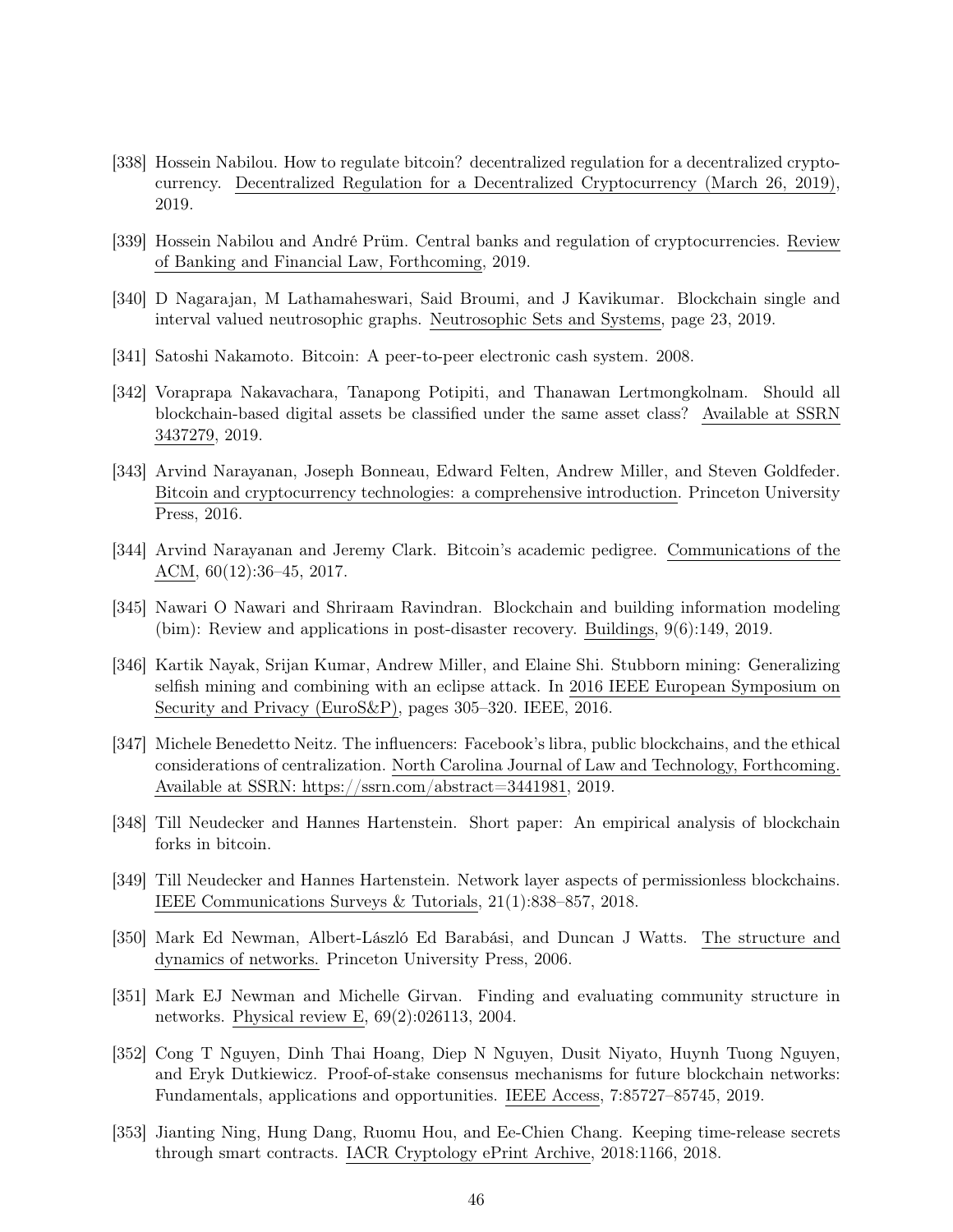- <span id="page-46-11"></span>[354] Micha Ober, Stefan Katzenbeisser, and Kay Hamacher. Structure and anonymity of the bitcoin transaction graph. Future internet, 5(2):237–250, 2013.
- <span id="page-46-16"></span>[355] Marcus O?Dair. Risks of adoption. In Distributed Creativity, pages 81–94. Springer, 2019.
- <span id="page-46-8"></span>[356] Frédérique Oggier, Silivanxay Phetsouvanh, and Anwitaman Datta. Entropic centrality for non-atomic flow networks. In 2018 International Symposium on Information Theory and Its Applications (ISITA), pages 50–54. IEEE, 2018.
- <span id="page-46-9"></span>[357] Frédérique Oggier, Silivanxay Phetsouvanh, and Anwitaman Datta. Entropy-based graph clustering-a simulated annealing approach. In 2018 International Symposium on Information Theory and Its Applications (ISITA), pages 242–246. IEEE, 2018.
- <span id="page-46-13"></span>[358] Kazumasa Oguro, Ryo Ishida, and Masaya Yasuoka. Voluntary provision of public goods and cryptocurrency. Technical report, Research Institute of Economy, Trade and Industry (RIETI), 2018.
- <span id="page-46-0"></span>[359] F Xavier Olleros and Majlinda Zhegu. Research handbook on digital transformations. Edward Elgar Publishing, 2016.
- <span id="page-46-5"></span>[360] Günce Keziban Orman, Vincent Labatut, and Hocine Cherifi. Comparative evaluation of community detection algorithms: a topological approach. Journal of Statistical Mechanics: Theory and Experiment, 2012(08):P08001, 2012.
- <span id="page-46-2"></span>[361] Reggie O'Shields. Smart contracts: Legal agreements for the blockchain. NC Banking Inst., 21:177, 2017.
- <span id="page-46-14"></span>[362] Peder Østbye. Model risk in cryptocurrency governance reliability assessments. 2018.
- <span id="page-46-15"></span>[363] Peder Østbye. Collusion risk and responsibility in public cryptocurrency protocol development. Available at SSRN 3354868, 2019.
- <span id="page-46-1"></span>[364] Peder Østbye. Who is liable if a public cryptocurrency protocol fails? Available at SSRN 3423681, 2019.
- <span id="page-46-10"></span>[365] Gareth Owenson, Mo Adda, et al. Proximity awareness approach to enhance propagation delay on the bitcoin peer-to-peer network. In 2017 IEEE 37th International Conference on Distributed Computing Systems (ICDCS), pages 2411–2416. IEEE, 2017.
- <span id="page-46-7"></span>[366] Anssi Paasi. Geography, space and the re-emergence of topological thinking. Dialogues in Human Geography, 1(3):299–303, 2011.
- <span id="page-46-6"></span>[367] John F Padgett and Paul D McLean. Organizational invention and elite transformation: The birth of partnership systems in renaissance florence. American journal of Sociology, 111(5):1463–1568, 2006.
- <span id="page-46-4"></span>[368] Ugo Pagallo, Eleonora Bassi, Marco Crepaldi, and Massimo Durante. Chronicle of a clash foretold: Blockchains and the gdpr's right to erasure. In JURIX, pages 81–90, 2018.
- <span id="page-46-12"></span>[369] Emiliano Pagnotta and Andrea Buraschi. An equilibrium valuation of bitcoin and decentralized network assets. Available at SSRN 3142022, 2018.
- <span id="page-46-3"></span>[370] K Palanivel. Blockchain architecture to higher education systems.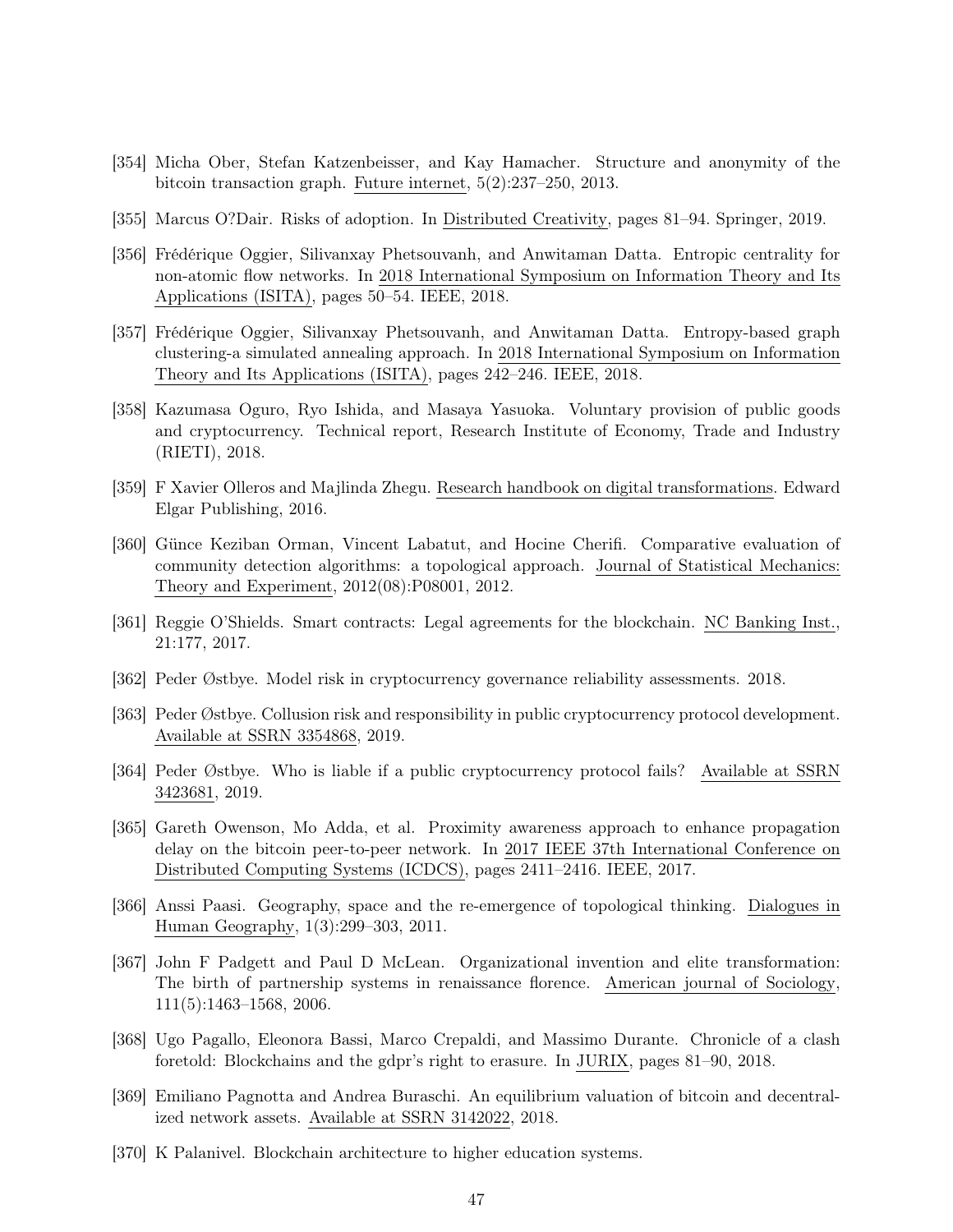- <span id="page-47-7"></span>[371] Nikolaos Papadis, Sem Borst, Anwar Walid, Mohamed Grissa, and Leandros Tassiulas. Stochastic models and wide-area network measurements for blockchain design and analysis. In IEEE INFOCOM 2018-IEEE Conference on Computer Communications, pages 2546–2554. IEEE, 2018.
- <span id="page-47-6"></span>[372] Giuseppe Pappalardo, Tiziana Di Matteo, Guido Caldarelli, and Tomaso Aste. Blockchain inefficiency in the bitcoin peers network. EPJ Data Science, 7(1):30, 2018.
- <span id="page-47-14"></span>[373] Francesco Parino, Mariano G Beiró, and Laetitia Gauvin. Analysis of the bitcoin blockchain: socio-economic factors behind the adoption. EPJ Data Science, 7(1):38, 2018.
- <span id="page-47-4"></span>[374] Sehyun Park, Seongwon Im, Youhwan Seol, and Jeongyeup Paek. Nodes in the bitcoin network: Comparative measurement study and survey. IEEE Access, 7:57009–57022, 2019.
- <span id="page-47-3"></span>[375] Rafael Pass, Lior Seeman, and Abhi Shelat. Analysis of the blockchain protocol in asynchronous networks. In Annual International Conference on the Theory and Applications of Cryptographic Techniques, pages 643–673. Springer, 2017.
- <span id="page-47-1"></span>[376] Viktor PETER, Juan PAREDES, Moisés ROSADO RIVIAL, Eduardo SOTO SEPÚLVEDA, and Diego A HERMOSILLA ASTORGA. Blockchain meets energy: digital solutions for a decentralized and decarbonized sector, 2019.
- <span id="page-47-5"></span>[377] Silivanxay Phetsouvanh, Frédérique Oggier, and Anwitaman Datta. Egret: Extortion graph exploration techniques in the bitcoin network. In 2018 IEEE International Conference on Data Mining Workshops (ICDMW), pages 244–251. IEEE, 2018.
- <span id="page-47-9"></span>[378] Marc Pilkington. Bitcoin through the lenses of complexity theory: Some non-orthodox implications for economic theorizing. Handbook of the Geographies of Money and Finance, Pollard, J. & Martin, R.(eds.), Edward Elgar, 2017.
- <span id="page-47-10"></span>[379] Babu Pillai, Kamanashis Biswas, and Vallipuram Muthukkumarasamy. Blockchain interoperable digital objects. In International Conference on Blockchain, pages 80–94. Springer, 2019.
- <span id="page-47-8"></span>[380] Erica Pimentel, Emilio Boulianne, Shayan Eskandari, and Jeremy Clark. Systemizing the challenges of auditing blockchain-based assets. Available at SSRN 3359985, 2019.
- <span id="page-47-0"></span>[381] Andrea Pinna, Simona Ibba, Gavina Baralla, Roberto Tonelli, and Michele Marchesi. A massive analysis of ethereum smart contracts empirical study and code metrics. IEEE Access, 7:78194–78213, 2019.
- <span id="page-47-13"></span>[382] Emmanouil Platanakis, Charles Sutcliffe, and Andrew Urquhart. Optimal vs naïve diversification in cryptocurrencies. Economics Letters, 171:93–96, 2018.
- <span id="page-47-12"></span>[383] Emmanouil Platanakis and Andrew Urquhart. Portfolio management with cryptocurrencies: The role of estimation risk. Economics Letters, 177:76–80, 2019.
- <span id="page-47-11"></span>[384] Eugenia Politou, Efthimios Alepis, and Constantinos Patsakis. Forgetting personal data and revoking consent under the gdpr: Challenges and proposed solutions. Journal of Cybersecurity, 4(1):tyy001, 2018.
- <span id="page-47-2"></span>[385] Eugenia Politou, Fran Casino, Efthimios Alepis, and Constantinos Patsakis. Blockchain mutability: Challenges and proposed solutions. arXiv preprint arXiv:1907.07099, 2019.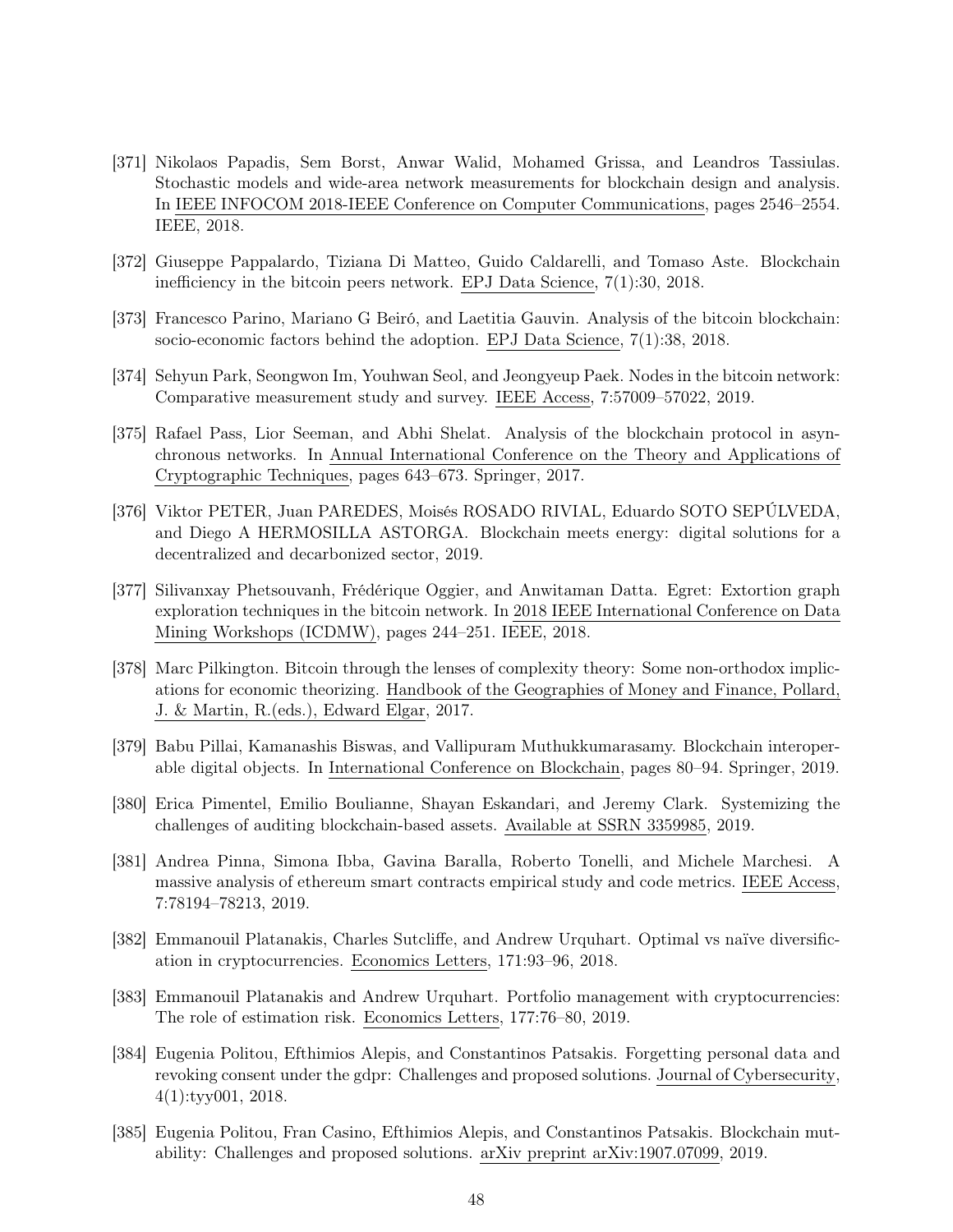- <span id="page-48-13"></span>[386] Michael E Porter and James E Heppelmann. How smart, connected products are transforming competition. Harvard business review, 92(11):64–88, 2014.
- <span id="page-48-4"></span>[387] Maria Potop-Butucaru. Are blockchains a challenge for distributed computing? available at https://www.college-de-france.fr/site/rachid-guerraoui/symposium-2019-04-12-12h00.htm, 2019.
- <span id="page-48-9"></span>[388] Julien Prat and Benjamin Walter. An equilibrium model of the market for bitcoin mining. 2018.
- <span id="page-48-15"></span>[389] Wanda Presthus and Nicholas Owen O?Malley. Motivations and barriers for end-user adoption of bitcoin as digital currency. Procedia Computer Science, 121:89–97, 2017.
- <span id="page-48-1"></span>[390] Rui Qin, Yong Yuan, Shuai Wang, and Fei-Yue Wang. Economic issues in bitcoin mining and blockchain research. In 2018 IEEE Intelligent Vehicles Symposium (IV), pages 268–273. IEEE, 2018.
- <span id="page-48-7"></span>[391] Guerraoui Rachid, Kuznetsov Petr, Monti Matteo, Pavlovic Matej, and Seredinschi Dragos-Adrian. At2: Asynchronous trustworthy transfers. arXiv preprint arXiv:1812.10844, 2018.
- <span id="page-48-10"></span>[392] Mayank Raikwar, Danilo Gligoroski, and Katina Kralevska. Sok of used cryptography in blockchain. arXiv preprint arXiv:1906.08609, 2019.
- <span id="page-48-16"></span>[393] Del Rajan and Matt Visser. Quantum blockchain using entanglement in time. Quantum Reports, 1(1):3–11, 2019.
- <span id="page-48-3"></span>[394] Luis Felipe M Ramos and João Marco C Silva. Privacy and data protection concerns regarding the use of blockchains in smart cities. 2019.
- <span id="page-48-8"></span>[395] Alejandro Ranchal-Pedrosa and Vincent Gramoli. Platypus: a partially synchronous offchain protocol for blockchains. arXiv preprint arXiv:1907.03730, 2019.
- <span id="page-48-5"></span>[396] Michel Rauchs, Andrew Glidden, Brian Gordon, Gina C Pieters, Martino Recanatini, Francois Rostand, Kathryn Vagneur, and Bryan Zheng Zhang. Distributed ledger technology systems: a conceptual framework. 2018.
- <span id="page-48-6"></span>[397] Siraj Raval. Decentralized applications: harnessing Bitcoin's blockchain technology. " O'Reilly Media, Inc.", 2016.
- <span id="page-48-2"></span>[398] Anjanette H Raymond and Abbey Stemler. Trusting strangers: Dispute resolution in the crowd. Cardozo J. Conflict Resol., 16:357, 2014.
- <span id="page-48-11"></span>[399] Michel Raynal and Jiannong Cao. Anonymity in distributed read/write systems: an introductory survey. In International Conference on Networked Systems, pages 122–140. Springer, 2018.
- <span id="page-48-0"></span>[400] Asad Razzaq, Muhammad Murad Khan, Ramzan Talib, Arslan Dawood Butt, Noman Hanif, Sultan Afzal, and Muhammad Razeen Raouf. Use of blockchain in governance: A systematic.
- <span id="page-48-14"></span>[401] Melissa Adriana Simoes Saial Real and Hamed Haddadi. Designing an open source iot hub: bridging interoperability and security gaps with mqtt and your android device.
- <span id="page-48-12"></span>[402] Pierre Reibel, Haaroon Yousaf, and Sarah Meiklejohn. Short paper: An exploration of code diversity in the cryptocurrency landscape.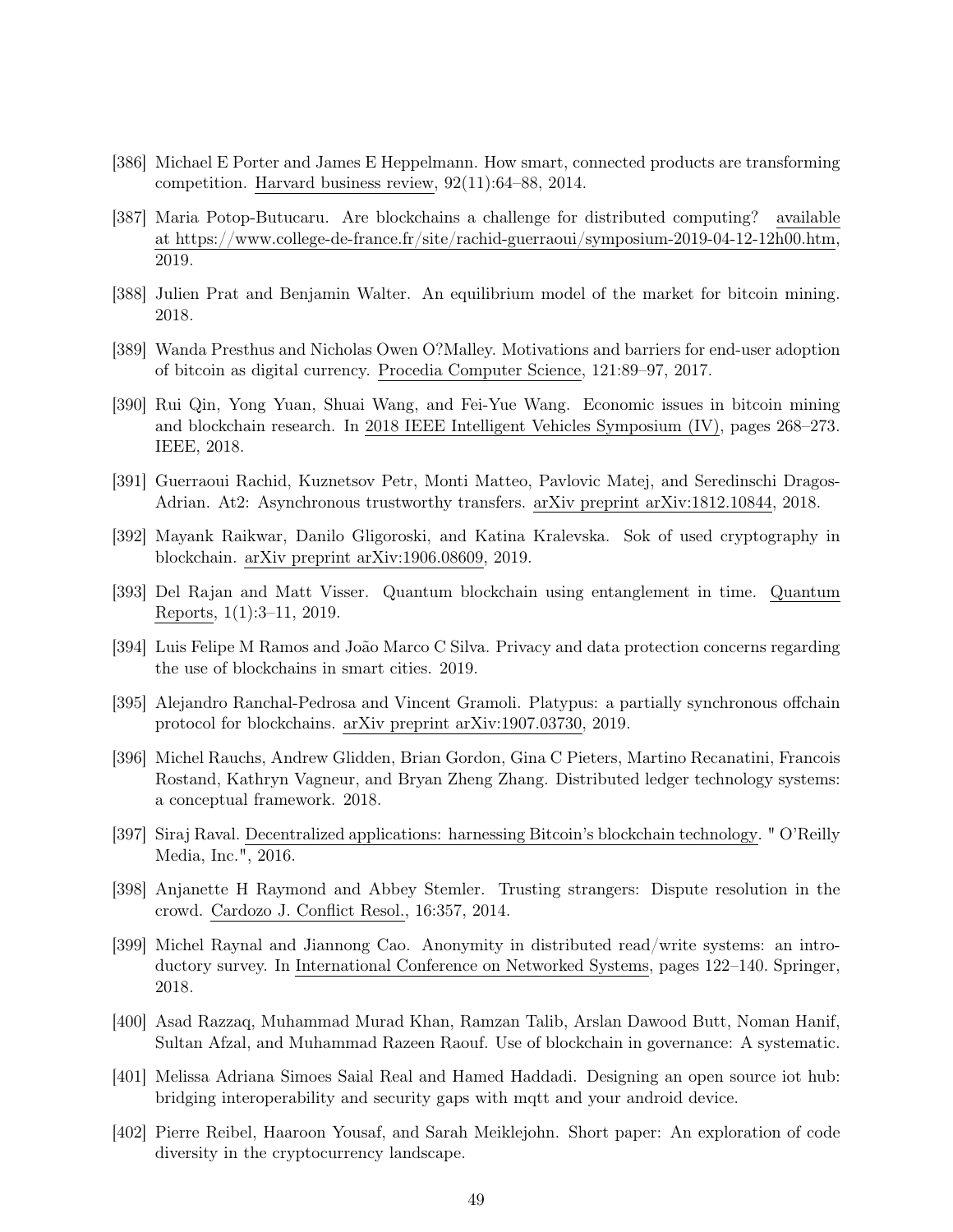- <span id="page-49-12"></span>[403] Pierre Reibel, Haaroon Yousaf, and Sarah Meiklejohn. Why is a ravencoin like a tokendesk? an exploration of code diversity in the cryptocurrency landscape. arXiv preprint arXiv:1810.08420, 2018.
- <span id="page-49-8"></span>[404] Cazabet Remy, Baccour Rym, and Latapy Matthieu. Tracking bitcoin users activity using community detection on a network of weak signals. In International conference on complex networks and their applications, pages 166–177. Springer, 2017.
- <span id="page-49-3"></span>[405] Mitchel Resnick. Decentralized modeling and decentralized thinking. In Modeling and simulation in science and mathematics education, pages 114–137. Springer, 1999.
- <span id="page-49-2"></span>[406] Marten Risius and Kai Spohrer. A blockchain research framework. Business & Information Systems Engineering, 59(6):385–409, 2017.
- <span id="page-49-1"></span>[407] Ronald L Rivest, Adi Shamir, and Leonard Adleman. A method for obtaining digital signatures and public-key cryptosystems. Communications of the ACM, 21(2):120–126, 1978.
- <span id="page-49-11"></span>[408] Peter Robinson. The merits of using ethereum mainnet as a coordination blockchain for ethereum private sidechains. arXiv preprint arXiv:1906.04421, 2019.
- <span id="page-49-15"></span>[409] Brandon Rodenburg and Stephen P Pappas. Blockchain and quantum computing. Retrieved from, 2017.
- <span id="page-49-10"></span>[410] Elias Rohrer, Julian Malliaris, and Florian Tschorsch. Discharged payment channels: Quantifying the lightning network's resilience to topology-based attacks. arXiv preprint arXiv:1904.10253, 2019.
- <span id="page-49-6"></span>[411] Matteo Romiti, Aljosha Judmayer, Alexei Zamyatin, and Bernhard Haslhofer. A deep dive into bitcoin mining pools: An empirical analysis of mining shares. arXiv preprint arXiv:1905.05999, 2019.
- <span id="page-49-0"></span>[412] Burton Rosenberg. Handbook of financial cryptography and security. CRC Press, 2010.
- <span id="page-49-5"></span>[413] Meni Rosenfeld. Analysis of bitcoin pooled mining reward systems. arXiv preprint arXiv:1112.4980, 2011.
- <span id="page-49-13"></span>[414] Ioanid Rosu and Fahad Saleh. Evolution of shares in a proof-of-stake cryptocurrency. Available at SSRN 3377136, 2019.
- <span id="page-49-9"></span>[415] Muhammad Saad, Jeffrey Spaulding, Laurent Njilla, Charles Kamhoua, Sachin Shetty, Dae-Hun Nyang, and Aziz Mohaisen. Exploring the attack surface of blockchain: A systematic overview. arXiv preprint arXiv:1904.03487, 2019.
- <span id="page-49-4"></span>[416] Fahad Saleh. Volatility and welfare in a crypto economy. Available at SSRN 3235467, 2018.
- <span id="page-49-14"></span>[417] Cagla Salmensuu. The general data protection regulation and the blockchains. Liikejuridiikka, 1, 2018.
- <span id="page-49-7"></span>[418] Ayelet Sapirshtein, Yonatan Sompolinsky, and Aviv Zohar. Optimal selfish mining strategies in bitcoin. In International Conference on Financial Cryptography and Data Security, pages 515–532. Springer, 2016.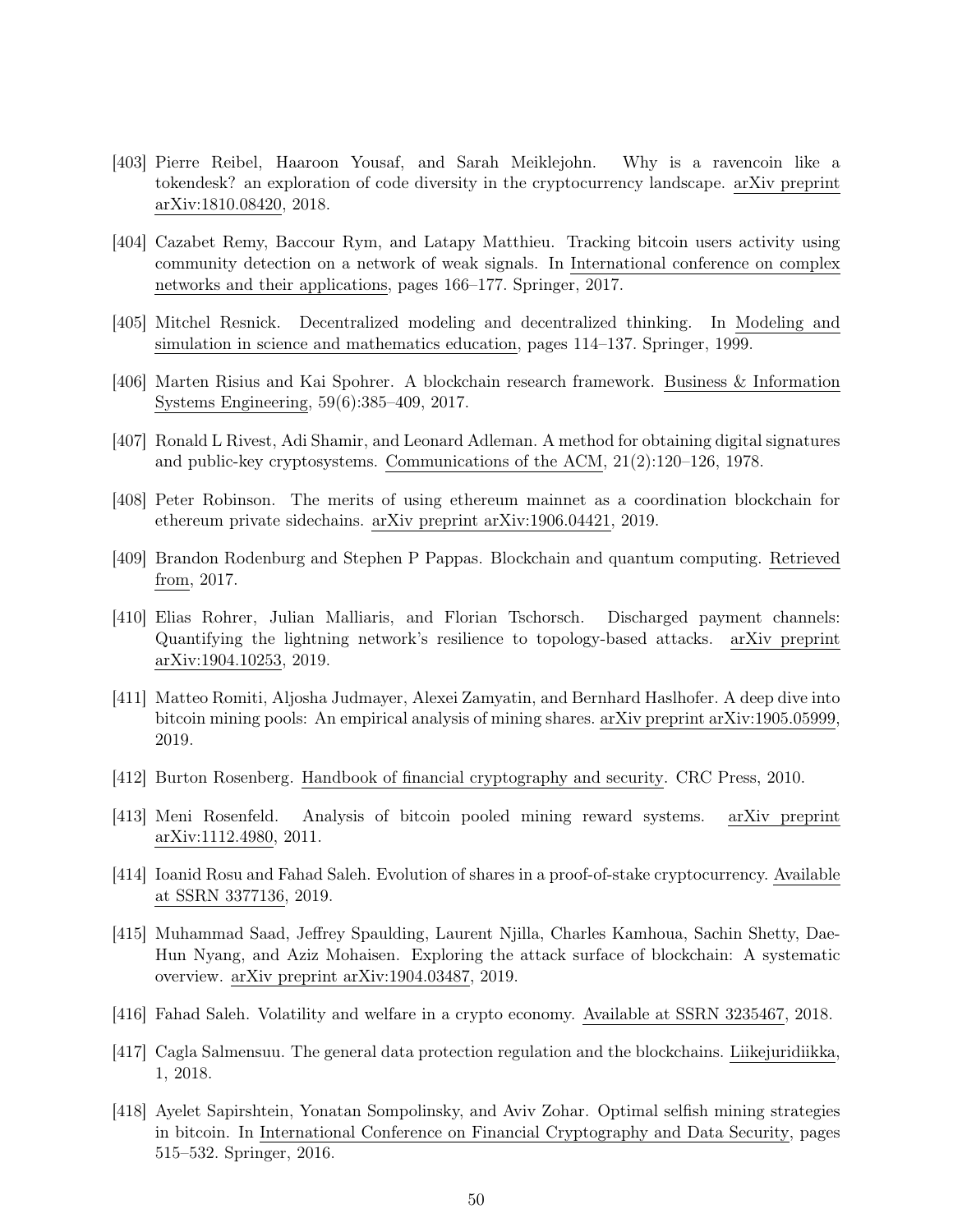- <span id="page-50-5"></span>[419] Shehu M Sarkintudu, Huda H Ibrahim, and Alawiyah Bt Abdwahab. Taxonomy development of blockchain platforms: Information systems perspectives. In AIP Conference Proceedings, volume 2016, page 020130. AIP Publishing, 2018.
- <span id="page-50-14"></span>[420] Or Sattath. On the insecurity of quantum bitcoin mining. arXiv preprint arXiv:1804.08118, 2018.
- <span id="page-50-6"></span>[421] Satu Elisa Schaeffer. Graph clustering. Computer science review, 1(1):27–64, 2007.
- <span id="page-50-2"></span>[422] Mirko Schedlbauer and Kerstin Wagner. Blockchain beyond digital currencies-a structured literature review on blockchain applications. Available at SSRN 3298435, 2018.
- <span id="page-50-4"></span>[423] Nathan Schneider. Decentralization: an incomplete ambition. Journal of Cultural Economy, pages 1–21, 2019.
- <span id="page-50-3"></span>[424] Alexander Schoenhals, Thomas Hepp, Stephan Leible, Philip Ehret, and Bela Gipp. Overview of licensing platforms based on distributed ledger technology. In Proceedings of the 52nd Hawaii International Conference on System Sciences, 2019.
- <span id="page-50-13"></span>[425] Hans Jochen Scholl and Manuel Pedro Rodríguez Bolívar. Regulation as both enabler of technology use and global competitive tool: The gibraltar case. Government Information Quarterly, 2019.
- <span id="page-50-10"></span>[426] Stefan Schulte, Marten Sigwart, Philipp Frauenthaler, and Michael Borkowski. Towards blockchain interoperability.
- <span id="page-50-11"></span>[427] Sothearath Seang and Dominique Torre. Proof of work and proof of stake consensus protocols: a blockchain application for local complementary currencies, 2018.
- <span id="page-50-1"></span>[428] Nexhibe Sejfuli-Ramadani, Erenis Ramadani, Florim Idrizi, and Verda Misimi. Blockchain: General overview of the architecture, security and reliability. Journal of Natural Sciences and Mathematics of UT, 3(5-6):64–68, 2018.
- <span id="page-50-7"></span>[429] István András Seres, László Gulyás, Dániel A Nagy, and Péter Burcsi. Topological analysis of bitcoin's lightning network. arXiv preprint arXiv:1901.04972, 2019.
- <span id="page-50-0"></span>[430] Ali Shahaab, Ben Lidgey, Chaminda Hewage, and Imtiaz Khan. Applicability and appropriateness of distributed ledgers consensus protocols in public and private sectors: A systematic review. IEEE Access, 7:43622–43636, 2019.
- <span id="page-50-9"></span>[431] Yahya Shahsavari, Kaiwen Zhang, and Chamseddine Talhi. Performance modeling and analysis of the bitcoin inventory protocol. 2019.
- <span id="page-50-8"></span>[432] S Shalini and H Santhi. A survey on various attacks in bitcoin and cryptocurrency. In 2019 International Conference on Communication and Signal Processing (ICCSP), pages 0220– 0224. IEEE, 2019.
- <span id="page-50-12"></span>[433] Savva Shanaev, Satish Sharma, Binam Ghimire, and Arina Shuraeva. Taming the blockchain beast? regulatory implications for the cryptocurrency market. Research in International Business and Finance, page 101080, 2019.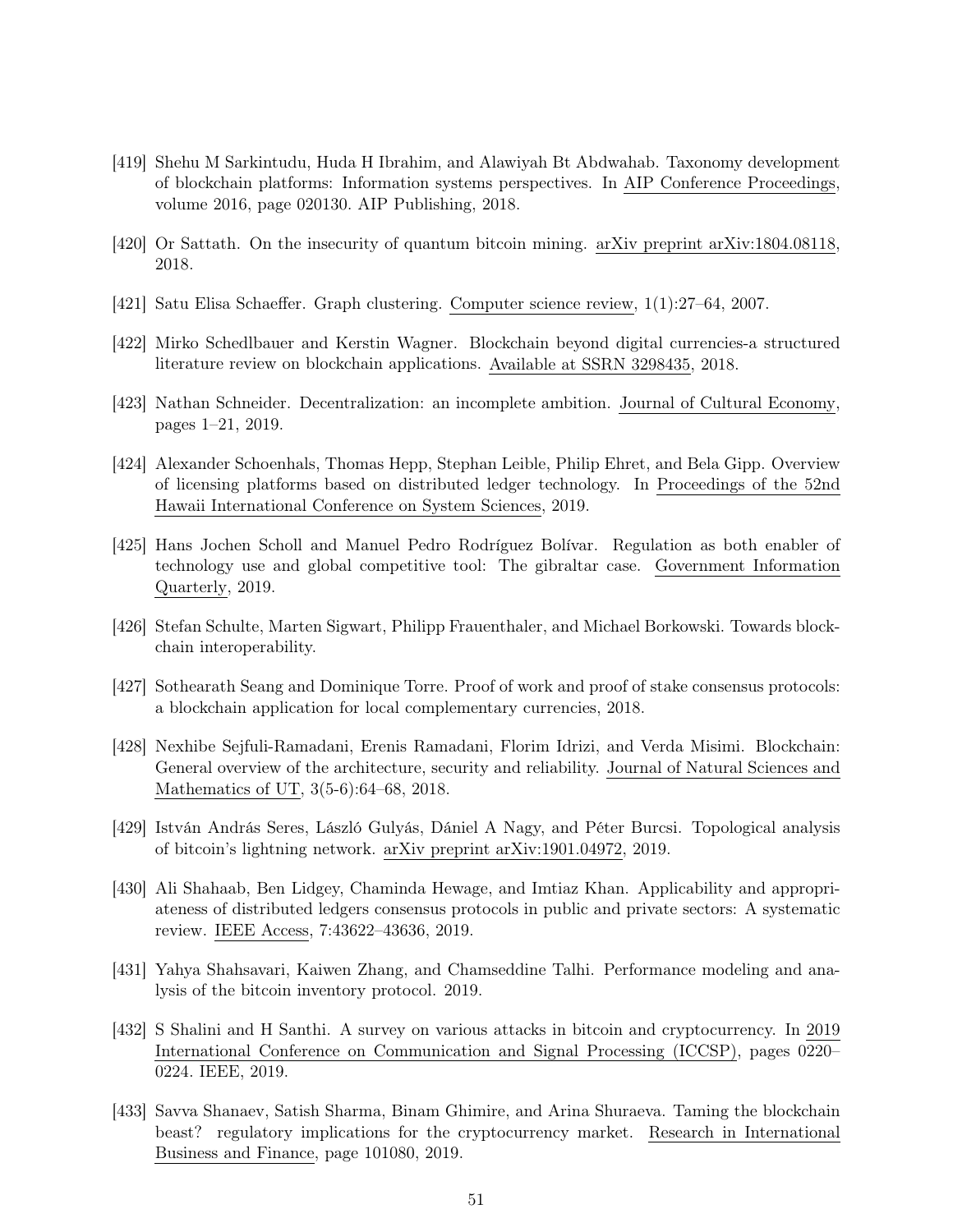- <span id="page-51-11"></span>[434] Savva Shanaev, Satish Sharma, Arina Shuraeva, and Binam Ghimire. The marginal cost of mining, metcalfe's law and cryptocurrency value formation: Causal inferences from the instrumental variable approach. Metcalfe's Law and Cryptocurrency Value Formation: Causal Inferences from the Instrumental Variable Approach (June 7, 2019), 2019.
- <span id="page-51-12"></span>[435] QingChun ShenTu and JianPing Yu. Research on anonymization and de-anonymization in the bitcoin system. arXiv preprint arXiv:1510.07782, 2015.
- <span id="page-51-0"></span>[436] Alan T Sherman, Farid Javani, Haibin Zhang, and Enis Golaszewski. On the origins and variations of blockchain technologies. IEEE Security & Privacy, 17(1):72–77, 2019.
- <span id="page-51-13"></span>[437] Nataša Siencnik. A mapping practice of everyday life.
- <span id="page-51-4"></span>[438] Awadhesh Pratap Singh and Vikrant Kulkarni. Bitcoin?upsides, downsides and bone of contention?a deep dive. 2019.
- <span id="page-51-2"></span>[439] Bikramaditya Singhal, Gautam Dhameja, and Priyansu Sekhar Panda. Beginning Blockchain: A Beginner's Guide to Building Blockchain Solutions. Springer, 2018.
- <span id="page-51-8"></span>[440] Vasilios A Siris, Pekka Nikander, Spyros Voulgaris, Nikos Fotiou, Dmitrij Lagutin, and George C Polyzos. Interledger approaches. IEEE Access, 7:89948–89966, 2019.
- <span id="page-51-5"></span>[441] Brianne Smith. The life-cycle and character of crypto-assets: A framework for regulation and investor protection. Journal of Accounting and Finance, 19(1), 2019.
- <span id="page-51-3"></span>[442] Christie Smith and Aaron Kumar. Crypto-currencies–an introduction to not-so-funny moneys. Journal of Economic Surveys, 32(5):1531–1559, 2018.
- <span id="page-51-15"></span>[443] Vladimir Soloviev and Andrey Belinskiy. Methods of nonlinear dynamics and the construction of cryptocurrency crisis phenomena precursors. arXiv preprint arXiv:1807.05837, 2018.
- <span id="page-51-6"></span>[444] Thorsten Sommer, Gergana Deppe, Valerie Stehling, Max Haberstroh, and Frank Hees. Request for comments: Proposal of a blockchain for the automatic management and acceptance of student achievements. arXiv preprint arXiv:1806.09335, 2018.
- <span id="page-51-10"></span>[445] Derek Sorensen. Establishing standards for consensus on blockchains. In International Conference on Blockchain, pages 18–33. Springer, 2019.
- <span id="page-51-7"></span>[446] Chris Speed, Deborah Maxwell, and Larissa Pschetz. Blockchain city: Economic, social and cognitive ledgers. In Data and the City, pages 141–155. Routledge, 2017.
- <span id="page-51-14"></span>[447] Sarah Spiekermann, Alessandro Acquisti, Rainer Böhme, and Kai-Lung Hui. The challenges of personal data markets and privacy. Electronic markets, 25(2):161–167, 2015.
- <span id="page-51-1"></span>[448] William Stallings. Cryptography and network security: principles and practice. Pearson Upper Saddle River, 2017.
- <span id="page-51-16"></span>[449] I Stewart, D Ilie, Alexei Zamyatin, Sam Werner, MF Torshizi, and William J Knottenbelt. Committing to quantum resistance: a slow defence for bitcoin against a fast quantum computing attack. Royal Society open science, 5(6):180410, 2018.
- <span id="page-51-9"></span>[450] Nicholas Stifter, Philipp Schindler, Aljosha Judmayer, Alexei Zamyatin, Andreas Kern, and Edgar R Weippl. Echoes of the past: Recovering blockchain metrics from merged mining. IACR Cryptology ePrint Archive, 2018:1134, 2018.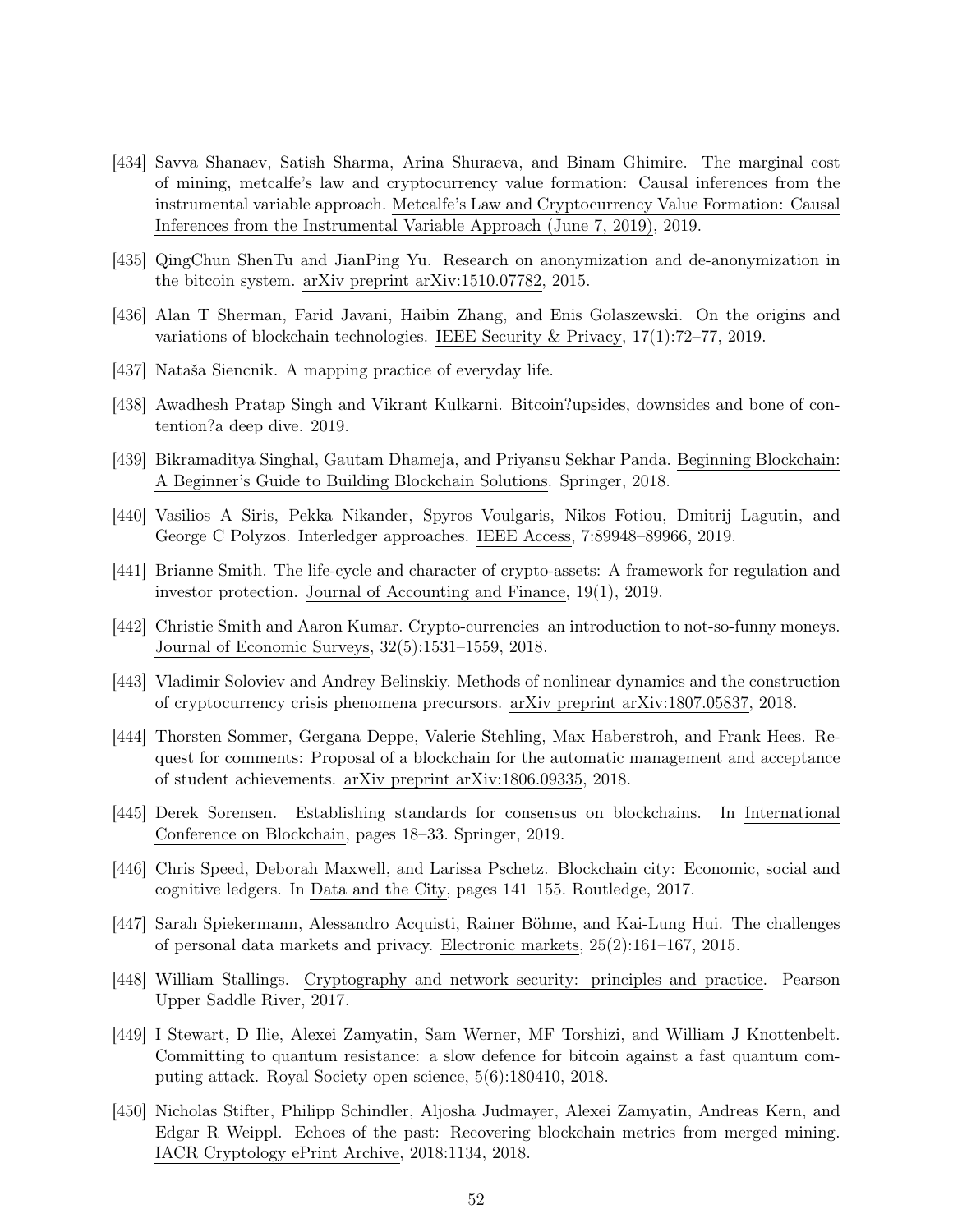- <span id="page-52-13"></span>[451] Helmut Stix et al. Ownership and purchase intention of crypto-assets–survey results. Technical report, 2019.
- <span id="page-52-15"></span>[452] Xin Sun, Quanlong Wang, Piotr Kulicki, and Mirek Sopek. A simple voting protocol on quantum blockchain. International Journal of Theoretical Physics, 58(1):275–281, 2019.
- <span id="page-52-14"></span>[453] Xin Sun, Quanlong Wang, Piotr Kulicki, and Xishun Zhao. Quantum-enhanced logic-based blockchain i: Quantum honest-success byzantine agreement and qulogicoin. arXiv preprint arXiv:1805.06768, 2018.
- <span id="page-52-0"></span>[454] Melanie Swan. Blockchain: Blueprint for a new economy. " O'Reilly Media, Inc.", 2015.
- <span id="page-52-12"></span>[455] Melanie Swan. Blockchain economic networks: Economic network theory?systemic risk and blockchain technology. In Business Transformation through Blockchain, pages 3–45. Springer, 2019.
- <span id="page-52-3"></span>[456] Melanie Swan, Jason Potts, Soichiro Takagi, Frank Witte, and Paolo Tasca. Blockchain Economics: Implications Of Distributed Ledgers-Markets, Communications Networks, And Algorithmic Reality, volume 1. World Scientific, 2019.
- <span id="page-52-9"></span>[457] Latanya Sweeney. k-anonymity: A model for protecting privacy. International Journal of Uncertainty, Fuzziness and Knowledge-Based Systems, 10(05):557–570, 2002.
- <span id="page-52-8"></span>[458] Pawel Szalachowski, Daniël Reijsbergen, Ivan Homoliak, and Siwei Sun. Strongchain: Transparent and collaborative proof-of-work consensus. arXiv preprint arXiv:1905.09655, 2019.
- <span id="page-52-7"></span>[459] Soichiro Takagi. Does blockchain decentralize everything: An insight from organizational economics. Blockchain Economics: Implications Of Distributed Ledgers-Markets, Communications Networks, And Algorithmic Reality, 1:25, 2019.
- <span id="page-52-1"></span>[460] Don Tapscott and Alex Tapscott. Blockchain revolution: how the technology behind bitcoin is changing money, business, and the world. Penguin, 2016.
- <span id="page-52-11"></span>[461] Palveshey Tariq and Mark Jamison. Never trust bitcoin: Blockchain technology–the misnomer of a'trustless' system. 2019.
- <span id="page-52-2"></span>[462] Paolo Tasca, Tomaso Aste, Loriana Pelizzon, and Nicolas Perony. Banking beyond banks and money. Springer, 2016.
- <span id="page-52-4"></span>[463] Paolo Tasca and Claudio J Tessone. A taxonomy of blockchain technologies: Principles of identification and classification. Ledger, 4, 2019.
- <span id="page-52-5"></span>[464] Paul J Taylor, Tooska Dargahi, Ali Dehghantanha, Reza M Parizi, and Kim-Kwang Raymond Choo. A systematic literature review of blockchain cyber security. Digital Communications and Networks, 2019.
- <span id="page-52-10"></span>[465] Tarik Tazdaït. L'analyse économique de la confiance. De Boeck Supérieur, 2008.
- <span id="page-52-6"></span>[466] Antonio Tenorio-Fornés, Viktor Jacynycz, David Llop-Vila, Antonio Sánchez-Ruiz, and Samer Hassan. Towards a decentralized process for scientific publication and peer review using blockchain and ipfs. In Proceedings of the 52nd Hawaii International Conference on System Sciences, 2019.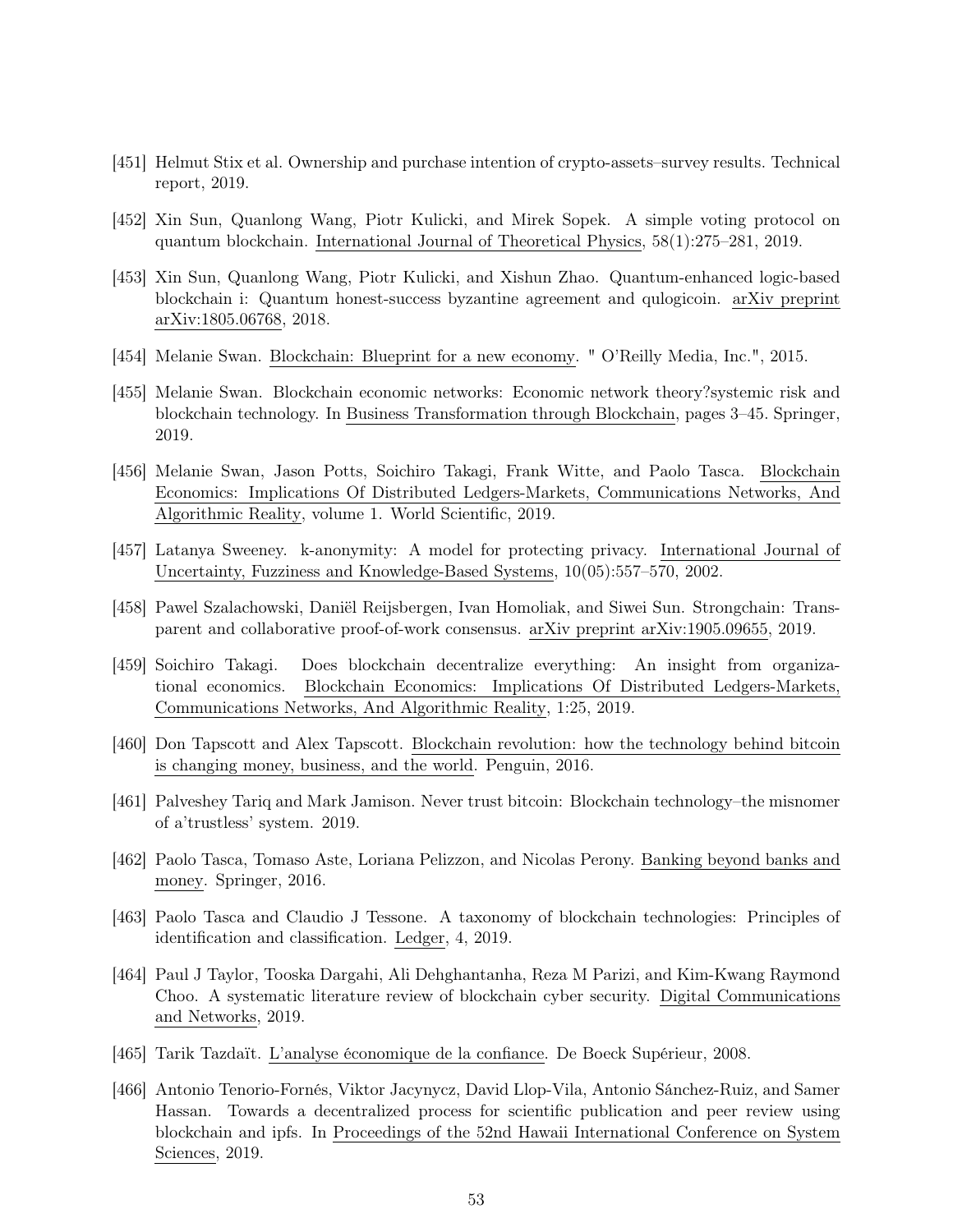- <span id="page-53-9"></span>[467] Isabel Thielmann and Benjamin E Hilbig. Trust: An integrative review from a person– situation perspective. Review of General Psychology, 19(3):249, 2015.
- <span id="page-53-13"></span>[468] Stefan Thomas and Evan Schwartz. A protocol for interledger payments. URL https://interledger. org/interledger. pdf, 2015.
- <span id="page-53-4"></span>[469] Roberto Tonelli, Giuseppe Destefanis, Michele Marchesi, and Marco Ortu. Smart contracts software metrics: a first study. arXiv preprint arXiv:1802.01517, 2018.
- <span id="page-53-7"></span>[470] Deepak K Tosh, Sachin Shetty, Xueping Liang, Charles Kamhoua, and Laurent Njilla. Consensus protocols for blockchain-based data provenance: Challenges and opportunities. In 2017 IEEE 8th Annual Ubiquitous Computing, Electronics and Mobile Communication Conference (UEMCON), pages 469–474. IEEE, 2017.
- <span id="page-53-11"></span>[471] Muoi Tran, Inho Choi, Gi Jun Moon, Anh V Vu, and Min Suk Kang. A stealthier partitioning attack against bitcoin peer-to-peer network.
- <span id="page-53-15"></span>[472] Lawrence J Trautman and Taft Dorman. Bitcoin as asset class. 2018.
- <span id="page-53-6"></span>[473] Nguyen Binh Truong, Kai Sun, Gyu Myoung Lee, and Yike Guo. Gdpr-compliant personal data management: A blockchain-based solution. arXiv preprint arXiv:1904.03038, 2019.
- <span id="page-53-0"></span>[474] Florian Tschorsch and Björn Scheuermann. Bitcoin and beyond: A technical survey on decentralized digital currencies. IEEE Communications Surveys & Tutorials, 18(3):2084–2123, 2016.
- <span id="page-53-12"></span>[475] Marianne Verdier. La blockchain et l'intermédiation financière. Revue d'économie financière,  $(1):67-87, 2018.$
- <span id="page-53-2"></span>[476] Wattana Viriyasitavat and Danupol Hoonsopon. Blockchain characteristics and consensus in modern business processes. Journal of Industrial Information Integration, 13:32–39, 2019.
- <span id="page-53-14"></span>[477] Friedrich A Von Hayek. Denationalisation of money: The argument refined. Ludwig von Mises Institute, 2009.
- <span id="page-53-3"></span>[478] Nick Vyas, Aljosja Beije, and Bhaskar Krishnamachari. Blockchain and the Supply Chain: Concepts, Strategies and Practical Applications. Kogan Page, 2019.
- <span id="page-53-10"></span>[479] Canhui Wang, Xiaowen Chu, and Qin Yang. Measurement and analysis of the bitcoin networks: A view from mining pools. arXiv preprint arXiv:1902.07549, 2019.
- <span id="page-53-8"></span>[480] Jingzhong Wang, Mengru Li, Yunhua He, Hong Li, Ke Xiao, and Chao Wang. A blockchain based privacy-preserving incentive mechanism in crowdsensing applications. IEEE Access, 6:17545–17556, 2018.
- <span id="page-53-1"></span>[481] Junyao Wang, Shenling Wang, Junqi Guo, Yanchang Du, Shaochi Cheng, and Xiangyang Li. A summary of research on blockchain in the field of intellectual property. Procedia computer science, 147:191–197, 2019.
- <span id="page-53-5"></span>[482] Licheng Wang, Xiaoying Shen, Jing Li, Jun Shao, and Yixian Yang. Cryptographic primitives in blockchains. Journal of Network and Computer Applications, 127:43–58, 2019.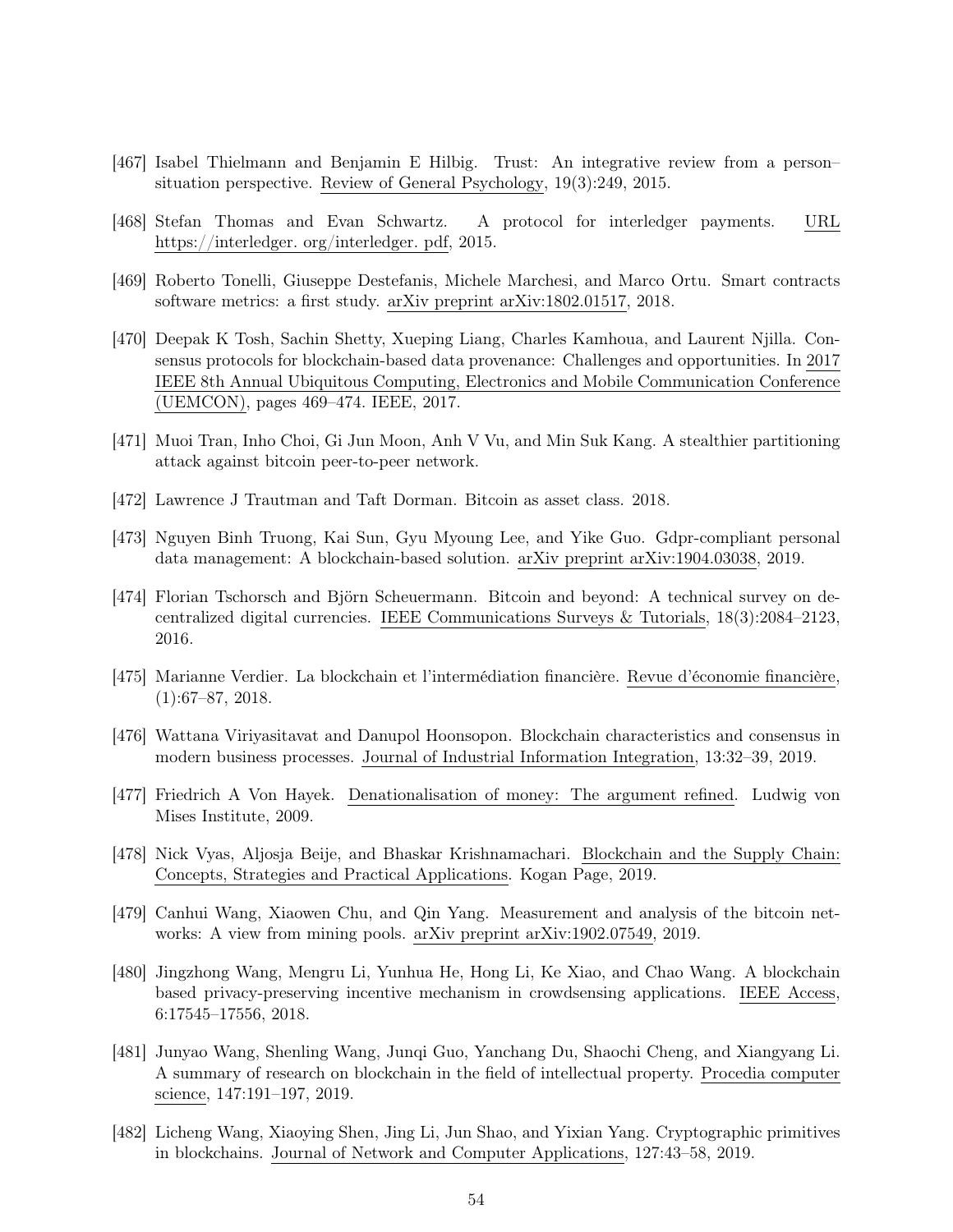- <span id="page-54-4"></span>[483] Wenbo Wang, Dinh Thai Hoang, Peizhao Hu, Zehui Xiong, Dusit Niyato, Ping Wang, Yonggang Wen, and Dong In Kim. A survey on consensus mechanisms and mining strategy management in blockchain networks. IEEE Access, 7:22328–22370, 2019.
- <span id="page-54-9"></span>[484] Yue Wang, Changbing Tang, Feilong Lin, Zhonglong Zheng, and Zhongyu Chen. Pool strategies selection in pow-based blockchain networks: Game-theoretic analysis. IEEE Access, 7:8427–8436, 2019.
- <span id="page-54-6"></span>[485] Martin Westerkamp. Verifiable smart contract portability. arXiv preprint arXiv:1902.03868, 2019.
- <span id="page-54-11"></span>[486] Lawrence H White et al. Why didn't hayek favor laissez faire in banking? History of Political Economy, 31(4; WIN):753–769, 1999.
- <span id="page-54-12"></span>[487] Stephen Williamson et al. Central bank digital currency: Welfare and policy implications. In 2019 Meeting Papers, number 386. Society for Economic Dynamics, 2019.
- <span id="page-54-13"></span>[488] Jeannette M Wing. Computational thinking. Communications of the ACM, 49(3):33–35, 2006.
- <span id="page-54-14"></span>[489] Jeannette M Wing. Computational thinking and thinking about computing. Philosophical Transactions of the Royal Society A: Mathematical, Physical and Engineering Sciences, 366(1881):3717–3725, 2008.
- <span id="page-54-7"></span>[490] Catherine Wood, Brett Winton, Kellen Carter, Sebastian Benkert, Lisa Dodd, and Joseph Bradley. How blockchain technology can enhance ehr operability. 2016.
- <span id="page-54-5"></span>[491] Aaron Wright and Primavera De Filippi. Decentralized blockchain technology and the rise of lex cryptographia. Available at SSRN 2580664, 2015.
- <span id="page-54-1"></span>[492] Tim Wu. When code isn't law. Va. L. Rev., 89:679, 2003.
- <span id="page-54-0"></span>[493] Karl Wüst and Arthur Gervais. Do you need a blockchain? In 2018 Crypto Valley Conference on Blockchain Technology (CVCBT), pages 45–54. IEEE, 2018.
- <span id="page-54-8"></span>[494] Yang Xiao, Ning Zhang, Wenjing Lou, and Y Thomas Hou. A survey of distributed consensus protocols for blockchain networks. arXiv preprint arXiv:1904.04098, 2019.
- <span id="page-54-3"></span>[495] Min Xu, Xingtong Chen, and Gang Kou. A systematic review of blockchain. Financial Innovation, 5(1):27, 2019.
- <span id="page-54-16"></span>[496] Xiwei Xu, Ingo Weber, and Mark Staples. Architecture for blockchain applications. Springer, 2019.
- <span id="page-54-15"></span>[497] Aman Yadav, Ninger Zhou, Chris Mayfield, Susanne Hambrusch, and John T Korb. Introducing computational thinking in education courses. In Proceedings of the 42nd ACM technical symposium on Computer science education, pages 465–470. ACM, 2011.
- <span id="page-54-2"></span>[498] Dylan Yaga, Peter Mell, Nik Roby, and Karen Scarfone. Blockchain technology overview. arXiv preprint arXiv:1906.11078, 2019.
- <span id="page-54-10"></span>[499] Steve Y Yang and Jinhyoung Kim. Bitcoin market return and volatility forecasting using transaction network flow properties. In 2015 IEEE Symposium Series on Computational Intelligence, pages 1778–1785. IEEE, 2015.